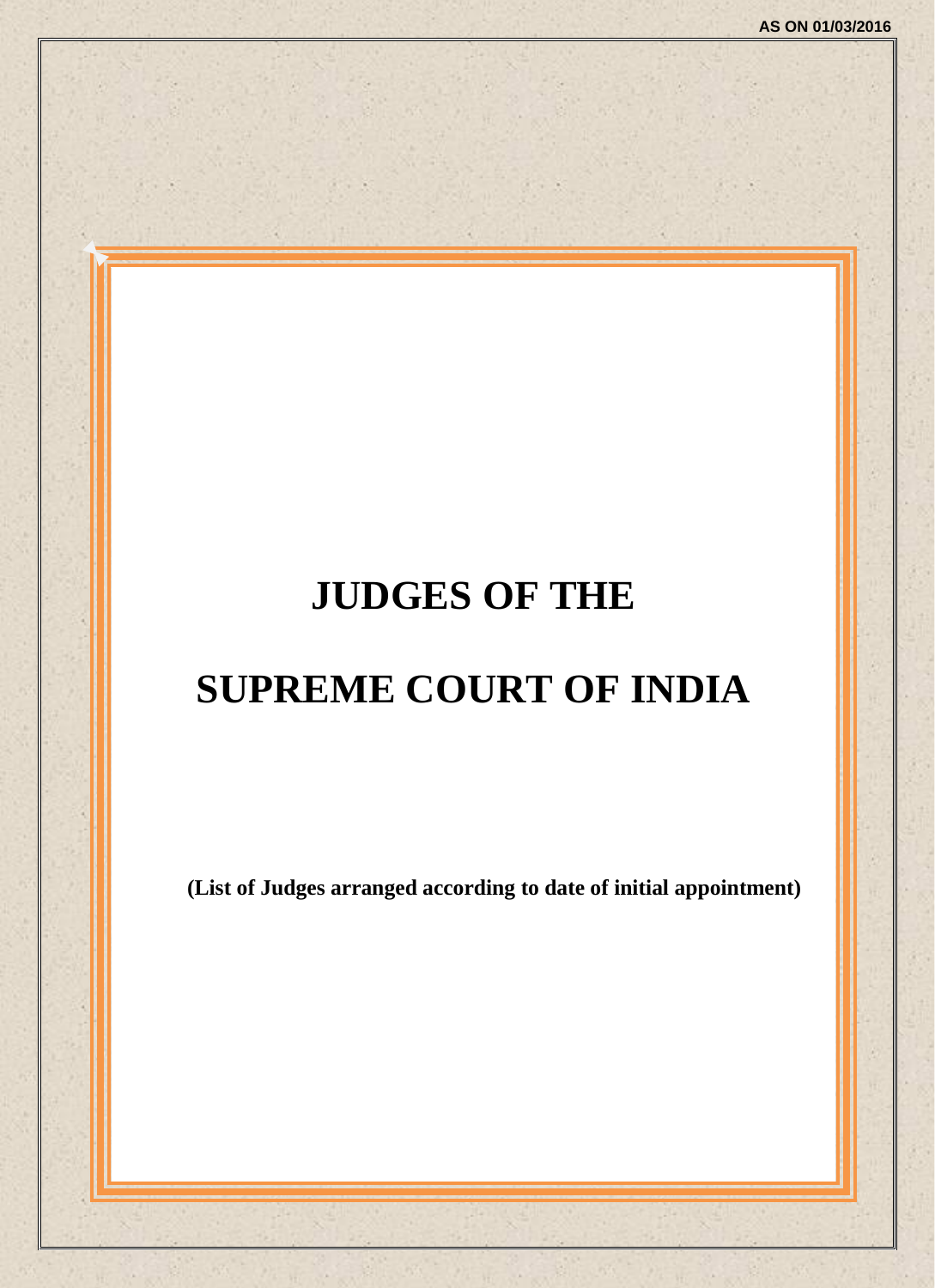#### **SUPREME COURT OF INDIA Sanctioned Judge Strength: 31 (List of Judges arranged according to date of appointment)**

| Sl.            | Name of the Judge            | Date of                | Date of    | <b>REMARKS</b>              |
|----------------|------------------------------|------------------------|------------|-----------------------------|
| No.            | <b>S/Shri Justice</b>        | appointment Retirement |            | [Parent High Court]         |
|                |                              |                        |            |                             |
| $\mathbf{1}$   | <b>TIRATH SINGH THAKUR</b>   | 17/11/2009             | 03/01/2017 | CJI w.e.f. 03/12/2015       |
|                |                              |                        |            | [JAMMU & KASHMIR]           |
| $\sqrt{2}$     | <b>ANIL RAMESH DAVE</b>      | 30/04/2010             | 18/11/2016 | <b>GUJARAT</b>              |
| $\overline{3}$ | <b>JAGDISH SINGH KHEHAR</b>  | 13/09/2011             | 27/08/2017 | <b>PUNJAB &amp; HARYANA</b> |
| $\overline{4}$ | <b>DIPAK MISRA</b>           | 10/10/2011             | 02/10/2018 | <b>ORISSA</b>               |
| $\overline{5}$ | <b>JASTI CHELAMESWAR</b>     | 10/10/2011             | 22/06/2018 | <b>ANDHRA PRADESH</b>       |
| $\overline{6}$ | F.M.I. KALIFULLA             | 02/04/2012             | 22/07/2016 | <b>MADRAS</b>               |
| $\overline{7}$ | <b>RANJAN GOGOI</b>          | 23/04/2012             | 17/11/2019 | <b>GAUHATI</b>              |
| $\overline{8}$ | <b>MADAN BHIMARAO LOKUR</b>  | 04/06/2012             | 30/12/2018 | <b>DELHI</b>                |
| $\overline{9}$ | V. GOPALAGOWDA               | 24/12/2012             | 05/10/2016 | <b>KARNATAKA</b>            |
| 10             | PINAKI CHANDRA GHOSE         | 08/03/2013             | 27/05/2017 | <b>CALCUTTA</b>             |
| 11             | <b>KURIAN JOSEPH</b>         | 08/03/2013             | 29/11/2018 | <b>KERALA</b>               |
| 12             | ARJAN KUMAR SIKRI            | 12/04/2013             | 06/03/2019 | <b>DELHI</b>                |
| 13             | <b>SHARAD ARVIND BOBDE</b>   | 12/04/2013             | 23/04/2021 | <b>BOMBAY</b>               |
| 14             | <b>SHIVA KIRTI SINGH</b>     | 19/09/2013             | 12/11/2016 | <b>PATNA</b>                |
| 15             | <b>CHOCKALINGAM NAGAPPAN</b> | 19/09/2013             | 03/10/2016 | <b>MADRAS</b>               |
| 16             | RAJESH KUMAR AGRAWAL         | 17/02/2014             | 04/05/2018 | <b>ALLAHABAD</b>            |
| 17             | NUTHALAPATI VENKATA RAMANA   | 17/02/2014             | 26/08/2022 | <b>ANDHRA PRADESH</b>       |
| 18             | <b>ARUN KUMAR MISHRA</b>     | 07/07/2014             | 02/09/2020 | <b>MADHYA PRADESH</b>       |
| 19             | <b>ADARSH KUMAR GOEL</b>     | 07/07/2014             | 06/07/2018 | <b>PUNJAB &amp; HARYANA</b> |
| 20             | ROHINTON FALI NARIMAN        | 07/07/2014             | 12/08/2021 | <b>BAR</b>                  |
| 21             | ABHAY MANOHAR SAPRE          | 13/08/2014             | 27/08/2019 | <b>MADHYA PRADESH</b>       |
| 22             | <b>SMT. R. BANUMATHI</b>     | 13/08/2014             | 19/07/2020 | <b>MADRAS</b>               |
| 23             | PRAFULLA CHANDRA PANT        | 13/08/2014             | 29/08/2017 | <b>UTTARAKHAND</b>          |
| 24             | <b>UDAY UMESH LALIT</b>      | 13/08/2014             | 08/11/2022 | <b>BAR</b>                  |
| 25             | <b>AMITAVA ROY</b>           | 27/02/2015             | 28/02/2018 | <b>GAUHATI</b>              |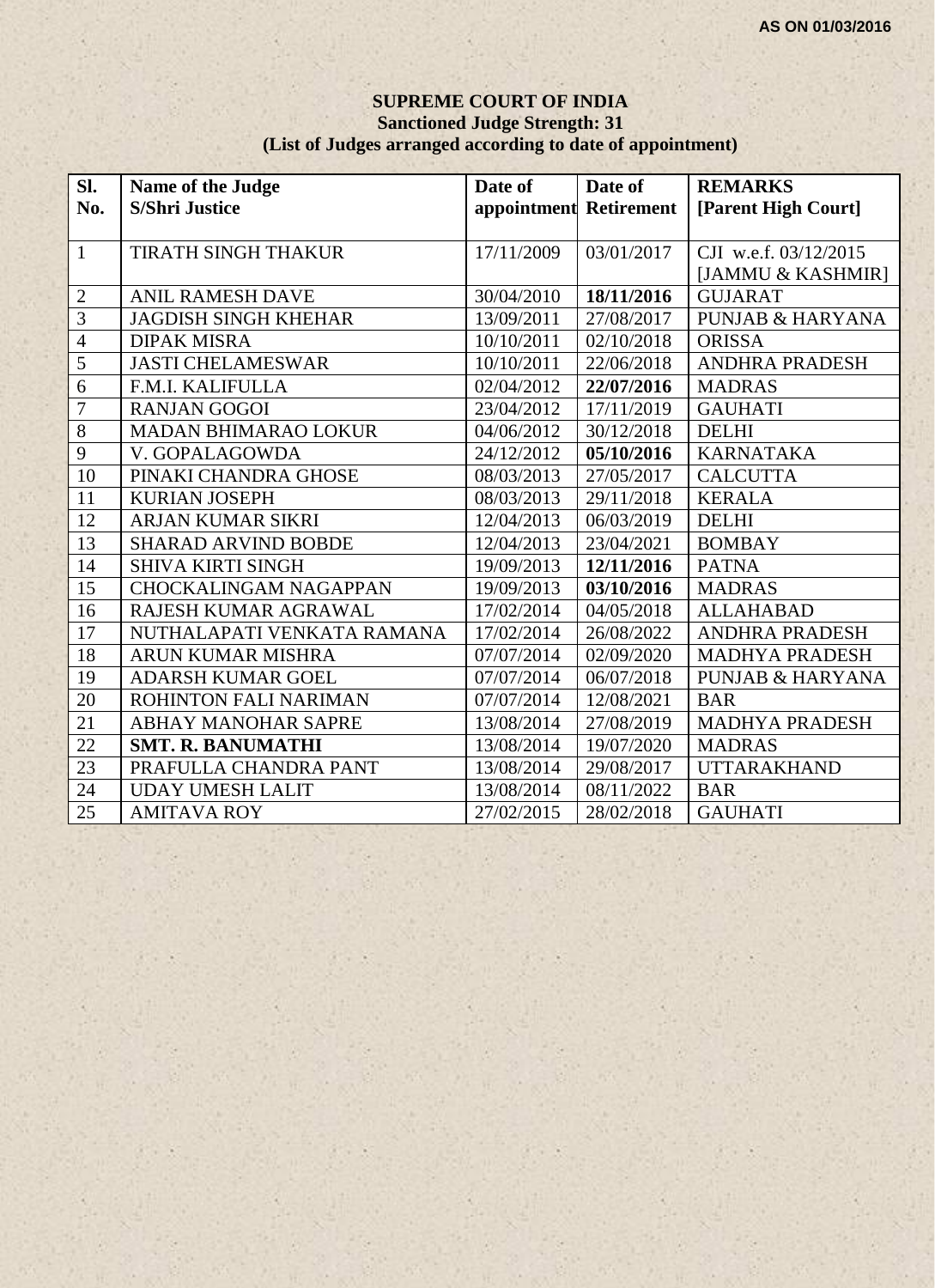# **JUDGES OF THE HIGH COURTS**

**(List of Judges arranged according to date of initial appointment)**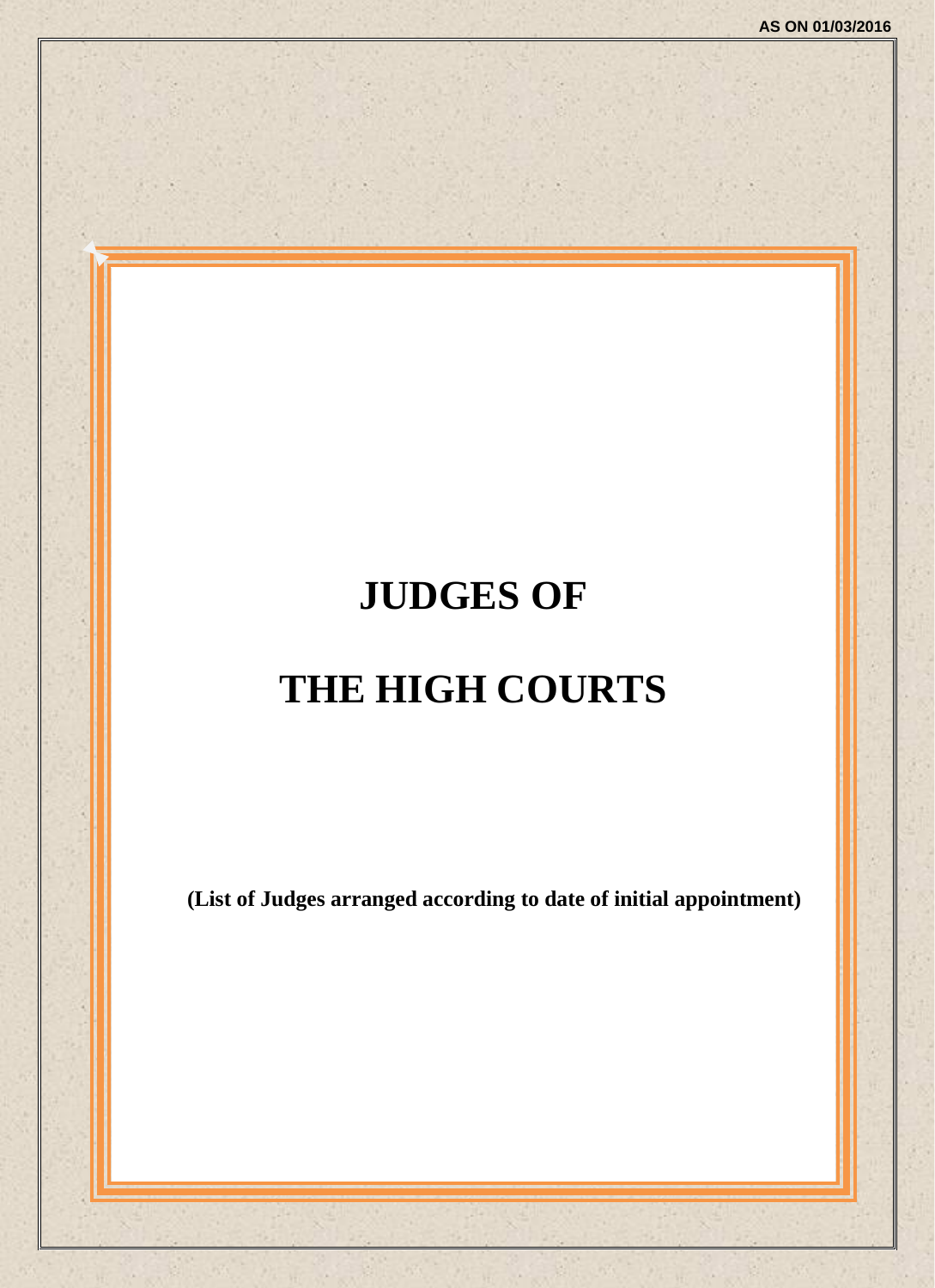# **ALLAHABAD HIGH COURT**

Approved Judge Strength: 160 [Pmt.76 Addl. 84] (List of Judges arranged according to date of initial appointment)

| <b>Sl</b><br>N <sub>o</sub> | Name of the Judge                              | <b>Source of</b><br><b>Recruitment</b> | Date of<br><b>Appointment</b> | Date of<br><b>Appointment</b> | Date of<br><b>Retirement</b> | <b>Remarks</b>                                  |
|-----------------------------|------------------------------------------------|----------------------------------------|-------------------------------|-------------------------------|------------------------------|-------------------------------------------------|
|                             |                                                |                                        | as Addl. Judge                | as Pmt.                       |                              |                                                 |
|                             |                                                |                                        |                               | Judge                         |                              |                                                 |
| $\mathbf{1}$                | DR.D.Y.CHANDRACHUD                             | <b>BAR</b>                             | 29/03/2000                    | 21/01/2003                    | 10/11/2021                   | CJ 31/10/2013                                   |
|                             |                                                |                                        |                               |                               |                              | [PHC: Bombay]                                   |
| $\overline{c}$              | <b>RAKESH TIWARI</b>                           | <b>BAR</b>                             | $\overline{\phantom{a}}$      | 14/02/2002                    | 24/10/2017                   |                                                 |
| 3                           | <b>VIMLESH KUMAR SHUKLA</b>                    | <b>BAR</b>                             |                               | 21/12/2002                    | 02/06/2017                   |                                                 |
| $\overline{4}$              | <b>HULUVADI G.RAMESH</b>                       | <b>SERVICE</b>                         | 08/09/2003                    | 24/09/2004                    | 19/05/2019                   | <b>Joined on 16/02/2015</b><br>[PHC: Karnataka] |
| 5                           | <b>ARUN TANDON</b>                             | <b>BAR</b>                             | 07/01/2004                    | 18/08/2005                    | 29/12/2017                   |                                                 |
| 6                           | <b>TARUN AGARWALA</b>                          | Bar                                    | 07/01/2004                    | 18/08/2005                    | 02/03/2018                   |                                                 |
| $\overline{7}$              | <b>DILIP GUPTA</b>                             | <b>BAR</b>                             | 07/01/2004                    | 18/08/2005                    | 06/06/2018                   |                                                 |
| 8                           | <b>KRISHNA MURARI</b>                          | <b>BAR</b>                             | 07/01/2004                    | 18/08/2005                    | 08/07/2020                   |                                                 |
| 9                           | AMRESHWAR PRATAP SAHI                          | <b>BAR</b>                             | 24/09/2004                    | 18/08/2005                    | 31/12/2020                   |                                                 |
| 10                          | <b>VIKRAM NATH</b>                             | <b>BAR</b>                             | 24/09/2004                    | 27/02/2006                    | 23/09/2024                   |                                                 |
| 11                          | <b>STAYENDRA SINGH</b><br><b>CHAUHAN</b>       | <b>BAR</b>                             | 05/10/2005                    | 26/02/2007                    | 04/07/2018                   |                                                 |
| 12                          | <b>SUDHIR AGARWAL</b>                          | <b>BAR</b>                             | 05/10/2005                    | 10/08/2007                    | 23/04/2020                   |                                                 |
| 13                          | <b>KUMARI BHARATI SAPRU</b>                    | <b>BAR</b>                             | 05/10/2005                    | 10/08/2007                    | 28/07/2020                   |                                                 |
| 14                          | SHRI NARAYAN SHUKLA                            | <b>BAR</b>                             | 05/10/2005                    | 10/08/2007                    | 17/07/2020                   |                                                 |
| 15                          | <b>AJAI LAMBA [H]</b>                          | <b>BAR</b>                             | $\frac{1}{2}$                 | 22/03/2006                    | 20/09/2020                   | <b>Joined on 09/12/11</b><br>[PHC: P & H]       |
| 16                          | <b>RAN VIJAI SINGH</b>                         | <b>BAR</b>                             | 07/07/2006                    | 15/01/2008                    | 27/04/2018                   |                                                 |
| 17                          | PANKAJ MITHAL                                  | <b>BAR</b>                             | 07/07/2006                    | 02/07/2008                    | 16/06/2023                   |                                                 |
| 18                          | ARVIND KUMAR TRIPATHI                          | <b>BAR</b>                             | 05/05/2008                    | 19/04/2010                    | 09/03/2018                   |                                                 |
| 19                          | <b>SHASHI KANT GUPTA</b>                       | <b>BAR</b>                             | 05/05/2008                    | 19/04/2010                    | 13/11/2020                   |                                                 |
| 20                          | <b>BALA KRISHNA NARAYANA</b>                   | <b>BAR</b>                             | 05/05/2008                    | 19/04/2010                    | 26/07/2020                   |                                                 |
| 21                          | <b>RAJESH DAYAL KHARE</b>                      | <b>BAR</b>                             | 05/05/2008                    | 19/04/2010                    | 31/08/2018                   |                                                 |
| 22                          | <b>SHABIHUL HASNAIN</b>                        | <b>BAR</b>                             | 05/05/2008                    | 19/04/2010                    | 09/01/2020                   |                                                 |
| 23                          | <b>ABHINAVA UPADHYA</b>                        | <b>BAR</b>                             | 05/05/2008                    | 19/04/2010                    | 02/11/2020                   |                                                 |
| 24                          | <b>ASHWANI KUMAR SINGH</b>                     | <b>BAR</b>                             | 13/04/2009                    | 24/12/2010                    | 14/06/2016                   |                                                 |
| 25                          | DEVENDRA KUMAR ARORA                           | <b>BAR</b>                             | 13/04/2009                    | 24/12/2010                    | 19/06/2019                   |                                                 |
| 26                          | <b>ANIL KUMAR</b>                              | <b>BAR</b>                             | 13/04/2009                    | 24/12/2010                    | 08/08/2020                   |                                                 |
| 27                          | <b>KUMARI NAHEED ARA</b>                       | <b>BAR</b>                             | 13/04/2009                    | 24/12/2010                    | 07/12/2021                   |                                                 |
|                             | <b>MOONIS</b>                                  |                                        |                               |                               |                              |                                                 |
| 28                          | <b>RITU RAJ AWASTHI</b>                        | <b>BAR</b>                             | 13/04/2009                    | 24/12/2010                    | 02/07/2022                   |                                                 |
| 29                          | <b>SURENDRA VIKRAM SINGH</b><br><b>RATHORE</b> | <b>SERVICE</b>                         | 05/09/2011                    | 06/08/2013                    | 14/08/2016                   |                                                 |
| 30                          | SUDHIR KUMAR SAXENA                            | <b>SERVICE</b>                         | 05/09/2011                    | 06/08/2013                    | 03/07/2016                   |                                                 |
| 31                          | <b>ASHOK PAL SINGH</b>                         | <b>SERVICE</b>                         | 05/09/2011                    | 06/08/2013                    | 25/05/2016                   |                                                 |
| 32                          | <b>VIJAY PRAKASH PATHAK</b>                    | <b>SERVICE</b>                         | 05/09/2011                    | 06/08/2013                    | 04/03/2016                   |                                                 |
| 33                          | <b>PRADEEP KUMAR SINGH</b><br><b>BAGHEL</b>    | <b>BAR</b>                             | 21/11/2011                    | 06/08/2013                    | 19/11/2019                   |                                                 |
| 34                          | <b>RAM SURAT RAM (MAURYA)</b>                  | <b>BAR</b>                             | 21/11/2011                    | 06/08/2013                    | 14/10/2019                   |                                                 |
| 35                          | <b>B. AMIT STHALEKAR</b>                       | <b>BAR</b>                             | 21/11/2011                    | 06/08/2013                    | 24/12/2020                   |                                                 |
| 36                          | PANKAJ NAQVI                                   | <b>BAR</b>                             | 21/11/2011                    | 06/08/2013                    | 21/08/2021                   |                                                 |
| 37                          | <b>MANOJ MISRA</b>                             | <b>BAR</b>                             | 21/11/2011                    | 06/08/2013                    | 01/06/2027                   |                                                 |
| 38                          | <b>RAMESH SINHA</b>                            | <b>BAR</b>                             | 21/11/2011                    | 06/08/2013                    | 04/09/2026                   |                                                 |
| 39                          | <b>SMT. SUNITA AGARWAL</b>                     | <b>BAR</b>                             | 21/11/2011                    | 06/08/2013                    | 29/04/2028                   |                                                 |
| 40                          | DEVENDRA KUMAR UPADHYAY                        | <b>BAR</b>                             | 21/11/2011                    | 06/08/2013                    | 15/06/2027                   |                                                 |
| 41                          | <b>MOHAMMAD TAHIR</b>                          | <b>SERVICE</b>                         | 17/04/2012                    | 06/08/2013                    | 05/12/2016                   |                                                 |
| 42                          | <b>ADITYA NATH MITTAL</b>                      | <b>SERVICE</b>                         | 17/04/2012                    | 05/09/2013                    | 04/12/2016                   |                                                 |
| 43                          | <b>MAHENDRA DAYAL</b>                          | <b>SERVICE</b>                         | 17/04/2012                    | 05/09/2013                    | 26/10/2018                   |                                                 |
| 44                          | <b>BHARAT BHUSHAN</b>                          | <b>SERVICE</b>                         | 03/01/2013                    | 02/08/2014                    | 03/10/2017                   |                                                 |
| 45                          | <b>BACHCHOO LAL</b>                            | <b>SERVICE</b>                         | 22/01/2013                    | 02/08/2014                    | 02/07/2021                   |                                                 |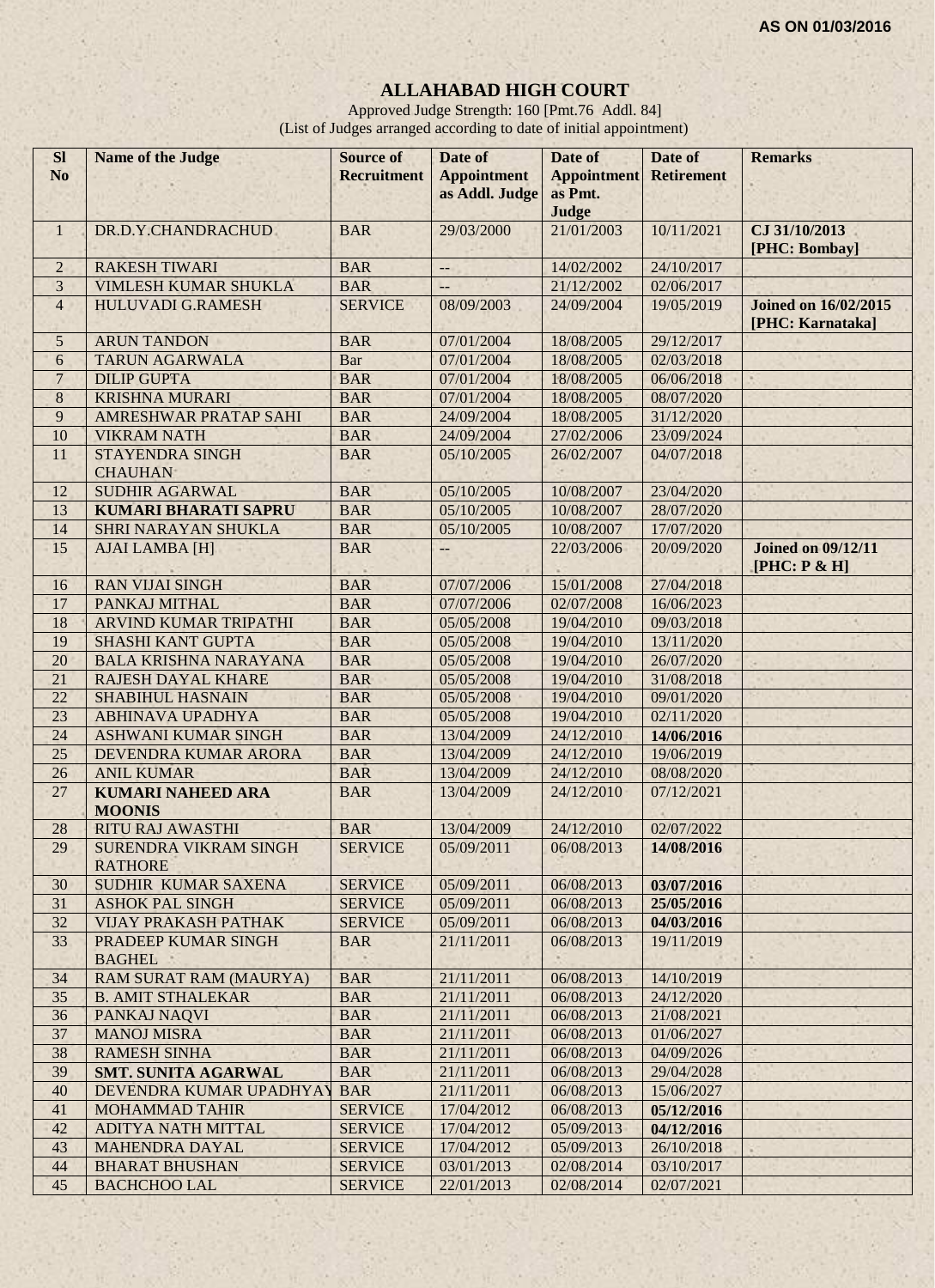| <b>SI</b>      | <b>Name of the Judge</b>       | <b>Source</b>  | Date of                          | Date of                  | Date of           | <b>Remarks</b> |
|----------------|--------------------------------|----------------|----------------------------------|--------------------------|-------------------|----------------|
| N <sub>o</sub> |                                |                | <b>Appointment</b> as            | <b>Appointment</b> as    | <b>Retirement</b> |                |
| 46             | <b>RAKESH SRIVASTAVA</b>       | <b>BAR</b>     | <b>Addl. Judge</b><br>12/04/2013 | Pmt. Judge<br>02/08/2014 | 28/09/2022        |                |
| 47             | <b>SURYA PRAKASH KESARWANI</b> | <b>BAR</b>     | 12/04/2013                       | 02/08/2014               | 14/07/2024        |                |
| 48             | <b>VIPIN SINHA</b>             | <b>BAR</b>     | 12/04/2013                       | 02/08/2014               | 11/01/2020        |                |
| 49             | <b>KARUNA NAND BAJPAYEE</b>    | <b>BAR</b>     | 12/04/2013                       | 10/04/2015               | 14/12/2019        |                |
| 50             | <b>MANOJ KUMAR GUPTA</b>       | <b>BAR</b>     | 12/04/2013                       | 10/04/2015               | 08/10/2026        |                |
| 51             | <b>ANJANI KUMAR MISHRA</b>     | <b>BAR</b>     | 12/04/2013                       | 10/04/2015               | 16/05/2025        |                |
| 52             | <b>MAHESH CHANDRA TRIPATHI</b> | <b>BAR</b>     | 27/09/2013                       | 10/04/2015               | 20/06/2028        |                |
| 53             | <b>SUNEET KUMAR</b>            | <b>BAR</b>     | 27/09/2013                       | 10/04/2015               | 28/05/2023        |                |
| 54             | <b>VIVEK KUMAR BIRLA</b>       | <b>BAR</b>     | 03/02/2014                       | 01/02/2016               | 17/09/2025        |                |
| 55             | <b>ATTAU RAHMAN MASOODI</b>    | <b>BAR</b>     | 03/02/2014                       | 01/02/2016               | 02/08/2025        |                |
| 56             | <b>ASHWANI KUMAR MISHRA</b>    | <b>BAR</b>     | 03/02/2014                       | 01/02/2016               | 15/11/2030        |                |
| 57             | <b>RAJAN ROY</b>               | <b>BAR</b>     | 03/02/2014                       | 01/02/2016               | 14/08/2027        |                |
| 58             | <b>SMT. RANJANA PANDYA</b>     | <b>SERVICE</b> | 03/02/2014                       | 01/02/2016               | 19/11/2016        |                |
| 59             | <b>SMT. VIJAY LAKSHMI</b>      | <b>SERVICE</b> | 03/02/2014                       | 01/02/2016               | 28/10/2018        |                |
| 60             | <b>ARVIND KUMAR MISHRA-I</b>   | <b>SERVICE</b> | 03/02/2014                       | 01/02/2016               | 01/07/1961        |                |
| 61             | <b>ANANT KUMAR</b>             | <b>SERVICE</b> | 03/02/2014                       | 01/02/2016               | 06/06/2020        |                |
| 62             | <b>HARSH KUMAR</b>             | <b>SERVICE</b> | 03/02/2014                       | 01/02/2016               | 29/03/2020        |                |
| 63             | <b>SHASHI KANT</b>             | <b>SERVICE</b> | 03/02/2014                       | 01/02/2016               | 31/07/2019        |                |
| 64             | <b>OM PRAKASH-VII</b>          | <b>SERVICE</b> | 03/02/2014                       | 01/02/2016               | 09/09/2022        |                |
| 65             | YASHWANT VARMA                 | <b>BAR</b>     | 13/10/2014                       | 01/02/2016               | 05/01/2031        |                |

# **Additional Judges**

|                  | Name of Additional Judge      | Date of      | Source of      | Date of        | Date of      | <b>Remarks</b> |
|------------------|-------------------------------|--------------|----------------|----------------|--------------|----------------|
| S <sub>1</sub> . |                               | <b>Birth</b> | Recruitment    | <i>initial</i> | expiry of    |                |
| No.              |                               |              |                | appointment    | present term |                |
|                  | <b>MUKHTAR AHMAD</b>          | 04/10/1956   | <b>SERVICE</b> | 18/02/2015     | 17/02/2017   |                |
| $\mathfrak{D}$   | <b>AMAR SINGH CHAUHAN</b>     | 03/06/1956   | <b>SERVICE</b> | 18/02/2015     | 17/02/2017   |                |
|                  | <b>SHAMSHER BAHADUR SINGH</b> | 15/02/1955   | <b>SERVICE</b> | 18/02/2015     | 14/02/2017   |                |
| 4.               | <b>VINOD KUMAR MISRA</b>      | 03/01/1956   | <b>SERVICE</b> | 18/02/2015     | 17/02/2017   |                |
|                  | PRAMOD KUMAR SRIVASTAVA       | 29/01/1955   | <b>SERVICE</b> | 18/02/2015     | 28/01/2017   |                |
| 6                | <b>RAGHVENDRA KUMAR</b>       | 01/04/1956   | <b>SERVICE</b> | 18/02/2015     | 17/02/2017   |                |
|                  | PRATYUSH KUMAR                | 21/01/1956   | <b>SERVICE</b> | 18/02/2015     | 17/02/2017   |                |

# **Judges transferred from the Allahabad High Court**

| Sl.<br>No. | Name of the Judge    | Source     | Date of<br>Appointment as<br>Addl. Judge | Date of<br>Appointment<br>As Pmt. Judge | Date of<br>Retirement | Remarks                        |
|------------|----------------------|------------|------------------------------------------|-----------------------------------------|-----------------------|--------------------------------|
|            | <b>ASHOK BHUSHAN</b> | <b>BAR</b> | --                                       | 24/04/2001                              | 04/07/2018            | CJ, Kerala                     |
|            | <b>VINEET SARAN</b>  | <b>BAR</b> | $- -$                                    | 14/02/2002                              | 10/05/2019            | CJ. Orissa                     |
|            | <b>RAJIV SHARMA</b>  | <b>BAR</b> | 24/09/2004                               | 18/08/2005                              | 24/09/2017            | <b>Transferred to Calcutta</b> |
|            | <b>VINOD PRASAD</b>  | <b>BAR</b> | 0.5/10/2005                              | 10/08/2007                              | 27/11/2016            | <b>Transferred to Orissa</b>   |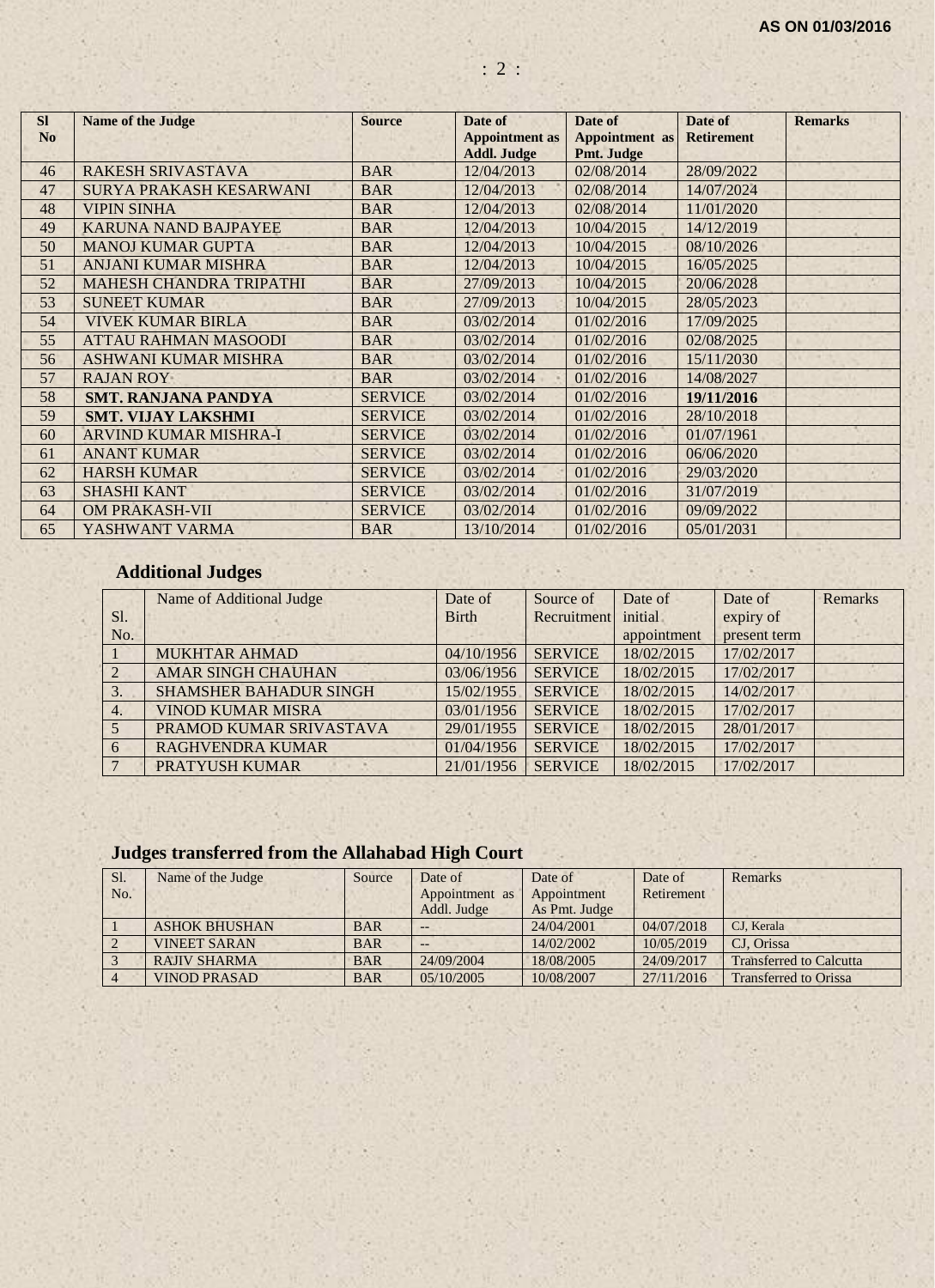#### **HIGH COURT OF JUDICATURE AT HYDERABAD**

**Approved Judge Strength: 61 [Pmt.: 46 Addl.: 15 ] (List of Judges arranged according to date of initial appointment)**

| SI.              | Name of the Judge                               | <b>Source of</b>   | Date of                              | Date of                             | Date of           |                                            |
|------------------|-------------------------------------------------|--------------------|--------------------------------------|-------------------------------------|-------------------|--------------------------------------------|
| No.              |                                                 | <b>Recruitment</b> | <b>Appointment</b><br>as Addl. Judge | <b>Appointment</b><br>as Pmt. Judge | <b>Retirement</b> | <b>Remarks</b>                             |
|                  |                                                 |                    |                                      |                                     |                   |                                            |
| $\mathbf{1}$     | <b>D.B.BHOSALE</b>                              | <b>BAR</b>         | 22/01/2001                           | 21/01/2003                          | 23/10/2018        | ACJ 07/05/2015<br><b>Joined 08/12/2014</b> |
|                  |                                                 |                    |                                      |                                     |                   | [PHC: Bombay]                              |
| $\overline{2}$   | <b>GUNDA CHANDRAIAH</b>                         | <b>BAR</b>         | 26/05/2005                           | 20/02/2006                          | 09/05/2016        |                                            |
| $\overline{3}$   | <b>RAMESH RANGANATHAN</b>                       | <b>BAR</b>         | 26/05/2005                           | 20/02/2006                          | 27/07/2020        |                                            |
| $\overline{4}$   | NOOTY RAMA MOHANA RAO                           | <b>BAR</b>         | 11/09/2006                           | 10/04/2008                          | 13/08/2017        |                                            |
| 5                | C. V. NAGARJUNA REDDY                           | <b>BAR</b>         | 11/09/2006                           | 10/04/2008                          | 04/12/2018        |                                            |
| $\sqrt{6}$       | <b>REDDI KANTHA RAO</b>                         | <b>SERVICE</b>     | 10/04/2008                           | 20/01/2010                          | 09/05/2016        |                                            |
| $\boldsymbol{7}$ | V. V. AFZULPURKAR                               | <b>BAR</b>         | 08/08/2008                           | 20/01/2010                          | 01/03/2016        |                                            |
| $\,8$            | P. V. SANJAY KUMAR                              | <b>BAR</b>         | 08/08/2008                           | 20/01/2010                          | 13/08/2025        |                                            |
| 9                | <b>RAJA ELANGO</b>                              | <b>BAR</b>         | 31/03/2009                           | 30/03/2011                          | 22/09/2017        | <b>JOINED 25/3/2010</b><br>[PHC: MADRAS]   |
| 10               | <b>CHAGARI PRAVEEN KUMAR</b>                    | <b>BAR</b>         | 29/06/2012                           | 04/12/2013                          | 25/02/2023        |                                            |
| 11               | <b>M.S.SRI RAMACHANDRA RAO</b>                  | <b>BAR</b>         | 29/06/2012                           | 04/12/2013                          | 06/08/2028        |                                            |
| 12               | <b>ADAVALLI RAJASHEKER</b><br><b>REDDY</b>      | <b>BAR</b>         | 12/04/2013                           | 08/09/2014                          | 03/05/2022        |                                            |
| 13               | PONUGOTI NAVEEN RAO                             | <b>BAR</b>         | 12/04/2013                           | 08/09/2014                          | 14/07/2023        |                                            |
| 14               | SARASA VENKATANARAYANA<br><b>BHATTI</b>         | <b>BAR</b>         | 12/04/2013                           | 08/09/2014                          | 05/05/2024        |                                            |
| 15               | AKULA VENKATA SESHA SAI                         | <b>BAR</b>         | 12/04/2013                           | 08/09/2014                          | 02/06/2024        |                                            |
| 16               | <b>CHALLA KODANDARAM</b><br><b>CHOWDARY</b>     | <b>BAR</b>         | 12/04/2013                           | 08/09/2014                          | 31/07/2021        |                                            |
| 17               | <b>ASAPU RAMALINGESWARA</b><br><b>RAO</b>       | <b>BAR</b>         | 21/09/2013                           | 00/03/20916                         | 20/05/2018        |                                            |
| 18               | <b>BULUSU SIVA SANKARA RAO</b>                  | <b>SERVICE</b>     | 23/10/2013                           | 00/03/20916                         | 09/04/2019        |                                            |
| 19               | MANDHATA SEETHARAMA<br><b>MURTI</b>             | <b>SERVICE</b>     | 23/10/2013                           | 00/03/20916                         | 15/01/2020        |                                            |
| 20               | <b>SARIPELLA RAVI KUMAR</b>                     | <b>SERVICE</b>     | 23/10/2013                           | 00/03/20916                         | 09/09/2016        |                                            |
| 21               | <b>UPMAKA DURGA PRASAD</b><br><b>RAO</b>        | <b>SERVICE</b>     | 23/10/2013                           | 00/03/20916                         | 11/08/2024        |                                            |
| 22               | <b>TALLURI SUNIL CHOWDARY</b>                   | <b>SERVICE</b>     | 23/10/2013                           | 00/03/20916                         | 03/02/2019        |                                            |
| 23               | MALLAVOLU SATYANARAYAN<br><b>MURTHY</b>         | <b>SERVICE</b>     | 23/10/2013                           | 00/03/20916                         | 13/06/2022        |                                            |
| 24               | <b>MISRILAL SUNIL KISHORE</b><br><b>JAISWAL</b> | <b>SERVICE</b>     | 23/10/2013                           | 00/03/20916                         | 04/02/2018        | ×                                          |
| 25               | AMBATI SHANKAR NARAYANA                         | <b>SERVICE</b>     | 23/10/2013                           | 00/03/20916                         | 30/06/2018        |                                            |
| 26               | <b>SMT. ANIS</b>                                | <b>SERVICE</b>     | 23/10/2013                           | 00/03/20916                         | 20/10/2017        |                                            |

# **Additional Judges**

| No. | Name of Additional Judge | Date of<br><b>Birth</b> | Source of<br>Recruit-<br>ment | Date of initial<br>appointment | Date of expiry<br>of present term | Remarks |
|-----|--------------------------|-------------------------|-------------------------------|--------------------------------|-----------------------------------|---------|
|     |                          |                         | $-NIL-$                       |                                |                                   |         |

#### **JUDGES TRANSFERRED FROM HIGH COURT OF TELANGANA & ANDHRA PRADESH**

| Sl. | Name of the Judge          | Source     | Date of    | Date of       | Date of    | Remarks                  |
|-----|----------------------------|------------|------------|---------------|------------|--------------------------|
| No. |                            |            | Appointmen | Appointment   | Retirement |                          |
|     |                            |            | t as Addl. | As Pmt.       |            |                          |
|     |                            |            | Judge      | Judge/Term of |            |                          |
|     |                            |            |            | Apptt.        |            |                          |
|     | <b>MS. GORLA ROHINI</b>    | <b>BAR</b> | 25/06/2001 | 31/07/2002    | 13/04/2017 | CJ. Delhi HC             |
|     | <b>R. SUBHASH REDDY</b>    | <b>BAR</b> | 02/12/2002 | 24/06/2004    | 04/01/2019 | CJ, Gujarat HC           |
|     | <b>DAMA SESHADRI NAIDU</b> | <b>BAR</b> | 21/09/2013 | 00/03/2016    | 17/06/2024 | Transferred to Kerala HC |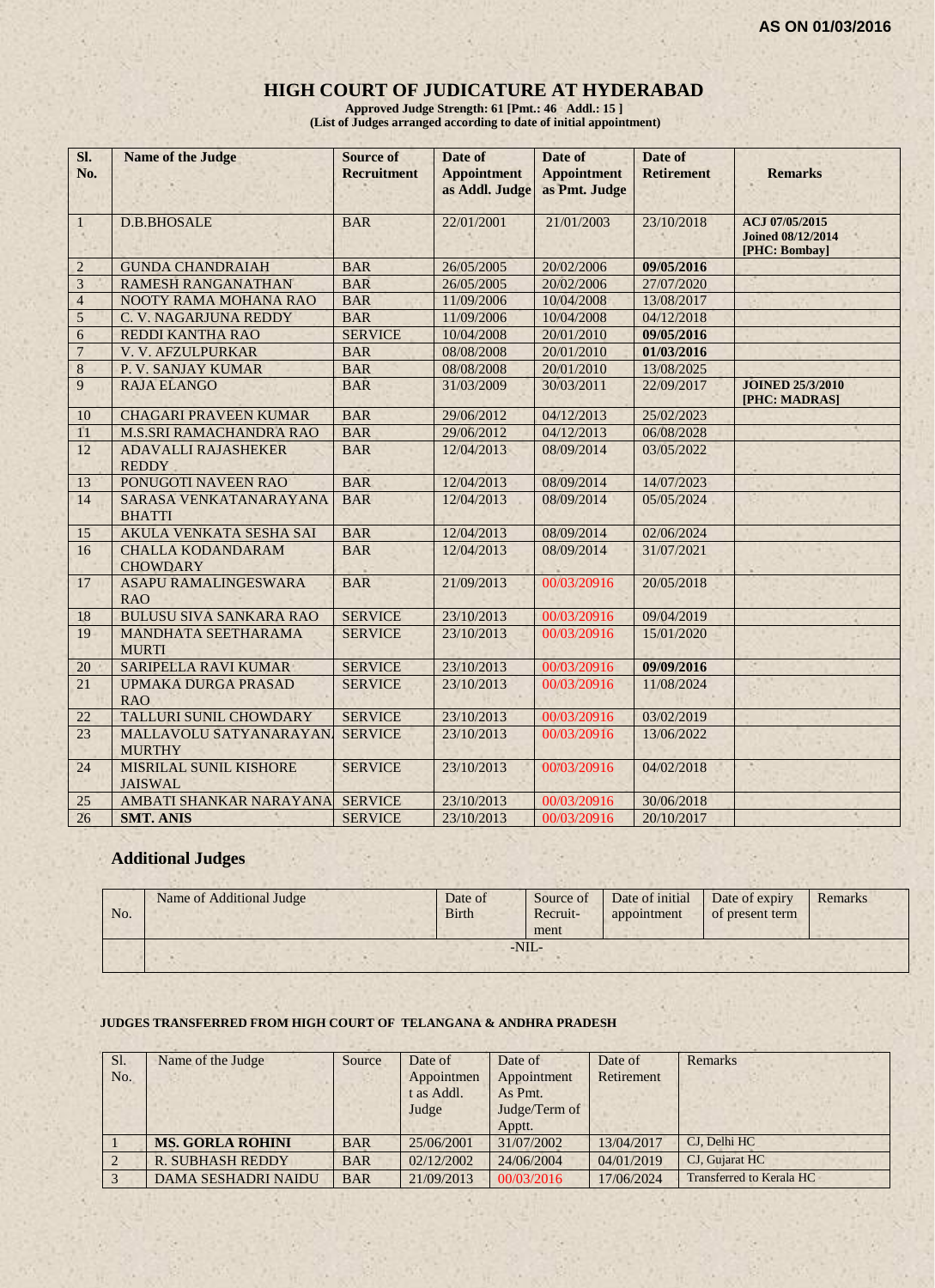#### **BOMBAY HIGH COURT Approved Judge Strength: 94 [Pmt.: 71 Addl.: 23] (List of Judges arranged according to date of initial appointment)**

| SI.<br>No.     | Name of the Judge                                | <b>Source</b>            | Date of<br><b>Appointment</b><br>as Addl.<br>Judge | Date of<br><b>Appointment</b> as<br>Pmt. Judge | Date of<br><b>Retirement</b> | <b>Remarks</b>                  |
|----------------|--------------------------------------------------|--------------------------|----------------------------------------------------|------------------------------------------------|------------------------------|---------------------------------|
| $\mathbf{1}$   | D.H.WAGHELA                                      | <b>BAR</b>               | 17/09/1999                                         | 18/06/2001                                     | 10/08/2016                   | CJ 15/02/2016<br>[PHC: Gujarat] |
| $\overline{2}$ | SMT.V.K.TAHILRAMANI                              | <b>BAR</b>               | 26/06/2001                                         | 03/10/2004                                     | 02/10/2020                   |                                 |
| $\overline{3}$ | V.M. KANADE                                      | <b>BAR</b>               | 12/10/2001                                         | 03/10/2004                                     | 21/06/2017                   |                                 |
| $\overline{4}$ | N.H.PATIL                                        | <b>BAR</b>               | 12/10/2001                                         | 03/10/2004                                     | 06/04/2019                   |                                 |
| 5              | <b>ABHAY SHREENIWAS OKA</b>                      | <b>BAR</b>               | 29/08/2003                                         | 12/11/2005                                     | 24/05/2022                   |                                 |
| 6              | <b>ANOOP V.MOHTA</b>                             | <b>BAR</b>               | 14/11/2003                                         | 12/11/2005                                     | 03/12/2017                   |                                 |
| $\overline{7}$ | S.C.DHARMADHIKARI                                | <b>BAR</b>               | 14/11/2003                                         | 12/11/2005                                     | 25/01/2022                   |                                 |
| 8              | <b>B.R.GAVAI</b>                                 | <b>BAR</b>               | 14/11/2003                                         | 12/11/2005                                     | 23/11/2022                   |                                 |
| 9              | <b>B.P.DHARMADHIKARI</b>                         | <b>BAR</b>               | 15/03/2004<br>×                                    | 12/03/2006                                     | 27/04/2020                   |                                 |
| 10             | <b>SMT. VASANTI ANIL NAIK</b>                    | <b>BAR</b>               | 22/06/2005                                         | 29/04/2007                                     | 02/05/2018                   |                                 |
| 11             | ARUN BHAURAO CHAUDHARI                           | <b>BAR</b>               | 08/09/2006                                         | 05/09/2008                                     | 31/03/2019                   |                                 |
| 12             | RAVINDRA MANOHAR BORDE                           | <b>BAR</b>               | 08/09/2006                                         | 05/09/2008                                     | 09/08/2019                   |                                 |
| 13             | <b>RANJIT VASANTRAO MORE</b>                     | <b>BAR</b>               | 08/09/2006                                         | 05/09/2008                                     | 02/11/2021                   |                                 |
| 14             | RAJENDRA MANOHAR SAVANT                          | <b>BAR</b>               | 08/09/2006                                         | 05/09/2008                                     | 05/12/2018                   |                                 |
| 15             | <b>AMJAD AHTESHAM SAYED</b>                      | <b>BAR</b>               | 11/04/2007                                         | 09/04/2009                                     | 20/01/2023                   |                                 |
| 16             | SHINDE SAMBHAJI SHIWAJI                          | <b>BAR</b>               | 11/03/2008                                         | 13/03/2010                                     | 01/08/2022                   |                                 |
| 17             | <b>ANAND VASANT NIRGUDE</b>                      | <b>SERVICE</b>           | 16/04/2008                                         | 13/03/2010                                     | 29/09/2016                   |                                 |
| 18             | <b>SMT.RAKHA P. SONDURBALDOTA</b>                | <b>SERVICE</b>           | 16/04/2008                                         | 15/04/2011                                     | 09/03/2017                   |                                 |
| 19             | KAMALKISHOR K. TATED                             | <b>BAR</b>               | 18/07/2008                                         | 15/07/2011                                     | 18/09/2021                   |                                 |
| 20             | PRASANNA B. VARALE                               | <b>BAR</b>               | 18/07/2008                                         | 15/07/2011                                     | 22/06/2024                   |                                 |
| 21             | SHAHRUKH JIMI KATHAWALLA                         | <b>BAR</b>               | 18/07/2008                                         | 15/07/2011                                     | 23/03/2022                   |                                 |
| 22             | <b>SMT. MRIDULA R. BHATKAR</b>                   | <b>SERVICE</b>           | 10/02/2009                                         | 23/12/2011                                     | 27/05/2019                   |                                 |
| 23             | F. M. S. ROSARIO DOS REIS                        | <b>BAR</b>               | 26/03/2009                                         | 23/01/2013                                     | 09/08/2017                   |                                 |
| 24             | <b>RAJESH GOVING KETKAR</b>                      | <b>BAR</b>               | 26/03/2009                                         | 23/01/2013                                     | 26/08/2019                   |                                 |
| 25             | RAVI KRISHNARAO DESHPANDE                        | <b>BAR</b>               | 26/03/2009                                         | 23/01/2013                                     | 05/11/2020                   |                                 |
| 26             | SANJAY V. GANGAPURWALA                           | <b>BAR</b>               | 13/03/2010                                         | 23/01/2013                                     | 23/05/2024                   |                                 |
| 27             | TANAJI VISHWAS NALAWADE                          | <b>SERVICE</b>           | 17/03/2011                                         | 23/01/2013                                     | 06/03/2021                   |                                 |
| 28             | <b>MADAN TRYMBAK JOSHI</b>                       | <b>SERVICE</b>           | 17/03/2011                                         | 23/01/2013                                     | 25/04/2016                   |                                 |
| 29             | ABHAY MAHADEO THIPSAY                            | <b>SERVICE</b>           | 17/03/2011                                         | 16/12/2013                                     | 09/03/2017                   |                                 |
| 30             | <b>MANOJ SHIVLAL SANKLECHA</b>                   | <b>BAR</b>               | 23/01/2012                                         | 16/12/2013                                     | 11/12/2019                   |                                 |
| 31             | RAMESH DEOKINANDAN DHANUKA                       | <b>BAR</b>               | 23/01/2012                                         | 16/12/2013                                     | 30/05/2023                   |                                 |
| 32             | SUNIL PRABHAKARRAO DESHMUKH                      | <b>BAR</b>               | 23/01/2012                                         | 16/12/2013                                     | 27/09/2021                   |                                 |
| 33             | NITIN MADHUKAR JAMDAR                            | <b>BAR</b>               | 23/01/2012                                         | 16/12/2013                                     | 09/01/2026                   |                                 |
| 34             | <b>SMT. SADHANA SANJAY JADHAV</b>                | <b>BAR</b>               | 23/01/2012                                         | 16/12/2013                                     | 13/06/2022                   |                                 |
| 35             | PRADEEP NARHARI DESHMUKH                         | <b>SERVICE</b>           | 13/05/2013                                         | 09/04/2015                                     | 10/02/2020                   |                                 |
| 36             | ASHOK IQBAL SINGH CHEEMA                         | <b>SERVICE</b>           | 13/05/2013                                         | 09/04/2015                                     | 20/09/2016                   |                                 |
| 37             | <b>SUNIL BALKRISHNA SHUKRE</b>                   | <b>SERVICE</b>           | 13/05/2013                                         | 09/04/2015                                     | 24/10/2023                   |                                 |
| 38             | SURESH CHANDRAKANT GUPTE                         | <b>BAR</b>               | 21/06/2013                                         | 09/04/2015                                     | 29/06/2021                   |                                 |
| 39             | ZAKA AZIZUL HAQ                                  | <b>BAR</b>               | 21/06/2013                                         | 00/03/2016                                     | 16/05/2021                   |                                 |
| 40             | SHRIRAM KALPATHI RAJENDRAN                       | <b>BAR</b>               | 21/06/2013                                         | 00/03/2016                                     | 27/09/2025                   |                                 |
| 41             | <b>GAUTAM SHIRISH PATEL</b>                      | <b>BAR</b>               | 21/06/2013                                         | 00/03/2016                                     | 25/04/2024                   |                                 |
| 42             | ATUL SHARACHCHANDRA CHANDURKAR                   | <b>BAR</b>               | 21/06/2013                                         | 00/03/2016                                     | 06/04/2027                   |                                 |
| 43             | <b>Smt. REVATI PRASHANT MOHITE DERE</b>          | <b>BAR</b>               | 21/06/2013                                         | 00/03/2016                                     | 16/04/2027                   |                                 |
| 44             | MAHESH SHARADCHANDRA SONAK                       | <b>BAR</b>               | 21/06/2013                                         | 00/03/2016                                     | 27/11/2026                   |                                 |
| 45             | RAVINDRA VITHALRAO GHUGE                         | <b>BAR</b>               | 21/06/2013                                         | 00/03/2016                                     | 08/06/2028                   |                                 |
| 46             | <b>VIJAY LAKHICHAND ACHLIYA</b>                  | <b>SERVICE</b>           | 21/10/2013                                         | 00/03/2016                                     | 12/02/2021                   |                                 |
| 47             |                                                  |                          | 06/01/2014                                         | 00/03/2016                                     |                              |                                 |
| 48             | VINAY MANOHAR DESHPANDE<br>AJEY SHRIKANT GADKARI | <b>BAR</b><br><b>BAR</b> | 06/01/2014                                         | 00/03/2016                                     | 09/05/2022<br>13/06/2027     |                                 |
|                |                                                  |                          |                                                    |                                                |                              |                                 |
| 49             | NITIN WASUDEO SAMBRE                             | <b>BAR</b>               | 06/01/2014                                         | 00/03/2016<br>00/03/2016                       | 18/12/2029                   |                                 |
| 50             | <b>GIRISH SHARADCHANDRA KULKARNI</b>             | <b>BAR</b>               | 06/01/2014                                         |                                                | 23/06/2030                   |                                 |
| 51             | <b>BURGESS PESI COLABAWALLA</b>                  | <b>BAR</b>               | 06/01/2014                                         | 00/03/2016                                     | 15/12/2029                   |                                 |
| 52             | <b>ANIL KUMAR MENON</b>                          | <b>BAR</b>               | 03/03/2014                                         | 00/03/2016                                     | 11/07/2022                   |                                 |
| 53             | <b>CHANDRAKANT VASANT BHADANG</b>                | <b>SERVICE</b>           | 03/03/2014                                         | 00/03/2016                                     | 04/11/2022                   |                                 |
| 54             | VISHWAS KASHINATHRAO JADHAV                      | <b>SERVICE</b>           | 03/03/2014                                         | 00/03/2016                                     | 16/05/2022                   |                                 |
| 55             | ANANTA MANOHAR BADAR                             | <b>SERVICE</b>           | 03/03/2014                                         | 00/03/2016                                     | 09/08/2023                   |                                 |
| 56             | PUKHRAJ RAJMAL BORA                              | <b>SERVICE</b>           | 03/03/2014                                         | 00/03/2016                                     | 21/10/2019                   |                                 |
| 57             | SMT. ANUJA PRABHUDESSAI                          | <b>SERVICE</b><br>[GOA]  | 03/03/2014                                         | 00/03/2016                                     | 07/02/2024                   |                                 |

…..2/-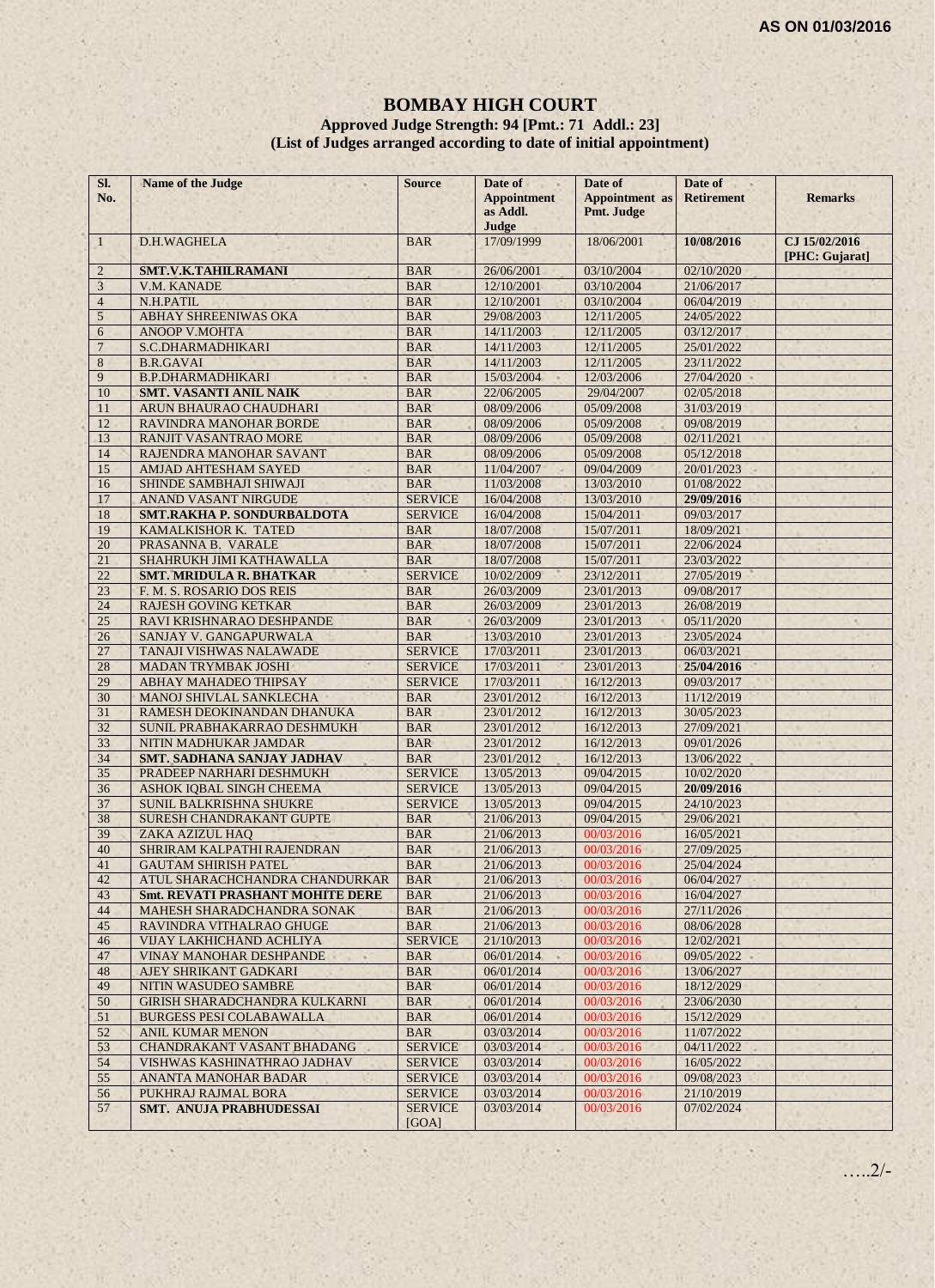# **BOMBAY HIGH COURT…contd.**

# **Additional Judges**

| Sl. | Name of Additional Judge               | Date of      | Source         | Date of initial | Date of expiry  |
|-----|----------------------------------------|--------------|----------------|-----------------|-----------------|
| No. |                                        | <b>Birth</b> |                | appointment     | of present term |
|     | KALIDAS LAXMANRAO WADANE               | 12/01/1957   | <b>SERVICE</b> | 01/01/2015      | 31/12/2016      |
|     | KUMARI INDIRA KANAHAIYALAL JAIN        | 20/12/1955   | <b>SERVICE</b> | 01/01/2015      | 31/12/2016      |
|     | DR. (SMT.) SHALINI SHASHANK PHANSALKAR | 06/02/1957   | <b>SERVICE</b> | 01/01/2015      | 31/12/2016      |
|     | <b>JOSHI</b>                           |              |                |                 |                 |

**2 :**

# **Judges transferred from the Bombay High Court**

| SI. | Name of the Judge      | Source     | Apptt.as Addl. | Apptt. as Pmt. | DOR <sub>1</sub> | Remarks                     |
|-----|------------------------|------------|----------------|----------------|------------------|-----------------------------|
|     |                        |            | Judge          | Judge          |                  |                             |
|     | AJAY M. KHANWILKAR     | <b>BAR</b> | 29/03/2000     | 08/04/2002     | 29/07/2019       | CJ, Madhya Pradesh          |
|     | DR.D.Y.CHANDRACHUD     | <b>BAR</b> | 29/03/2000     | 21/01/2003     | 10/11/2021       | CJ. Allahabad               |
|     | <b>D.B.BHOSALE</b>     | <b>BAR</b> | 22/01/2001     | 21/01/2003     | 23/10/2018       | Transferred to $T$ & A.P.   |
|     | <b>S.J.VAZIFDAR</b>    | <b>BAR</b> | 22/01/2001     | 21/01/2003     | 03/05/2018       | Transferred to P&H          |
|     | <b>SMT. N.N.MHATRE</b> | <b>BAR</b> | 28/03/2001     | 21/03/2003     | 19/09/2017       | <b>Transfer to Calcutta</b> |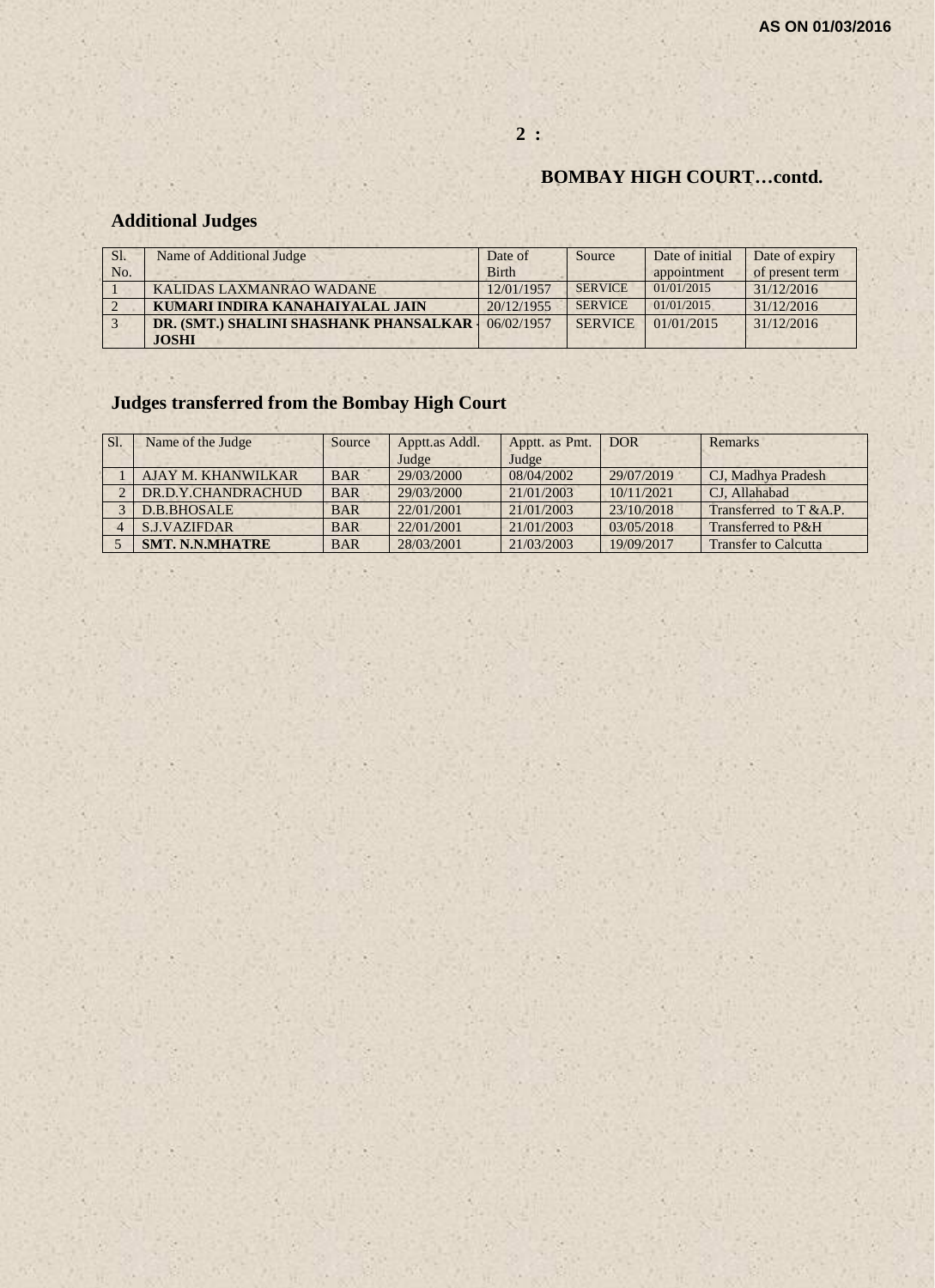#### **CALCUTTA HIGH COURT**

**Approved Judge Strength: 58 [Pmt.: 45 Addl: 13]** *(List of Judges arranged according to date of initial appointment)*

| Sl.<br>No.     | <b>Name of the Judge</b>      | Source of<br>Recruit-<br>ment | Date of<br><b>Appointment</b><br><b>as</b><br><b>Addl. Judge</b> | Date of<br><b>Appointment</b><br>as Pmt.Judge | Date of<br><b>Retirement</b> | <b>Remarks</b>                                |
|----------------|-------------------------------|-------------------------------|------------------------------------------------------------------|-----------------------------------------------|------------------------------|-----------------------------------------------|
| 1              | <b>SMT.MANJULA CHELLUR</b>    | <b>SERVICE</b>                | 21/02/2000                                                       | 17/08/2000                                    | 04/12/2017                   | CJ 05/08/2014<br>[PHC: Karnataka]             |
| $\overline{2}$ | G.C.GUPTA                     | <b>BAR</b>                    |                                                                  | 15/09/2000                                    | 30/11/2016                   |                                               |
| 3              | <b>SMT. N.N.MHATRE</b>        | <b>BAR</b>                    | 28/03/2001                                                       | 21/03/2003                                    | 19/09/2017                   | <b>Joined 06/01/2012</b><br>[PHC: Bombay]     |
| $\overline{4}$ | <b>KUMARI INDIRA BANERJEE</b> | <b>BAR</b>                    | $\qquad \qquad -$                                                | 05/02/2002                                    | 23/09/2019                   |                                               |
| 5              | JYOTIRMAY BHATTACHARYA        | <b>BAR</b>                    | --                                                               | 03/12/2003                                    | 24/09/2018                   |                                               |
| 6              | <b>SOUMITRA PAL</b>           | <b>BAR</b>                    | $\qquad \qquad -$                                                | 19/01/2004                                    | 27/08/2016                   |                                               |
| $\overline{7}$ | <b>ANIRUDDHA BOSE</b>         | <b>BAR</b>                    | $-$                                                              | 19/01/2004                                    | 10/04/2021                   |                                               |
| 8              | <b>RAJIV SHARMA</b>           | <b>BAR</b>                    | 24/09/2004                                                       | 18/08/2005                                    | 24/09/2017                   | <b>Joined on 27/04/15</b><br>[PHC: Allahabad] |
| 9              | DEBASISH KA R GUPTA           | <b>BAR</b>                    | --                                                               | 22/06/2006                                    | 31/12/2018                   |                                               |
| 10             | <b>SMT. NADIRA PATHERYA</b>   | <b>BAR</b>                    | --                                                               | 22/06/2006                                    | 18/11/2018                   |                                               |
| 11             | <b>ASHIM KUMAR ROY</b>        | <b>BAR</b>                    | $- -$                                                            | 22/06/2006                                    | 29/08/2017                   |                                               |
| 12             | <b>BISWANATH SOMADDER</b>     | <b>BAR</b>                    | --                                                               | 22/06/2006                                    | 14/12/2025                   |                                               |
| 13             | <b>DIPANKAR DATTA</b>         | <b>BAR</b>                    | $--$                                                             | 22/06/2006                                    | 08/02/2027                   |                                               |
| 14             | <b>SANJIB BANERJEE</b>        | <b>BAR</b>                    |                                                                  | 22/06/2006                                    | 01/11/2023                   |                                               |
| 15             | C. S. KARNAN                  | <b>BAR</b>                    | 31/03/2009                                                       | 29/03/2011                                    | 11/06/2017                   | <b>JOINED ON</b><br>[PHC: MADRAS]             |
| 16             | <b>INDRA PRASANNA MUKERJI</b> | <b>BAR</b>                    | $-$                                                              | 18/05/2009                                    | 05/09/2025                   |                                               |
| 17             | <b>HARISH TANDON</b>          | <b>BAR</b>                    | $-$                                                              | 13/04/2010                                    | 05/11/2026                   |                                               |
| 18             | ASHOKE KUMAR DAS ADHIKARI     | <b>BAR</b>                    | $\qquad \qquad -$                                                | 13/09/2010                                    | 17/06/2016                   |                                               |
| 19             | DR. SAMBUDDHA CHAKRABARTI     | <b>BAR</b>                    | --                                                               | 13/09/2010                                    | 10/05/2020                   |                                               |
| 20             | <b>SOUMEN SEN</b>             | <b>BAR</b>                    | --                                                               | 13/04/2011                                    | 26/07/2027                   |                                               |
| 21             | <b>JOYMALYA BAGCHI</b>        | <b>BAR</b>                    | $- -$                                                            | 27/06/2011                                    | 02/10/2028                   |                                               |

# **Additional Judges**

| SI.            | Name of Additional Judge       | Date of Birth | Source         | Date of initial | Date of expiry  |
|----------------|--------------------------------|---------------|----------------|-----------------|-----------------|
| No.            |                                |               |                | appointment     | of present term |
|                | <b>INDRAJIT CHATTERJEE</b>     | 02/02/1955    | <b>SERVICE</b> | 01/10/2013      | 30/06/2016      |
| $\overline{2}$ | <b>SHIB SADHAN SADHU</b>       | 10/04/1954    | <b>SERVICE</b> | 01/10/2013      | 09/04/2016      |
| 3              | <b>SUDIP AHLUWALIA</b>         | 30/12/1959    | <b>SERVICE</b> | 01/10/2013      | 30/06/2016      |
| $\overline{4}$ | <b>TAPASH MOOKHERJEE</b>       | 15/07/1955    | <b>SERVICE</b> | 01/10/2013      | 30/06/2016      |
| 5              | <b>RANJIT KUMAR BAG</b>        | 08/11/1955    | <b>SERVICE</b> | 01/10/2013      | 30/06/2016      |
| 6              | <b>ISHAN CHANDRA DAS</b>       | 01/03/1955    | <b>SERVICE</b> | 01/10/2013      | 30/06/2016      |
| $\overline{7}$ | <b>SMT. SAMAPTI CHATTERJEE</b> | 13/12/1958    | <b>BAR</b>     | 30/10/2013      | 29/07/2016      |
| 8              | <b>SAHIDULLAH MUNSHI</b>       | 29/09/1958    | <b>BAR</b>     | 30/10/2013      | 29/07/2016      |
| 9              | <b>SUBRATA TALUKDAR</b>        | 04/07/1961    | <b>BAR</b>     | 30/10/2013      | 29/07/2016      |
| 10             | TAPABRATA CHAKRABORTY          | 27/11/1966    | <b>BAR</b>     | 30/10/2013      | 29/07/2016      |
| 11             | <b>ARINDAM SINHA</b>           | 22/09/1965    | <b>BAR</b>     | 30/10/2013      | 29/07/2016      |
| 12             | <b>ARLIIT BANERJEE</b>         | 07/03/1967    | <b>BAR</b>     | 30/10/2013      | 29/07/2016      |
| 13             | <b>DEBANGSU BASAK</b>          | 19/06/1966    | <b>BAR</b>     | 30/10/2013      | 29/07/2016      |
| 14             | ASHIS KUMAR CHAKRABORTY        | 12/12/1965    | <b>BAR</b>     | 22/10/2014      | 21/10/2016      |
| 15             | <b>MALAY MARUT BANERJEE</b>    | 01/04/1955    | <b>SERVICE</b> | 30/03/2015      | 29/03/2017      |
| 16             | <b>MD. MUMTAZ KHAN</b>         | 15/08/1957    | <b>SERVICE</b> | 30/03/2015      | 29/03/2017      |
| 17             | <b>SANKAR ACHARYYA</b>         | 24/08/1955    | <b>SERVICE</b> | 30/03/2015      | 29/03/2017      |
| 18             | <b>MIR DARA SHEKO</b>          | 11/02/1956    | <b>SERVICE</b> | 30/03/2015      | 29/03/2017      |
| 19             | <b>DEBI PROSAD DEY</b>         | 16/02/1956    | <b>SERVICE</b> | 30/03/2015      | 29/03/2017      |
| 20             | <b>MISS ASHA ARORA</b>         | 02/10/1957    | <b>SERVICE</b> | 30/03/2015      | 29/03/2017      |
| 21             | SIDDHARTHA CHATTOPADHYAY       | 08/02/1956    | <b>SERVICE</b> | 30/03/2015      | 29/03/2017      |
| 22             | <b>SHIVAKANT PRASAD</b>        | 06/12/1959    | <b>SERVICE</b> | 30/03/2015      | 29/03/2017      |

#### **Judges transferred from the Calcutta High Court**

| Sl.<br>No. | Name of the Judge | Source     | Date of<br>Appointment<br><b>as</b><br>Addl. Judge | Date of<br>Appointment<br>As Pmt. Judge | Date of<br>retirement | Remarks                         |
|------------|-------------------|------------|----------------------------------------------------|-----------------------------------------|-----------------------|---------------------------------|
|            | S.K.MUKHERJEE     | <b>BAR</b> | $- -$                                              | 15/09/2000                              | 09/10/2017            | <b>Transferred to Karnataka</b> |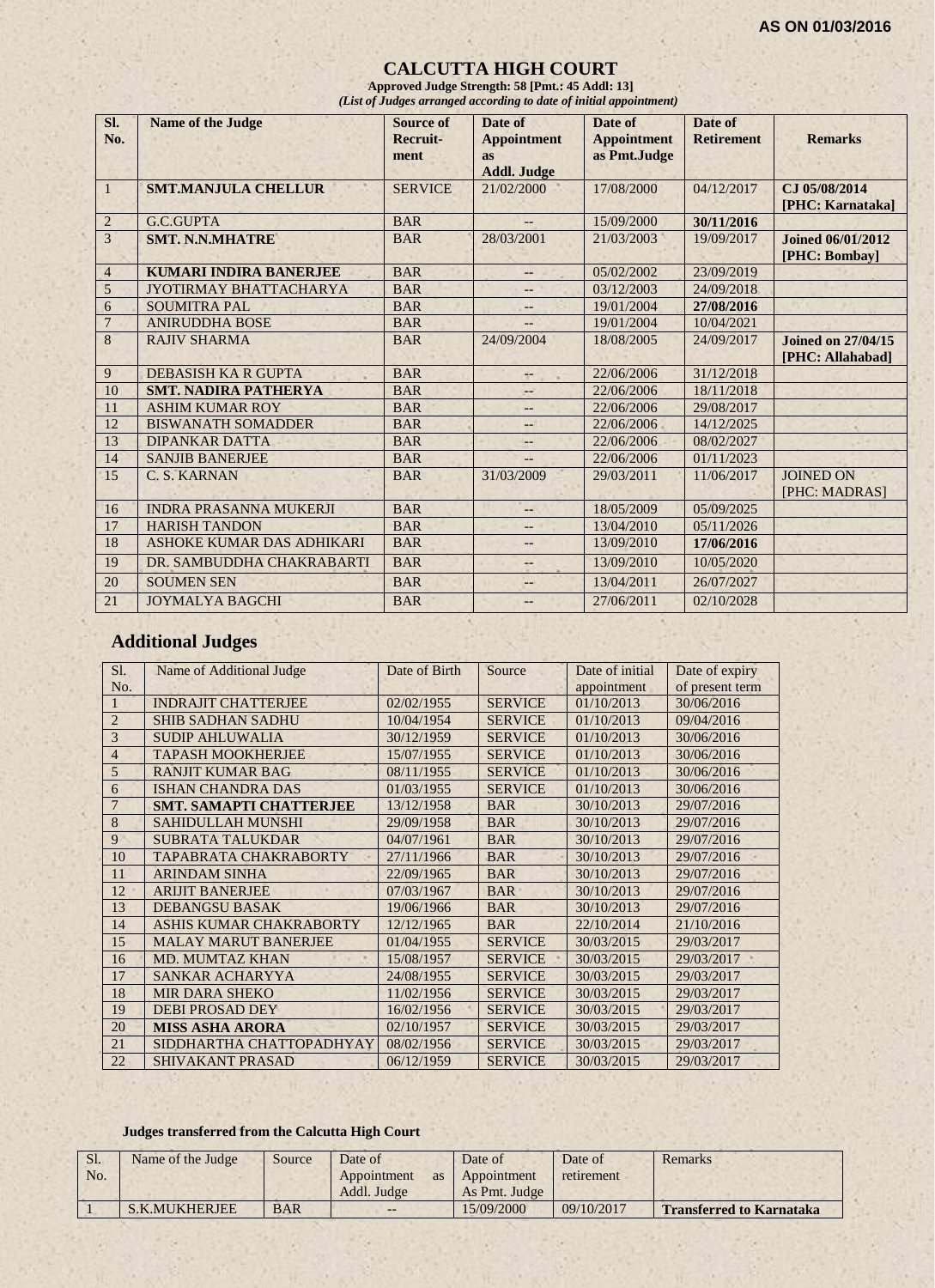# **CHHATTISGARH HIGH COURT**

**Approved Judge Strength: 22 [Pmt.: 17 Addl.: 05] (List of Judges arranged according to date of initial appointment)**

| SI.<br>No. | <b>Name of the Judge</b> | Source of<br>Recruit-<br>ment | Date of<br><b>Appointment</b><br>as Addl.<br>Judge | Date of<br><b>Appointment</b><br>as Pmt. Judge | Date of<br><b>Retirement</b> | <b>Remarks</b>                |
|------------|--------------------------|-------------------------------|----------------------------------------------------|------------------------------------------------|------------------------------|-------------------------------|
|            | <b>NAVIN SINHA</b>       | <b>BAR</b>                    | $-$                                                | 11/02/2004                                     | 18/08/2018                   | CJ 09/04/2015<br>[PHC: Patna] |
|            | PRITINKER DIWAKER        | <b>BAR</b>                    | 31/03/2009                                         | 10/09/2013                                     | 21/11/2023                   |                               |
|            | PRASHANT KUMAR MISHRA    | <b>BAR</b>                    | 10/12/2009                                         | 28/11/2014                                     | 28/08/2026                   |                               |

# **Additional Judges**

| Sl. | Name of Additional Judge          | Date of Birth | Source of      | Date of initial | Date of expiry  |
|-----|-----------------------------------|---------------|----------------|-----------------|-----------------|
| No. |                                   |               | Recruitment    | appointment     | of present term |
|     | <b>MANINDRA MOHAN SHRIVASTAVA</b> | 06/03/1964    | <b>BAR</b>     | 10/12/2009      | 09/03/2016      |
|     | <b>GOUTAM BHADURI</b>             | 10/11/1962    | <b>BAR</b>     | 16/09/2013      | 15/03/2016      |
|     | SANJAY KUMAR AGRAWAL              | 15/07/1965    | <b>BAR</b>     | 16/09/2013      | 15/03/2016      |
|     | PUTHICHIRA SAM KOSHY              | 30/04/1967    | <b>BAR</b>     | 16/09/2013      | 15/03/2016      |
|     | <b>INDER SINGH UBOWEJA</b>        | 01/06/1954    | <b>SERVICE</b> | 27/01/2014      | 26/04/2016      |
|     | <b>CHANDRA BHUSHAN BAJPAL</b>     | 14/10/1955    | <b>SERVICE</b> | 27/01/2014      | 26/04/2016      |

#### **Judges transferred from the Chhattisgarh High Court**

| S <sub>1</sub><br>No. | Name of the Judge             | Source     | Date of<br>Appointment as Addl.<br>Judge | Date of<br>Appointment<br>As Pmt. Judge | Date of<br>retirement | Remarks                      |
|-----------------------|-------------------------------|------------|------------------------------------------|-----------------------------------------|-----------------------|------------------------------|
|                       | SUNIL KUMAR SINHA             | <b>BAR</b> | $-1$                                     | 01/12/2004                              | 06/07/2016            | CJ. Sikkim                   |
|                       | <b>SATISH KUMAR AGNIHOTRI</b> | <b>BAR</b> | 0.5/0.5/200.5                            | 03/05/2007                              | 30/07/2018            | <b>Transferred to Madras</b> |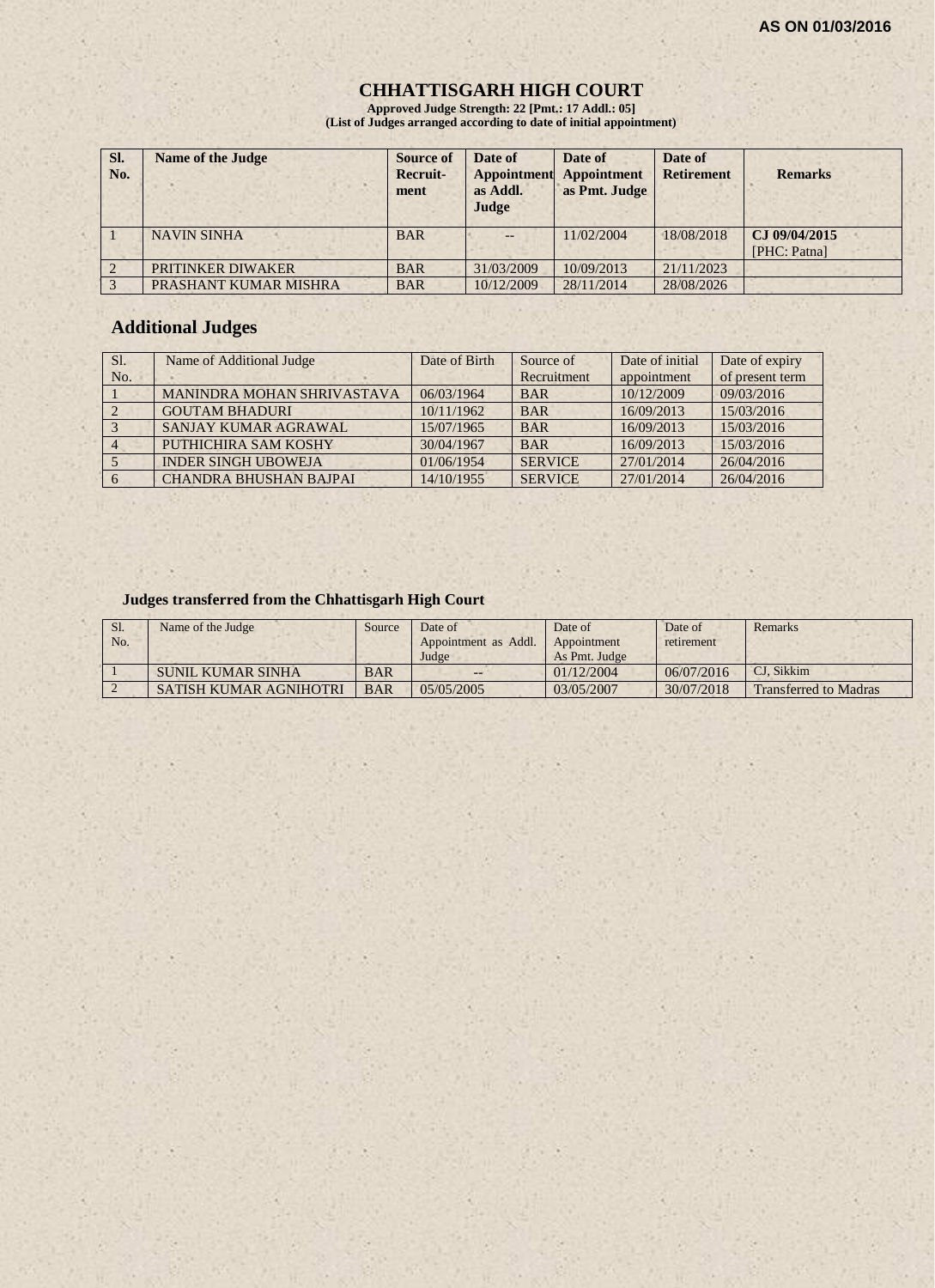#### **DELHI HIGH COURT**

**Approved Judge Strength: 60 [Pmt.: 45 Addl.: 15] (List of Judges arranged according to date of initial appointment)**

| SI.            | <b>Name of the Judge</b>                  | <b>Source of</b> | Date of            | Date of               | Date of           |                                    |
|----------------|-------------------------------------------|------------------|--------------------|-----------------------|-------------------|------------------------------------|
| No.            |                                           | <b>Recruit-</b>  | Appoint-           | <b>Appointment</b> as | <b>Retirement</b> | <b>Remarks</b>                     |
|                |                                           | ment             | ment as            | Pmt. Judge            |                   |                                    |
|                |                                           |                  | <b>Addl. Judge</b> |                       |                   |                                    |
| $\mathbf{1}$   | <b>MS. GORLA ROHINI</b>                   | <b>BAR</b>       | 25/06/2001         | 31/07/2002            | 13/04/2017        | CJ 21/04/2014<br>[PHC: Andhra Pd.] |
| $\overline{2}$ | <b>BADAR DURREZ AHMED</b>                 | <b>BAR</b>       | 20/12/2002         | 21/01/2004            | 15/03/2018        |                                    |
| 3              | <b>PRADEEP NANDRAJOG</b>                  | <b>BAR</b>       | 20/12/2002         | 16/04/2004            | 23/02/2020        |                                    |
| $\overline{4}$ | <b>KUMARI GITA MITTAL</b>                 | <b>BAR</b>       | 16/07/2004         | 20/02/2006            | 08/12/2020        |                                    |
| 5              | SHRIPATHI RAVINDRA BHAT                   | <b>BAR</b>       | 16/07/2004         | 20/02/2006            | 20/10/2020        |                                    |
| 6              | <b>SANJIV KHANNA</b>                      | <b>BAR</b>       | 24/06/2005         | 20/02/2006            | 13/05/2022        |                                    |
| $\overline{7}$ | <b>GURINDER SINGH SISTANI</b>             | <b>BAR</b>       | 29/05/2006         | 29/08/2007            | 10/03/2020        |                                    |
| 8              | <b>S.MURALIDHAR</b>                       | <b>BAR</b>       | 29/05/2006         | 29/08/2007            | 07/08/2023        |                                    |
| 9              | <b>KUMARI HIMA KOHLI</b>                  | <b>BAR</b>       | 29/05/2006         | 29/08/2007            | 01/09/2021        |                                    |
| 10             | <b>VIPIN SANGHI</b>                       | <b>BAR</b>       | 29/05/2006         | 11/02/2008            | 26/10/2023        |                                    |
| 11             | SUDERSHAN KUMAR MISRA                     | <b>BAR</b>       | 04/07/2007         | 07/11/2008            | 06/09/2016        |                                    |
| 12             | SIDDHARTH MRIDUL                          | <b>BAR</b>       | 13/03/2008         | 26/05/2009            | 21/11/2024        |                                    |
| 13             | <b>MANMOHAN</b>                           | <b>BAR</b>       | 13/03/2008         | 17/12/2009            | 16/12/2024        |                                    |
| 14             | <b>VIJAY KUMAR SHALI</b>                  | <b>BAR</b>       | 11/04/2008         | 03/03/2010            | 14/06/2016        |                                    |
| 15             | <b>MANMOHAN SINGH</b>                     | <b>BAR</b>       | 11/04/2008         | 06/07/2011            | 21/09/2016        |                                    |
| 16             | <b>RAJIV SAHAI ENDLAW</b>                 | <b>BAR</b>       | 11/04/2008         | 06/07/2011            | 12/08/2021        |                                    |
| 17             | <b>JAG JIVAN RAM MIDHA</b>                | <b>BAR</b>       | 11/04/2008         | 06/07/2011            | 07/07/2021        |                                    |
| 18             | <b>RAJIV SHAKDHER</b>                     | <b>BAR</b>       | 11/04/2008         | 17/10/2011            | 18/10/2024        |                                    |
| 19             | <b>SUNIL GAUR</b>                         | <b>SERVICE</b>   | 11/04/2008         | 11/04/2012            | 22/08/2019        |                                    |
| 20             | <b>SURESH KUMAR KAIT</b>                  | <b>BAR</b>       | 05/09/2008         | 12/04/2013            | 23/05/2025        |                                    |
| 21             | <b>VALMIKI J. MEHTA</b>                   | <b>BAR</b>       | 15/04/2009         | 12/04/2013            | 05/06/2021        |                                    |
| 22             | <b>SMT.INDERMEET KAUR</b>                 | <b>SERVICE</b>   | 14/05/2009         | 12/04/2013            | 21/03/2018        |                                    |
|                | <b>KOCHHAR</b>                            |                  |                    |                       |                   |                                    |
| 23             | <b>ANIL KUMAR PATHAK</b>                  | <b>SERVICE</b>   | 14/05/2009         | 05/09/2013            | 10/07/2019        |                                    |
| 24             | <b>MS. MUKTA GUPTA</b>                    | <b>BAR</b>       | 23/10/2009         | 29/05/2014            | 27/06/2023        |                                    |
| 25             | <b>SHRIMATI PRATIBHA RANI</b>             | <b>SERVICE</b>   | 17/10/2011         | 16/10/2014            | 24/08/2018        |                                    |
| 26             | <b>SAT PAUL GARG</b>                      | <b>SERVICE</b>   | 17/10/2011         | 16/10/2014            | 14/06/2018        |                                    |
| 27             | <b>JAYANT NATH</b>                        | <b>BAR</b>       | 17/04/2013         | 18/03/2015            | 09/11/2021        |                                    |
| 28             | NAJMUSSAHAR WAZIRI@NAJMI<br><b>WAZIRI</b> | <b>BAR</b>       | 17/04/2013         | 18/03/2015            | 14/07/2023        |                                    |
| 29             | <b>SANJEEV SACHDVA</b>                    | <b>BAR</b>       | 17/04/2013         | 18/03/2015            | 25/12/2026        |                                    |
| 30             | <b>VIBHU BAKHRU</b>                       | <b>BAR</b>       | 17/04/2013         | 18/03/2015            | 01/11/2028        |                                    |
| 31             | VALLURI KAMESWAR RAO                      | <b>BAR</b>       | 17/04/2013         | 18/03/2015            | 06/08/2027        |                                    |
| 32             | <b>SMT. SUNITA GUPTA</b>                  | <b>SERVICE</b>   | 17/04/2013         | 18/03/2015            | 13/12/2016        |                                    |
| 33             | <b>SMT. DEEPA SHARMA</b>                  | <b>SERVICE</b>   | 17/04/2013         | 18/03/2015            | 27/05/2018        |                                    |
| 34             | <b>VED PRAKASH VAISH</b>                  | <b>SERVICE</b>   | 17/04/2013         | 18/03/2015            | 26/06/2021        |                                    |

# **Additional Judges**

| SI.<br>No.     | <b>Name of Additional Judge</b>    | Date of<br><b>Birth</b> | Source of<br><b>Recruitment</b> | Date of initial<br>appointment | Date of expiry<br>of present<br>term |                 |
|----------------|------------------------------------|-------------------------|---------------------------------|--------------------------------|--------------------------------------|-----------------|
|                | <b>ASHUTOSH KUMAR</b>              | 01/10/1966              | <b>BAR</b>                      | 15/05/2014                     | 14/05/2016                           | Joined 7.1.2015 |
|                |                                    |                         |                                 |                                |                                      | PHC: Patna      |
| $\overline{2}$ | <b>PARKASH SINGH TEJI</b>          | 14/08/1956              | <b>SERVICE</b>                  | 15/12/2014                     | 14/12/2016                           |                 |
|                | <b>INDER SINGH MEHTA</b>           | 06/04/1958              | <b>SERVICE</b>                  | 15/12/2014                     | 14/12/2016                           |                 |
|                | <b>RAVINDRA KUMAR GAUBA</b>        | 04/12/1957              | <b>SERVICE</b>                  | 15/12/2014                     | 14/12/2016                           |                 |
|                | <b>SMT. SANGITA DHINGRA SEHGAL</b> | 20/06/1958              | <b>SERVICE</b>                  | 15/12/2014                     | 14/12/2016                           |                 |

# **JUDGES TRANSFERRED FROM THE DELHI HIGH COURT**

| Sl. | Name of the Judge      | Source     | Date of                    | Date of       | Date of    | Remarks             |
|-----|------------------------|------------|----------------------------|---------------|------------|---------------------|
| No. |                        |            | Appointment<br>Appointment |               | Retirement |                     |
|     |                        |            | as Addl. Judge             | As Pmt. Judge |            |                     |
|     | SANJAY KISHAN KAUL     | <b>BAR</b> | 03/05/2001                 | 02/05/2003    | 25/12/2020 | CJ. Madras HC       |
|     | <b>MOOL CHAND GARG</b> | Service    | 1/04/2008                  | 00/06/2013    | 09/06/2016 | Transferred to M.P. |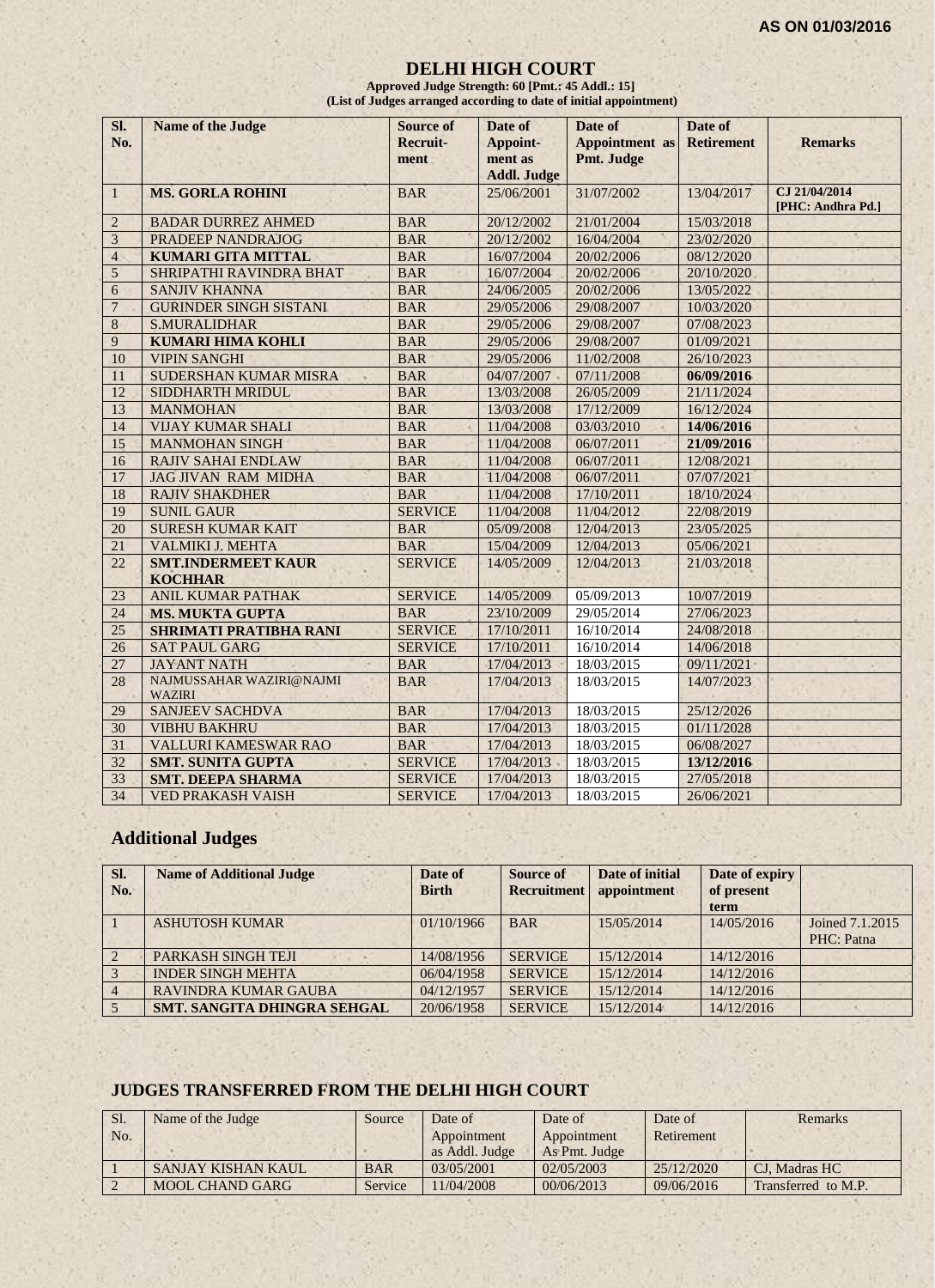# **GAUHATI HIGH COURT**

**Approved Judge Strength: 24 [Pmt.: 18 Addl.: 6 ] (List of Judges arranged according to date of initial appointment)**

| SI.<br>No.    | <b>Name of the Judge</b>    | Source of<br><b>Recruitment</b> | Date of<br><b>Appointment</b><br>as Addl. Judge | Date of<br><b>Appointment</b><br>as Pmt. Judge | Date of<br><b>Retirement</b> | <b>Remarks</b>    |
|---------------|-----------------------------|---------------------------------|-------------------------------------------------|------------------------------------------------|------------------------------|-------------------|
|               | <b>AJIT SINGH</b>           | <b>BAR</b>                      | 01/04/2002                                      | 21/03/2003                                     | 05/09/2018                   | CJ<br>[PHC: M.P.] |
| $\mathcal{L}$ | <b>TINLIANTHANG VAIPHEI</b> | <b>BAR</b>                      | 17/07/2003                                      | 28/02/2005                                     | 28/02/2018                   | ACJ 21/10/2015    |
|               | <b>HRISHIKESH ROY</b>       | <b>BAR</b>                      | 12/10/2006                                      | 15/07/2008                                     | 31/05/2022                   |                   |
| 4             | <b>ARUP KUMAR GOSWAMI</b>   | <b>BAR</b>                      | 24/01/2011                                      | 07/11/2012                                     | 10/03/2023                   |                   |
|               | <b>UJJAL BHUYAN</b>         | <b>BAR</b>                      | 17/10/2011                                      | 16/10/2013                                     | 01/08/2026                   |                   |
| 6             | Dr.(Mrs.) INDIRA SHAH       | <b>SERVICE</b>                  | 02/03/2012                                      | 28/02/2014                                     | 16/08/2016                   |                   |
|               | NISHITENDU CHAUDHURY        | <b>BAR</b>                      | 22/05/2013                                      | 00/02/2016                                     | 31/01/2023                   |                   |

# **Additional Judges**

| SI.<br>No.     | <b>Name of Additional Judge</b> | Date of<br><b>Birth</b> | <b>Source of</b><br><b>Recruitment</b> | Date of initial<br>appointment | Date of expiry<br>of present<br>term |
|----------------|---------------------------------|-------------------------|----------------------------------------|--------------------------------|--------------------------------------|
|                | <b>LANUSUNGKUM JAMIR</b>        | 01/03/1964              | <b>BAR</b>                             | 22/05/2013                     | 21/05/2016                           |
| 2.             | <b>MANASH RANJAN PATHAK</b>     | 28/08/1965              | <b>BAR</b>                             | 22/05/2013                     | 21/05/2016                           |
| $\overline{3}$ | <b>MANOJIT BHUYAN</b>           | 05/02/1959              | <b>BAR</b>                             | 07/01/2015                     | 06/01/2017                           |
| $\overline{4}$ | MICHAEL ZOTHANKHUMA             | 23/10/1965              | <b>BAR</b>                             | 07/01/2015                     | 06/01/2017                           |
| $\sim$         | <b>SUMAN SHYAM</b>              | 12/06/1969              | <b>BAR</b>                             | 07/01/2015                     | 06/01/2017                           |
| 6              | PARAN KUMAR PHUKAN              | 29/10/1955              | <b>SERVICE</b>                         | 07/01/2015                     | 06/01/2017                           |
|                | <b>SMT. RUMI KUMARI PHUKAN</b>  | 01/07/1960              | <b>SERVICE</b>                         | 07/01/2015                     | 06/01/2017                           |

# **JUDGES TRANSFERRED FROM THE GAUHATI HIGH COURT**

| Sl.<br>No. | Name of the Judge         | Source<br>Of<br>Recruit<br>ment | Date of<br>Appointment<br>as Addl.<br>Judge | Date of<br>Appointment<br>As Pmt. Judge | Date of<br>retirement | Remarks                     |
|------------|---------------------------|---------------------------------|---------------------------------------------|-----------------------------------------|-----------------------|-----------------------------|
|            | <b>IOBAL AHMED ANSARI</b> | <b>SERVICE</b>                  | 04/03/2002                                  | 04/11/2003                              | 28/10/2016            | <b>Transferred to Patna</b> |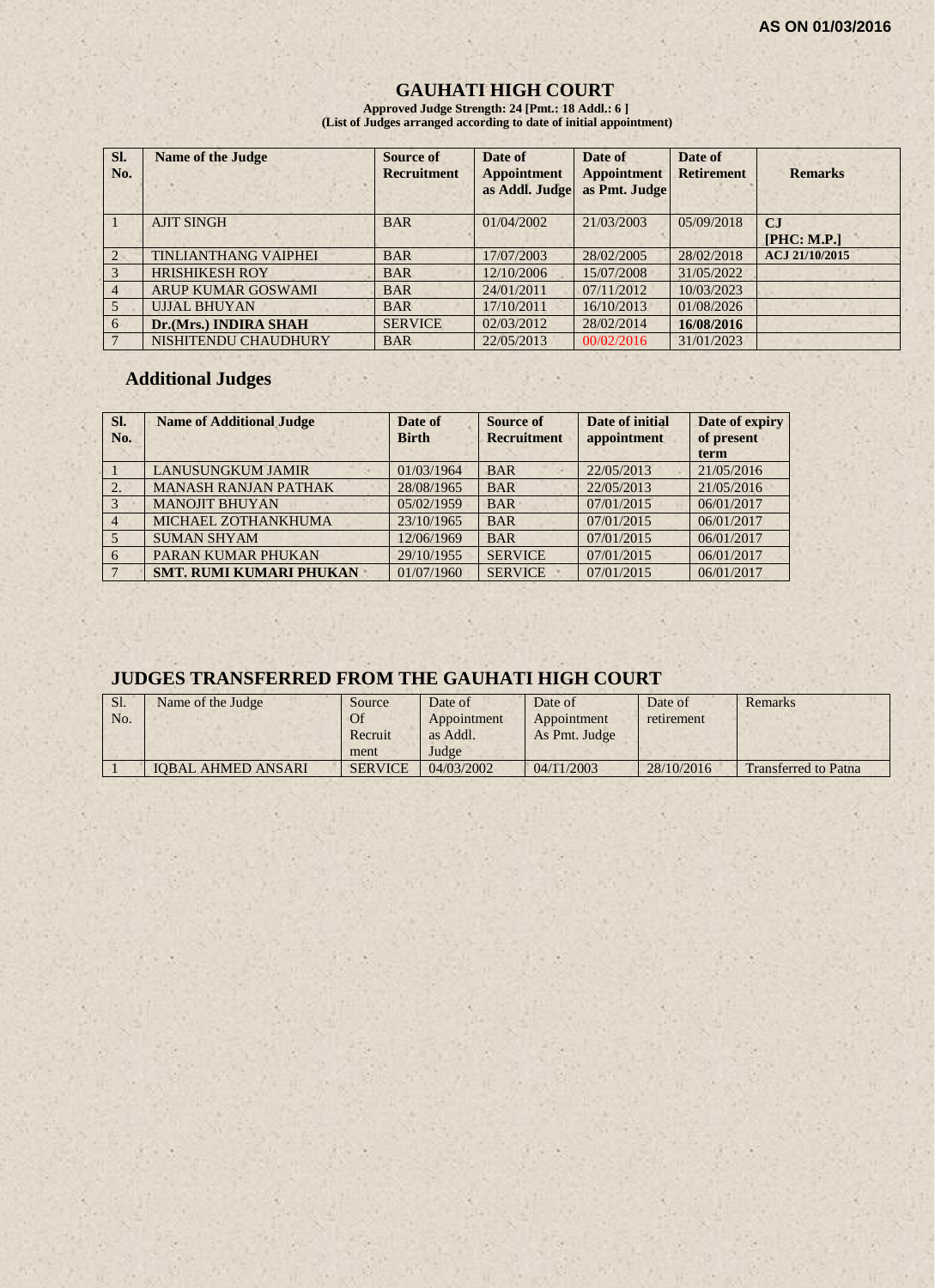#### **GUJARAT HIGH COURT**

**Approved Judge Strength: 52 [Pmt.: 39 Addl.: 13] (List of Judges arranged according to date of initial appointment)**

| SI.<br>No.     | <b>Name of the Judge</b>                | <b>Source of</b><br>Recruit-<br>ment | Date of<br><b>Appointment</b> as<br><b>Addl. Judge</b> | Date of<br><b>Appointment</b><br><b>as</b> | Date of<br><b>Retirement</b> | <b>Remarks</b>                           |
|----------------|-----------------------------------------|--------------------------------------|--------------------------------------------------------|--------------------------------------------|------------------------------|------------------------------------------|
|                |                                         |                                      |                                                        | Pmt. Judge                                 |                              |                                          |
| 1              | <b>R. SUBHASH REDDY</b>                 | <b>BAR</b>                           | 02/12/2002                                             | 24/06/2004                                 | 04/01/2019                   | CJ w.e.f.<br>[PHC: T & A.P.]             |
| $\overline{2}$ | M. R. SHAH                              | <b>BAR</b>                           | 07/03/2004                                             | 22/06/2005                                 | 15/05/2020                   |                                          |
| 3              | K. S. JHAVERI                           | <b>BAR</b>                           | 07/03/2004                                             | 22/06/2005                                 | 04/01/2020                   |                                          |
| $\overline{4}$ | <b>AKIL ABDULHAMID KURESHI</b>          | <b>BAR</b>                           | 07/03/2004                                             | 12/08/2005                                 | 06/03/2022                   |                                          |
| 5              | A.S. DAVE                               | <b>BAR</b>                           | 08/10/2004                                             | 25/09/2006                                 | 04/12/2019                   |                                          |
| 6              | S.R.BRAHMBHATT                          | <b>BAR</b>                           | 08/10/2004                                             | 09/08/2007                                 | 20/02/2020                   |                                          |
| $\overline{7}$ | <b>SMT.H.N.DEVANI</b>                   | <b>BAR</b>                           | 08/10/2004                                             | 09/08/2007                                 | 26/03/2020                   |                                          |
| 8              | <b>SMT.ABHILASHA KUMARI</b>             | <b>BAR</b>                           | 02/12/2005                                             | 25/09/2006                                 | 22/02/2018                   | <b>Joined 09/01/2006</b><br>[PHC: H.P.]  |
| 9              | <b>MOHINDER PAL [P]</b>                 | <b>SERVICE</b>                       | 08/10/2007                                             | 14/05/2008                                 | 29/12/2018                   | <b>Joined 30/12/2011</b><br>[PHC: P & H] |
| 10             | K. M. THAKER                            | <b>BAR</b>                           | 21/11/2007                                             | 21/05/2009                                 | 16/09/2019                   |                                          |
| 11             | Z. K. SAIYED                            | <b>SERVICE</b>                       | 21/11/2007                                             | 21/05/2009                                 | 12/04/2018                   |                                          |
| 12             | RAJESH HARIVADAN SHUKLA                 | <b>SERVICE</b>                       | 21/11/2007                                             | 21/05/2009                                 | 26/12/2018                   |                                          |
| 13             | RASHMIN MANHARBHAI CHHAYA               | <b>BAR</b>                           | 17/02/2011                                             | 28/01/2013                                 | 11/01/2023                   |                                          |
| 14             | <b>JAMSHED BURJOR PARDIWALA</b>         | <b>BAR</b>                           | 17/02/2011                                             | 28/01/2013                                 | 11/08/2027                   |                                          |
| 15             | <b>GAUTAM BABUBHAI SHAH</b>             | <b>SERVICE</b>                       | 17/02/2011                                             | 28/01/2013                                 | 13/10/2016                   |                                          |
| 16             | MISS BELA MANDHURYA TRIVEDI             | Service                              | 17/02/2011                                             | 06/02/2013                                 | 09/06/2022                   |                                          |
| 17             | PRADIPKUMAR PREMSHANKER<br><b>BHATT</b> | Service                              | 17/02/2011                                             | 31/01/2013                                 | 05/09/2018                   |                                          |
| 18             | <b>MISS SONIA GIRIDHAR GOKANI</b>       | <b>SERVICE</b>                       | 17/02/2011                                             | 28/01/2013                                 | 25/02/2023                   |                                          |
| 19             | <b>CHANDRAKANT LALJIBHAI SONI</b>       | <b>BAR</b>                           | 21/11/2011                                             | 06/09/2013                                 | 16/03/2019                   |                                          |
| 20             | <b>ASHISH JITENDRA DESAI</b>            | <b>BAR</b>                           | 21/11/2011                                             | 06/09/2013                                 | 04/07/2024                   |                                          |
| 21             | NILAY VIPINCHANDRA ANJARIA              | <b>BAR</b>                           | 21/11/2011                                             | 06/09/2013                                 | 22/03/2027                   |                                          |
| 22             | PARESH RAVISHANKER UPADHYAY             | <b>BAR</b>                           | 21/11/2011                                             | 06/09/2013                                 | 13/12/2022                   |                                          |
| 23             | SUBODHKUMAR GUNVANTLAL SHAH             | <b>SERVICE</b>                       | 12/11/2012                                             | 10/07/2014                                 | 01/02/2019                   |                                          |
| 24             | SATISH HEMCHANDRA VORA                  | <b>SERVICE</b>                       | 12/11/2012                                             | 10/07/2014                                 | 29/05/2023                   |                                          |
| 25             | <b>GHANSHYAM RAGHUMAL UDHWANI</b>       | <b>SERVICE</b>                       | 12/11/2012                                             | 10/07/2014                                 | 24/11/2023                   |                                          |
| 26             | RAJENDRA DHIRAJLAL KOTHARI              | <b>SERVICE</b>                       | 12/11/2012                                             | 01/04/2015                                 | 14/06/2016                   |                                          |
| 27             | ABDULLAH GULAMAHMED URAIZEE             | <b>SERVICE</b>                       | 04/05/2013                                             | 01/04/2015                                 | 22/04/2022                   |                                          |

# **ADDITIONAL JUDGES**

| SI.<br>No. | <b>Name of Additional Judge</b> | Date of Birth | Source of<br><b>Recruitment</b> | Date of initial<br>appointment | Date of expiry<br>of present term |
|------------|---------------------------------|---------------|---------------------------------|--------------------------------|-----------------------------------|
|            | KAUSHAL JAYENDRA THAKER         | 04/09/1961    | <b>SERVICE</b>                  | 04/05/2013                     | 03/05/2016                        |
|            | RATILAL PARSHOTTAMBHAI DHOLARIA | 01/06/1959    | <b>SERVICE</b>                  | 04/05/2013                     | 03/05/2016                        |
|            | <b>VIPUL MANUBHAI PANCHOLI</b>  | 28/05/1968    | <b>BAR</b>                      | 01/10/2014                     | 30/09/2016                        |

#### **JUDGES TRANSFERRED FROM THE GUJARAT HIGH COURT**

| Sl. | Name of the Judge      | Source     | Date of     | Date of       | Date of         | Remarks                         |
|-----|------------------------|------------|-------------|---------------|-----------------|---------------------------------|
| No. |                        | Of         | Appointment | Appointment   | Retirement/     |                                 |
|     |                        | Recruit    | as Addl.    | As Pmt. Judge | Expire of their |                                 |
|     |                        | ment       | Judge       |               | term            |                                 |
|     | D.H.WAGHELA            | <b>BAR</b> | 17/09/1999  | 18/06/2001    | 10/08/2016      | CJ. Bombay                      |
|     | JAYANT MANGANLAL PATEL | <b>BAR</b> | 03/12/2001  | 09/08/2004    | 03/08/2018      | <b>Transferred to Karnataka</b> |
|     | DHIRUBHAI N. PATEL     | Bar        | 07/03/2004  | 25/01/2006    | 12/03/2022      | Transfer to Jharkhand           |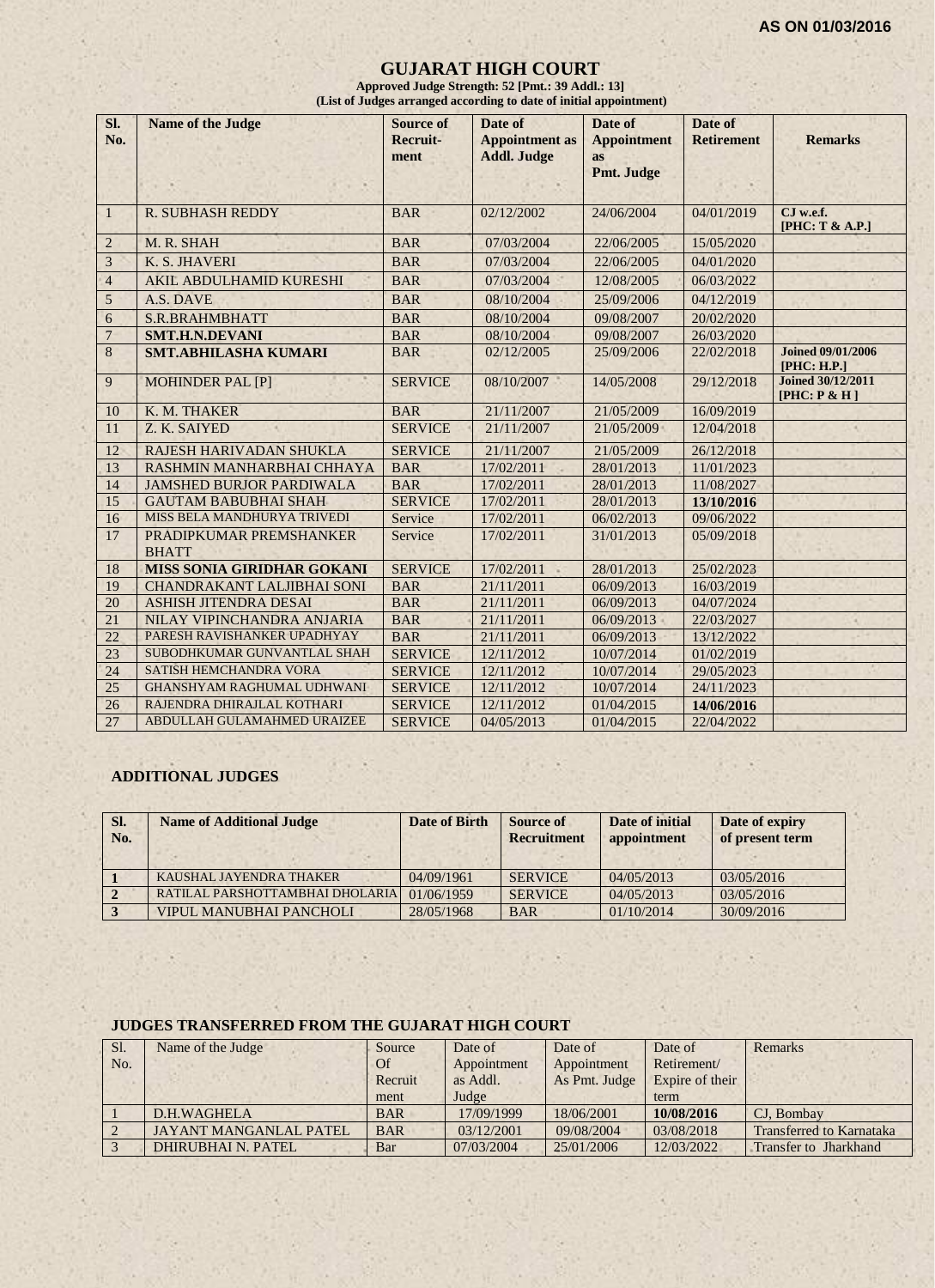# **HIMACHAL PRADESH HIGH COURT**

**Approved Judge Strength: 13 [Pmt.:10 Addl.: 03 ] (List of Judges arranged according to date of initial appointment)**

| Sl.<br>No.     | <b>Name of the Judge</b>    | Source of<br><b>Recruit-ment</b> | Date of<br><b>Appointment</b><br>as Addl. Judge | Date of<br>Appointment as<br>Pmt. Judge | Date of<br><b>Retirement</b> | <b>Remarks</b> |
|----------------|-----------------------------|----------------------------------|-------------------------------------------------|-----------------------------------------|------------------------------|----------------|
|                | <b>MANSOOR AHMAD MIR</b>    | <b>SERVICE</b>                   | 31/01/2005                                      | 06/07/2007                              | 24/04/2017                   | CJ 18/06/2014  |
|                |                             |                                  |                                                 |                                         |                              | [ $PHC: J&K$ ] |
| $\sqrt{2}$     | <b>SANJAY KAROL</b>         | <b>BAR</b>                       | $- -$                                           | 08/03/2007                              | 22/08/2023                   |                |
|                | <b>RAJEEV SHARMA</b>        | <b>BAR</b>                       | 03/04/2007                                      | 31/03/2013                              | 07/10/2020                   |                |
| $\overline{4}$ | DHARAM CHAND CHAUDHARY      | <b>SERVICE</b>                   | 21/01/2012                                      | 17/01/2014                              | 11/03/2020                   |                |
|                | <b>TARLOK SINGH CHAUHAN</b> | <b>BAR</b>                       | 23/02/2014                                      | 30/11/2014                              | 08/01/2026                   |                |
| 6              | <b>PIAR SINGH RANA</b>      | <b>SERVICE</b>                   | 05/05/2014                                      | 30/11/2014                              | 12/08/2017                   |                |
|                | <b>SURESHWAR THAKUR</b>     | <b>SERVICE</b>                   | 05/05/2014                                      | 30/11/2014                              | 17/05/2025                   |                |

#### **ADDITIONAL JUDGES**

| SI.<br>No. | <b>Name of Additional Judge</b> | <b>Date of Birth</b> | <b>Source of</b><br><b>Recruitment</b> | Date of initial<br>appointment | Date of expiry<br>of present term |
|------------|---------------------------------|----------------------|----------------------------------------|--------------------------------|-----------------------------------|
|            |                                 | -NIL-                |                                        |                                |                                   |

## **JUDGES TRANSFERRED FROM THE HIMACHAL PRADESH HIGH COURT**

| Sl.<br>No. | Name of the Judge   | Source     | Date of<br>Appointment as<br>Addl. | Date of<br>Appointment<br>As Pmt. Judge | Date of<br>retirement | <b>Remarks</b> |
|------------|---------------------|------------|------------------------------------|-----------------------------------------|-----------------------|----------------|
|            |                     |            | Judge                              |                                         |                       |                |
|            | <b>DEEPAK GUPTA</b> | <b>BAR</b> |                                    | 04/10/2004                              | 06/05/2017            | CJ. Tripura    |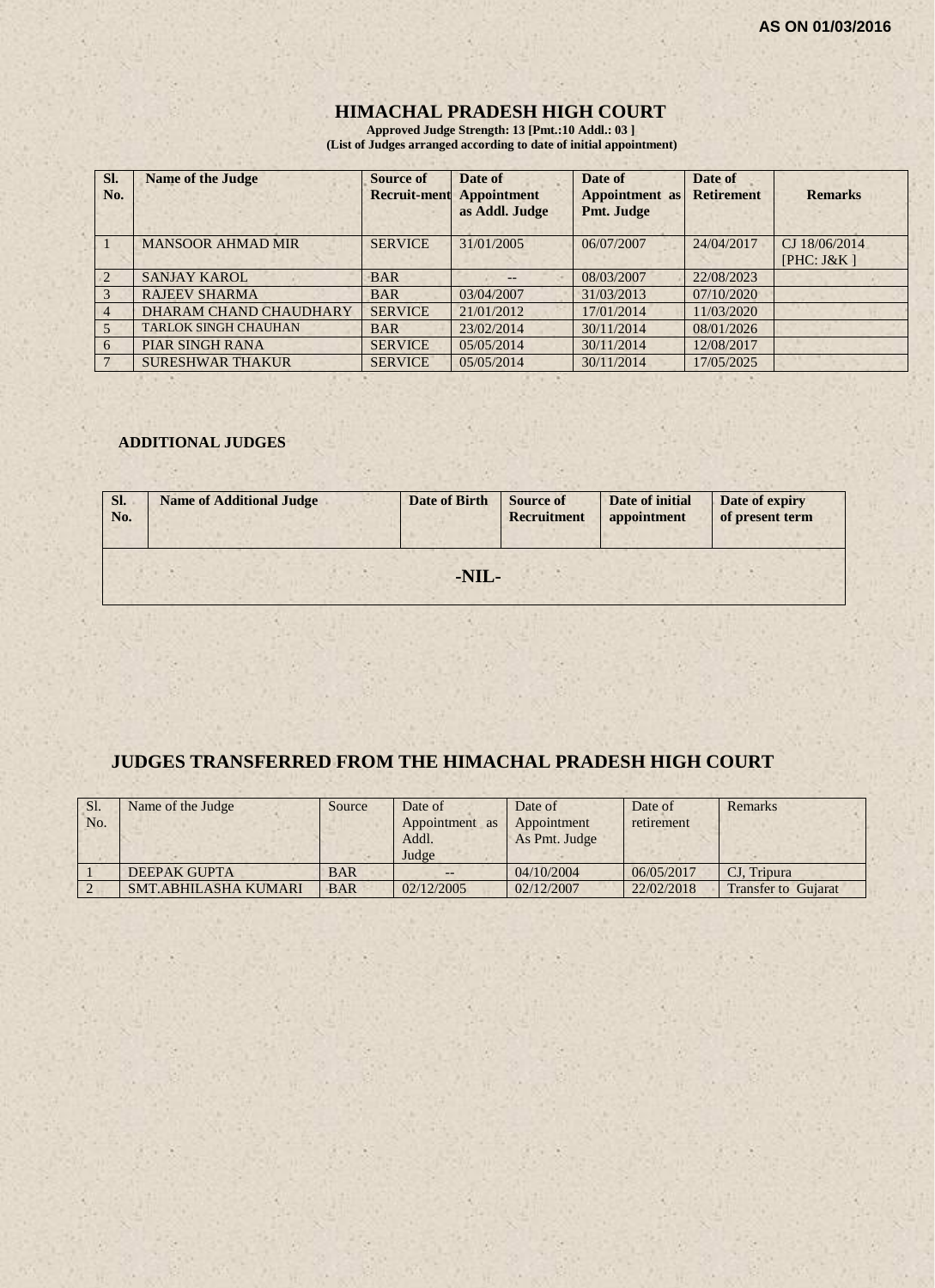# **JAMMU & KASHMIR HIGH COURT**

**Approved Judge Strength: 17 [Pmt.:13 Addl: 04] (List of Judges arranged according to date of initial appointment)**

| SI.<br>No.            | <b>Name of the Judge</b>   | <b>Source</b><br>of<br>Recruit-<br>ment | Date of<br><b>Appointment</b><br>as Addl. Judge | Date of<br><b>Appointment</b><br>as Pmt. Judge | Date of<br><b>Retirement</b> | <b>Remarks</b>                              |
|-----------------------|----------------------------|-----------------------------------------|-------------------------------------------------|------------------------------------------------|------------------------------|---------------------------------------------|
|                       | N.N.PAUL VASANTHAKUMAR     | <b>BAR</b>                              | 10/12/2005                                      | 20/04/2007                                     | 14/03/2017                   | 02/02/2015<br>$C_{\rm{L}}$<br>[PHC: MADRAS] |
| $\mathcal{D}_{\cdot}$ | <b>MOHAMMAD YAQOOB MIR</b> | <b>SERVICE</b>                          | 23/11/2007                                      | 01/10/2009                                     | 27/05/2019                   |                                             |
| 3                     | MUZAFFRAR HUSSAIN ATTAR    | <b>BAR</b>                              | 05/11/2008                                      | 05/03/2010                                     | 29/01/2017                   |                                             |
| $\overline{4}$        | <b>ALI MOHD MAGREY</b>     | <b>BAR</b>                              | $--$                                            | 08/03/2013                                     | 07/12/2022                   |                                             |
| 5                     | DHIRAJ SINGH THAKUR        | <b>BAR</b>                              | $- -$                                           | 08/03/2013                                     | 24/04/2026                   |                                             |
| 6                     | <b>TASHI RABSTAN</b>       | <b>BAR</b>                              | 08/03/2013                                      | 16/05/2014                                     | 09/04/2025                   |                                             |
|                       | <b>BANSI LAL BHAT</b>      | <b>SERVICE</b>                          | 08/03/2013                                      | 26/09/2014                                     | 18/04/2016                   |                                             |
| 8                     | <b>JANAK RAJ KOTWAL</b>    | <b>SERVICE</b>                          | 08/03/2013                                      | 04/03/2015                                     | 28/08/2018                   |                                             |

#### **ADDITIONAL JUDGES**

| SI.<br>No. | <b>Name of Additional Judge</b> | Date of Birth Source of | <b>Recruitment</b> | Date of initial<br>appointment | Date of<br>expiry of<br>present term | <b>Remarks</b>                     |
|------------|---------------------------------|-------------------------|--------------------|--------------------------------|--------------------------------------|------------------------------------|
|            | <b>BAWA SINGH WALIA [P]</b>     | 28/08/1961              | <b>BAR</b>         | 25/09/2014                     | 24/09/2016                           | Joined on 12/02/2015<br>[PHC: P&H] |

# **JUDGES TRANSFERRED FROM THE JAMMU & KASHMIR HIGH COURT**

| Sl.<br>No. | Name of the Judge        | Source         | Date of<br>Appointment as<br>Addl.<br>Judge | Date of<br>Appointment<br>As Pmt. Judge | Date of<br>retirement | Remarks      |
|------------|--------------------------|----------------|---------------------------------------------|-----------------------------------------|-----------------------|--------------|
|            | <b>MANSOOR AHMAD MIR</b> | <b>SERVICE</b> | 31/01/2005                                  | 06/07/2007                              | 24/04/2017            | CI. H.P. H C |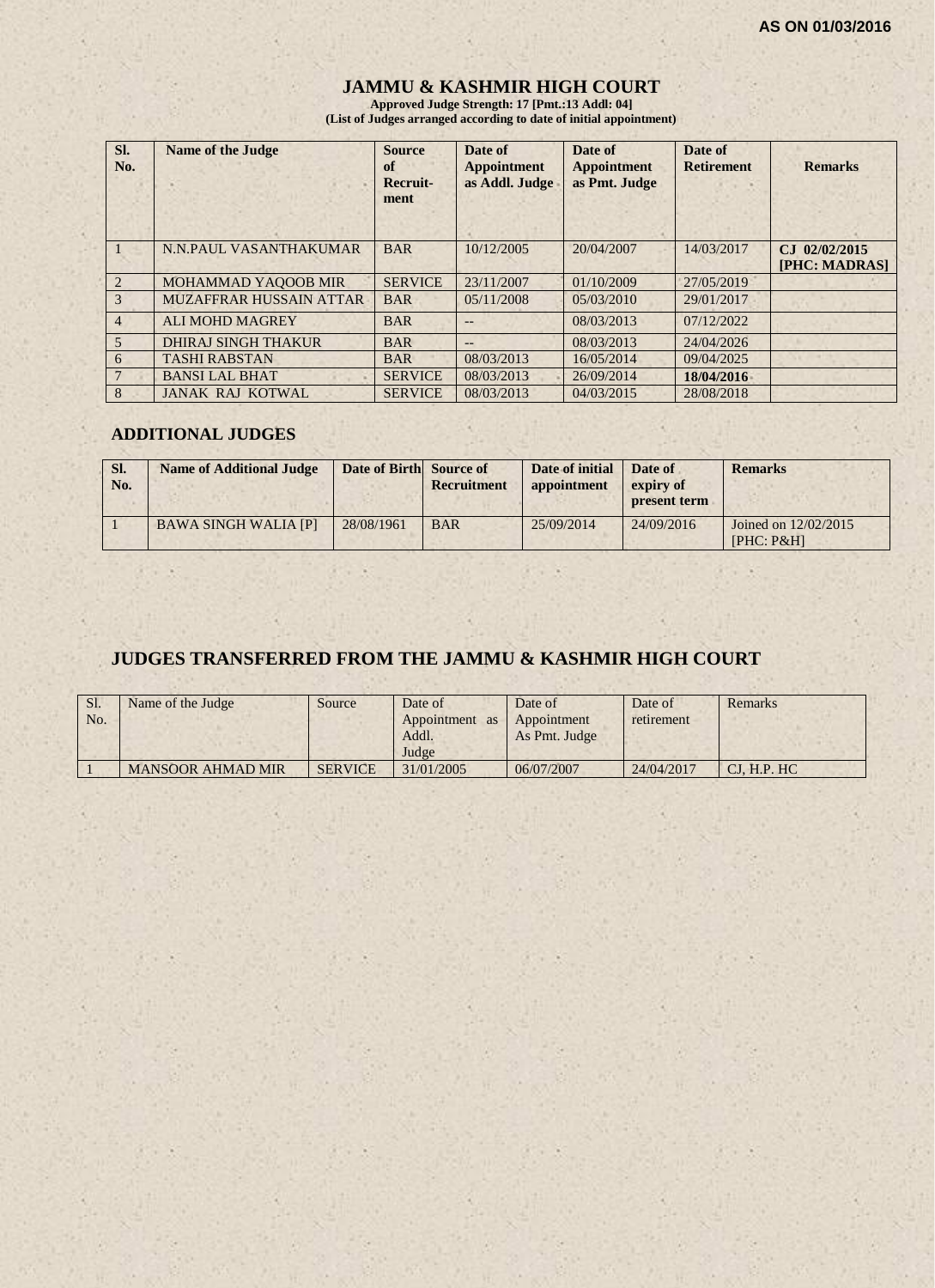## **JHARKHAND HIGH COURT**

**Approved Judge Strength: 25 [Pmt.: 19 Addl.: 06] (List of Judges arranged according to date of initial appointment)**

| SI.<br>No.            | <b>Name of the Judge</b>     | <b>Source of</b><br><b>Recruitment</b> | Date of<br><b>Appointment</b><br>as Addl. Judge | Date of<br>Appointment as<br><b>Pmt. Judge</b> | Date of<br><b>Retirement</b> | <b>Remarks</b>                             |
|-----------------------|------------------------------|----------------------------------------|-------------------------------------------------|------------------------------------------------|------------------------------|--------------------------------------------|
|                       | <b>VIRENDER SINGH [H]</b>    | <b>BAR</b>                             |                                                 | 02/07/2002                                     | 06/10/2016                   | CJ 01/11/2014<br>$[PHC: P\&H]$             |
| $\mathcal{D}_{\cdot}$ | DHIRUBHAI N. PATEL           | <b>BAR</b>                             | 07/03/2004                                      | 25/01/2006                                     | 12/03/2022                   | <b>Joined 03/02/2009</b><br>[PHC: Gujarat] |
| 3                     | PRASHANT KUMAR               | <b>SERVICE</b>                         | 21/01/2009                                      | 17/01/2013                                     | 30/06/2020                   |                                            |
| $\overline{4}$        | <b>HARISH CHANDRA MISHRA</b> | <b>SERVICE</b>                         | 27/04/2011                                      | 31/01/2013                                     | 26/03/2021                   |                                            |
| 5                     | DHRUV NARAYAN UPADHYAY       | <b>SERVICE</b>                         | 27/04/2011                                      | 31/01/2013                                     | 09/08/2016                   |                                            |
| 6                     | APARESH KUMAR SINGH          | <b>BAR</b>                             | 24/01/2012                                      | 16/01/2014                                     | 06/07/2027                   |                                            |
|                       | <b>SHREE CHANDRASHEKHAR</b>  | <b>BAR</b>                             | 17/01/2013                                      | 27/06/2014                                     | 24/05/2027                   |                                            |
| 8                     | <b>AMITAV KUMAR GUPTA</b>    | <b>SERVICE</b>                         | 18/09/2013                                      | 00/02/2016                                     | 30/05/2021                   |                                            |

## **ADDITIONAL JUDGES**

| SI.<br>No. | <b>Name of Additional Judge</b> | Date of Birth | Source of<br><b>Recruitment</b> | Date of initial<br>appointment | Date of<br>expiry of<br>present term | <b>Remarks</b>                   |
|------------|---------------------------------|---------------|---------------------------------|--------------------------------|--------------------------------------|----------------------------------|
|            | PRAMATH PATNAIK                 | 14/06/1959    | <b>BAR</b>                      | 24/09/2014                     | 23/09/2016                           | Joined 22.12.2014<br>PHC: Orissa |
|            | RONGON MUKHOPADHYAY             | 29/12/1967    | <b>BAR</b>                      | 26/09/2014                     | 25/09/2016                           |                                  |
|            | <b>RAVI NATH VERMA</b>          | 10/12/1956    | <b>SERVICE</b>                  | 26/09/2014                     | 25/09/2016                           |                                  |
|            | <b>RATNAKER BHENGRA</b>         | 05/10/1962    | <b>BAR</b>                      | 17/04/2015                     | 16/04/2017                           |                                  |

### **JUDGES TRANSFERRED FROM THE JHARKHAND HIGH COURT**

| Sl.<br>No. | Name of the Judge           | Source<br>Of<br>Recruitment | Date of<br>Appointment<br><b>as</b><br>Addl.<br>Judge | Date of<br>Appointment<br>As Pmt.<br>Judge | Date of<br>Retirement | Remarks                                |
|------------|-----------------------------|-----------------------------|-------------------------------------------------------|--------------------------------------------|-----------------------|----------------------------------------|
|            | <b>RAKESH RANJAN PRASAD</b> | <b>SERVICE</b>              | --                                                    | 27/02/2006                                 | 30/06/2017            | <b>Transferred to Manipur</b>          |
|            | <b>SUJIT NARAYAN PRASAD</b> | <b>BAR</b>                  | 26/09/2014                                            |                                            |                       | Addl.Judge transferred<br>to Orissa HC |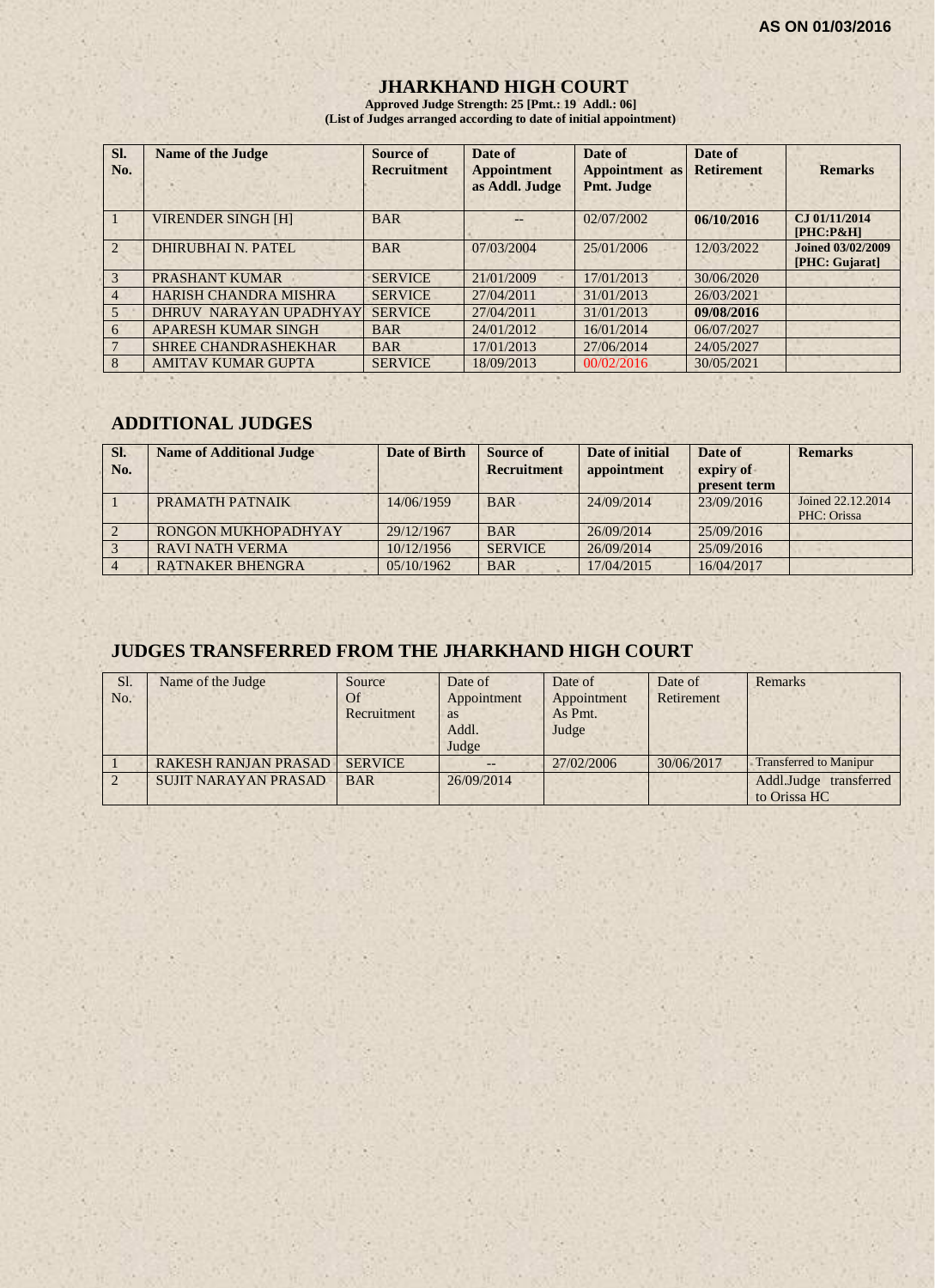# **KARNATAKA HIGH COURT**

**Approved Judge Strength: 62 [Pmt.: 47 Addl.: 15 ] (List of Judges arranged according to date of initial appointment)**

| SI.<br><b>No</b> | <b>Name of the Judge</b>                            | <b>Source of</b><br><b>Recruitment</b> | Date of<br><b>Appointment</b>   | Date of<br><b>Appointment</b> | Date of<br><b>Retirement</b> | <b>Remarks</b>                                  |
|------------------|-----------------------------------------------------|----------------------------------------|---------------------------------|-------------------------------|------------------------------|-------------------------------------------------|
|                  |                                                     |                                        | <b>as</b><br><b>Addl. Judge</b> | <b>as</b><br>Pmt. Judge       |                              |                                                 |
| $\mathbf{1}$     | <b>S.K.MUKHERJEE</b>                                | <b>BAR</b>                             |                                 | 15/09/2000                    | 09/10/2017                   | CJ<br>[PHC: Calcutta]                           |
| 2                | NAGARAJA RAO KUMAR                                  | <b>BAR</b>                             | 11/12/2000                      | 29/10/2001                    | 27/06/2016                   |                                                 |
| $\overline{3}$   | PATIL N. KANTEPPA                                   | <b>BAR</b>                             | 11/12/2000                      | 18/04/2002                    | 01/05/2016                   |                                                 |
| $\overline{4}$   | JAYANT MANGANLAL PATEL                              | <b>BAR</b>                             | 03/12/2001                      | 09/08/2004                    | 03/08/2018                   | <b>Joined on</b><br>[PHC: Gujarat]              |
| 5                | S.M.MALLIKARJUNAGOUDA                               | <b>BAR</b>                             | 12/05/2003                      | 24/09/2004                    | 04/05/2020                   |                                                 |
| 6                | H.G. RAMESH                                         | <b>BAR</b>                             | 12/05/2003                      | 24/09/2004                    | 15/01/2019                   |                                                 |
| $7\phantom{.0}$  | <b>S.ABDUL NAZEER</b>                               | <b>BAR</b>                             | 12/05/2003                      | 24/09/2004                    | 04/01/2020                   |                                                 |
| $\sqrt{8}$       | <b>RAM MOHAN REDDY</b>                              | <b>BAR</b>                             | 08/09/2003                      | 24/09/2004                    | 05/06/2016                   |                                                 |
| $\overline{9}$   | HANUMAPPA BILLAPPA                                  | <b>BAR</b>                             | 08/09/2003                      | 24/09/2004                    | 07/10/2016                   |                                                 |
| 10               | P.B.SANGANAGOUDA                                    | <b>BAR</b>                             |                                 | 21/10/2004                    | 31/05/2018                   |                                                 |
| 11               | <b>ANAND BYRAREDDY</b>                              | <b>BAR</b>                             |                                 | 07/03/2005                    | 30/04/2017                   |                                                 |
| 12               | <b>ASHOK B.HINCHIGERI</b>                           | <b>BAR</b>                             | 07/03/2005                      | 01/03/2007                    | 23/08/2017                   |                                                 |
| 13               | RAGHVENDRA SINGH CHAUHAN                            | <b>BAR</b>                             | 13/06/2005                      | 24/01/2008                    | 23/12/2021                   | <b>Joined on 10/03/2015</b><br>[PHC: Rajasthan] |
| 14               | A.S. BOPPANNA                                       | <b>BAR</b>                             | 06/01/2006                      | 01/03/2007                    | 19/05/2021                   |                                                 |
| 15               | A. N. VENUGOPALA GOWDA                              | <b>BAR</b>                             | 04/07/2007                      | 17/04/2009                    | 15/06/2017                   |                                                 |
| 16               | LINGAPPA NARAYANA SWAMY                             | <b>BAR</b>                             | 04/07/2007                      | 17/04/2009                    | 30/06/2021                   |                                                 |
| 17               | RAVI VIJAYKUMAR MALIMATH                            | <b>BAR</b>                             | 18/02/2008                      | 17/02/2010                    | 24/05/2024                   |                                                 |
| 18               | <b>SMT. B. VENKATARAMIAH NAGARATHNA</b>             | <b>BAR</b>                             | 18/02/2008                      | 17/02/2010                    | 29/10/2024                   |                                                 |
| 19               | <b>BOREGOWDA SREENIVASE GOWDA</b>                   | <b>BAR</b>                             | 02/06/2008                      | 05/09/2011                    | 15/06/2018                   |                                                 |
| 20               | S. N. SATYANARAYANA                                 | <b>BAR</b>                             | 09/06/2008                      | 08/06/2012                    | 14/01/2021                   |                                                 |
| 21               | <b>ARAVIND KUMAR</b>                                | <b>BAR</b>                             | 26/06/2009                      | 07/12/2012                    | 13/07/2024                   |                                                 |
| 22               | <b>BIJOOR MANOHAR</b>                               | <b>BAR</b>                             | 12/03/2010                      | 18/11/2013                    | 19/07/2017                   |                                                 |
| 23               | ARAKALAGUDU VENKATARAMAIAH<br><b>CHANDRASHEKARA</b> | <b>SERVICE</b>                         | 24/10/2013                      | 00/03/2016                    | 29/05/2016                   |                                                 |
| 24               | <b>SMT. RATHNAKALA</b>                              | <b>SERVICE</b>                         | 24/10/2013                      | 00/03/2016                    | 26/01/2018                   |                                                 |
| 25               | <b>BUDHIHAL RUDRAPPA BHIMAPPA</b>                   | <b>SERVICE</b>                         | 24/10/2013                      | 00/03/2016                    | 30/09/2018                   |                                                 |
| 26               | PRADEEP DATTATRAYA WAINGANKAR                       | <b>SERVICE</b>                         | 24/10/2013                      | 00/03/2016                    | 09/04/2016                   |                                                 |
| 27               | KORATAGERE NARASIMHA MURTHY<br><b>PHANEENDRA</b>    | <b>SERVICE</b>                         | 24/10/2013                      | 00/03/2016                    | 19/05/2020                   |                                                 |

#### **ADDITIONAL JUDGES**

| SI.<br>No.     | <b>Name of Additional Judge</b>                   | <b>Date of Birth</b> | Source of<br><b>Recruitment</b> | Date of<br>initial<br>appointment | Date of<br>expiry of<br>present<br>term | <b>Remarks</b> |
|----------------|---------------------------------------------------|----------------------|---------------------------------|-----------------------------------|-----------------------------------------|----------------|
|                | <b>SMT. SHIVANNA SUJATHA</b>                      | 20/05/1960           | <b>BAR</b>                      | 02/01/2015                        | 01/01/2017                              |                |
|                | <b>BYRAREDDY VEERAPPA</b>                         | 01/06/1961           | <b>BAR</b>                      | 02/01/2015                        | 01/01/2017                              |                |
|                | <b>GUHANATHAN NARENDAR</b>                        | 10/01/1964           | <b>BAR</b>                      | 02/01/2015                        | 01/01/2017                              |                |
| $\overline{4}$ | PRATINIDHI SRINIVASACHARYA<br><b>DINESH KUMAR</b> | 25/02/1962           | <b>BAR</b>                      | 02/01/2015                        | 01/01/2017                              |                |

#### **JUDGES TRANSFERRED FROM THE KARNATAKA HIGH COURT**

| Sl.            | Name of the Judge          | Source         | Date of                  | Date of       | Date of    | Remarks                         |
|----------------|----------------------------|----------------|--------------------------|---------------|------------|---------------------------------|
| N <sub>O</sub> |                            |                | Appointment<br><b>as</b> | Appointment   | retirement |                                 |
|                |                            |                | Addl. Judge              | As Pmt. Judge |            |                                 |
|                | <b>SMT.MANJULA CHELLUR</b> | <b>SERVICE</b> | 21/02/2000               | 17/08/2000    | 04/12/2017 | CJ. Calcutta                    |
|                | <b>HULUVADI G.RAMESH</b>   | <b>SERVICE</b> | 08/09/2003               | 24/09/2004    | 19/05/2019 | <b>Transferred to Allahabad</b> |
|                | PAVANKUMAR BHIMAPPA        | <b>BAR</b>     | 02/01/2015               | 01/01/2017    | $--$       | AJ. Transferred to P&H          |
|                | <b>BAJANTHRI</b>           |                |                          |               |            |                                 |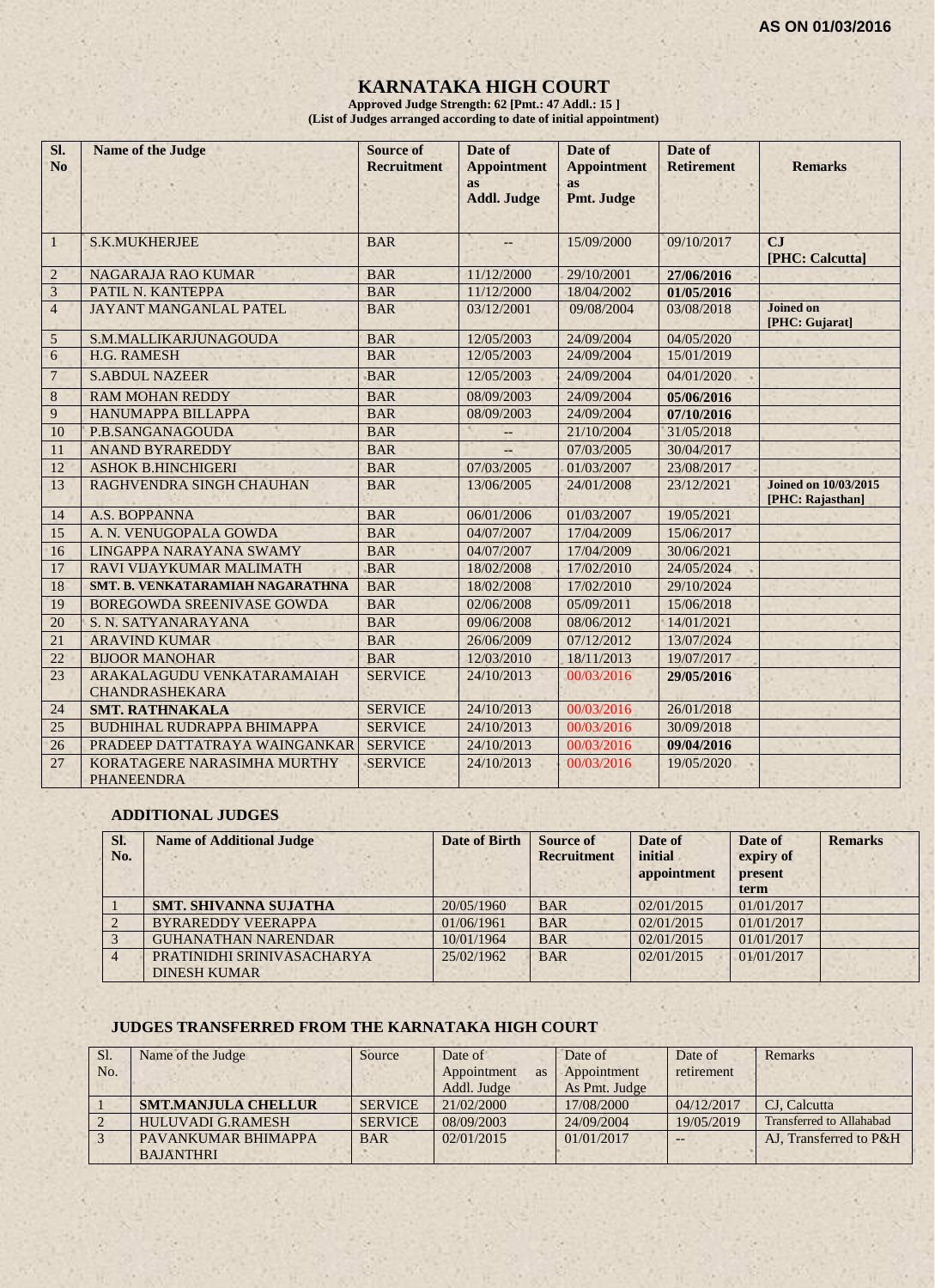#### **KERALA HIGH COURT**

**Approved Judge Strength: 38 [Pmt.: 27 Addl.: 11 ] (List of Judges arranged according to date of initial appointment)**

| <b>SI</b><br>No | <b>Name of the Judge</b>           | <b>Source</b><br>$\Omega$<br><b>Recruit</b><br>ment | Date of<br><b>Appoint</b><br>ment<br>as Addl.<br>Judge | Date of<br><b>Appoint</b><br>ment<br>As Pmt.<br>Judge | Date of<br>retirement | <b>Remarks</b>                     |
|-----------------|------------------------------------|-----------------------------------------------------|--------------------------------------------------------|-------------------------------------------------------|-----------------------|------------------------------------|
| -1              | <b>ASHOK BHUSHAN</b>               | <b>BAR</b>                                          |                                                        | 24/04/2001                                            | 04/07/2018            | CJ 26/03/2015<br>[PHC: Allahabad]  |
| $\overline{2}$  | T.B.RADHAKRISHNAN                  | <b>BAR</b>                                          | $-$                                                    | 14/10/2004                                            | 28/04/2021            |                                    |
| 3               | SANKARAN KALLANMAR THODIYIL        | <b>BAR</b>                                          | 02/02/2005                                             | 22/11/2006                                            | 24/12/2016            |                                    |
| $\overline{4}$  | <b>ANTONIC DOMINIC</b>             | <b>BAR</b>                                          | 30/01/2007                                             | 02/12/2009                                            | 29/05/2018            |                                    |
| 5               | P. N. RAVINDRAN                    | <b>BAR</b>                                          | 13/12/2007                                             | 09/12/2009                                            | 28/05/2018            |                                    |
| 6               | SURENDRA MOHAN KURIAKOSE           | <b>BAR</b>                                          | 05/01/2009                                             | 15/12/2010                                            | 28/02/2019            |                                    |
| 7               | P. R. RAMACHANDRA MENON            | <b>BAR</b>                                          | 05/01/2009                                             | 15/12/2010                                            | 31/05/2021            |                                    |
| 8               | C. V. K. ABDUL REHIM               | <b>BAR</b>                                          | 05/01/2009                                             | 15/12/2010                                            | 01/05/2020            |                                    |
| 9               | <b>CHUDALAYIL THEVAN RAVIKUMAR</b> | <b>BAR</b>                                          | 05/01/2009                                             | 15/12/2010                                            | 05/01/2022            |                                    |
| 10              | PARAMESWARAN BHAVADASAN            | <b>SERVICE</b>                                      | 06/02/2009                                             | 15/12/2010                                            | 02/04/2016            |                                    |
| 11              | <b>VAIDYANATHAN CHITAMBARESH</b>   | <b>BAR</b>                                          | 08/11/2011                                             | 07/12/2012                                            | 06/11/2019            |                                    |
| 12              | ABDUL MOHAMMED SHAFFIQUE           | <b>BAR</b>                                          | 08/11/2011                                             | 07/12/2012                                            | 12/02/2021            |                                    |
| 13              | <b>KUNJUPILLAI HARILAL</b>         | <b>BAR</b>                                          | 08/11/2011                                             | 24/06/2013                                            | 27/05/2020            |                                    |
| 14              | <b>KRISHNAN VINOD CHANDRAN</b>     | <b>BAR</b>                                          | 08/11/2011                                             | 24/06/2013                                            | 24/04/2025            |                                    |
| 15              | <b>BABU MATHEW P. JOSEPH</b>       | <b>SERVICE</b>                                      | 18/01/2012                                             | 16/01/2014                                            | 28/07/2016            |                                    |
| 16              | PANNIPUZHAYIL DIVAKARAN RAJAN      | <b>SERVICE</b>                                      | 28/01/2013                                             | 16/01/2014                                            | 07/05/2019            |                                    |
| 17              | <b>KRISHNAIYER RAMAKRISHNAN</b>    | <b>SERVICE</b>                                      | 28/01/2013                                             | 30/06/2014                                            | 08/10/2017            |                                    |
| 18              | <b>BATHISHA KEMAL PASHA</b>        | <b>SERVICE</b>                                      | 28/01/2013                                             | 30/06/2014                                            | 24/05/2018            |                                    |
| 19              | <b>ATHRASSERY HARIPRASAD</b>       | <b>SERVICE</b>                                      | 28/01/2013                                             | 30/06/2014                                            | 18/05/2021            |                                    |
| 20              | <b>DAMA SESHADRI NAIDU</b>         | <b>BAR</b>                                          | 21/09/2013                                             | 00/03/2016                                            | 18/06/2024            | <b>Joined as AJ</b><br>[PHC: T & A |

#### **ADDITIONAL JUDGES**

| Sl.            | Name of Additional Judge           | Date of      | Source         | Date of initial | Date of expiry |  |
|----------------|------------------------------------|--------------|----------------|-----------------|----------------|--|
| No.            |                                    | <b>Birth</b> |                | appointment     | of present     |  |
|                |                                    |              |                |                 | term           |  |
| 1.             | PUTTEKADAN UBAID                   | 19/09/1957   | <b>SERVICE</b> | 01/01/2014      | 30/06/2016     |  |
| 2.             | KANDATHIL ABRAHAM MATHEW           | 18/01/1957   | <b>SERVICE</b> | 01/01/2014      | 30/06/2016     |  |
| 3.             | <b>ALEXANDER THOMAS</b>            | 04/09/1961   | <b>BAR</b>     | 23/01/2014      | 22/07/2016     |  |
| $\overline{4}$ | MUHAMED MUSTAQUE AYUMANTAKATH      | 01/06/1967   | <b>BAR</b>     | 23/01/2014      | 22/07/2016     |  |
| 5              | ALA KUNNIL JAYASANKARAN NAMBIAR    | 27/01/1966   | <b>BAR</b>     | 23/01/2014      | 22/07/2016     |  |
| 6              | ANIL KALAVAMPARA NARENDRAN         | 05/05/1967   | <b>BAR</b>     | 23/01/2014      | 22/07/2016     |  |
| $\overline{7}$ | <b>SMT. POKKATH VIJAYAN ASHA</b>   | 31/05/1959   | <b>BAR</b>     | 21/05/2014      | 20/05/2016     |  |
| 8              | PADMARAJ BALAKRISHNAN NAIR         | 30/06/1963   | <b>BAR</b>     | 21/05/2014      | 20/05/2016     |  |
|                | <b>SURESH KUMAR</b>                |              |                |                 |                |  |
| 9              | <b>SUNIL THOMAS</b>                | 10/05/1960   | <b>SERVICE</b> | 10/04/2015      | 10/04/2017     |  |
| 10             | <b>SHAJI PAUL CHALY</b>            | 29/05/1961   | <b>BAR</b>     | 10/04/2015      | 10/04/2017     |  |
| 11             | <b>SMT. ANU SIVARAMAN</b>          | 25/05/1966   | <b>BAR</b>     | 10/04/2015      | 10/04/2017     |  |
| 12             | RAJA VIJAYARAGHAVAN VALSALA        | 28/05/1967   | <b>BAR</b>     | 10/04/2015      | 10/04/2017     |  |
| 13             | <b>BHASKARAN PILLAI SUDHEENDRA</b> | 31/05/1959   | <b>SERVICE</b> | 10/04/2015      | 10/04/2017     |  |
|                | <b>KUMAR</b>                       |              |                |                 |                |  |
| 14             | KELOTH PUTHENPURA JYOTHINDRANATH   | 01/11/1956   | <b>SERVICE</b> | 10/04/2015      | 10/04/2017     |  |
| 15             | <b>SMT. MARY JOSEPH</b>            | 02/06/1962   | <b>SERVICE</b> | 10/04/2015      | 10/04/2017     |  |

# **JUDGES TRANSFERRED FROM THE KERALA HIGH COURT**

| Sl. | Name of the Judge      | Source            | Date of        | Date of       | Date of    | Remarks         |
|-----|------------------------|-------------------|----------------|---------------|------------|-----------------|
| No. |                        | <b>Of Recruit</b> | Appointment as | Appointment   | retirement |                 |
|     |                        | ment              | Addl. Judge    | As Pmt. Judge |            |                 |
|     | KUTTIYIL MATHEW JOSEPH | <b>BAR</b>        | $- -$          | 14/10/2004    | 16/06/2020 | CJ. Uttarakhand |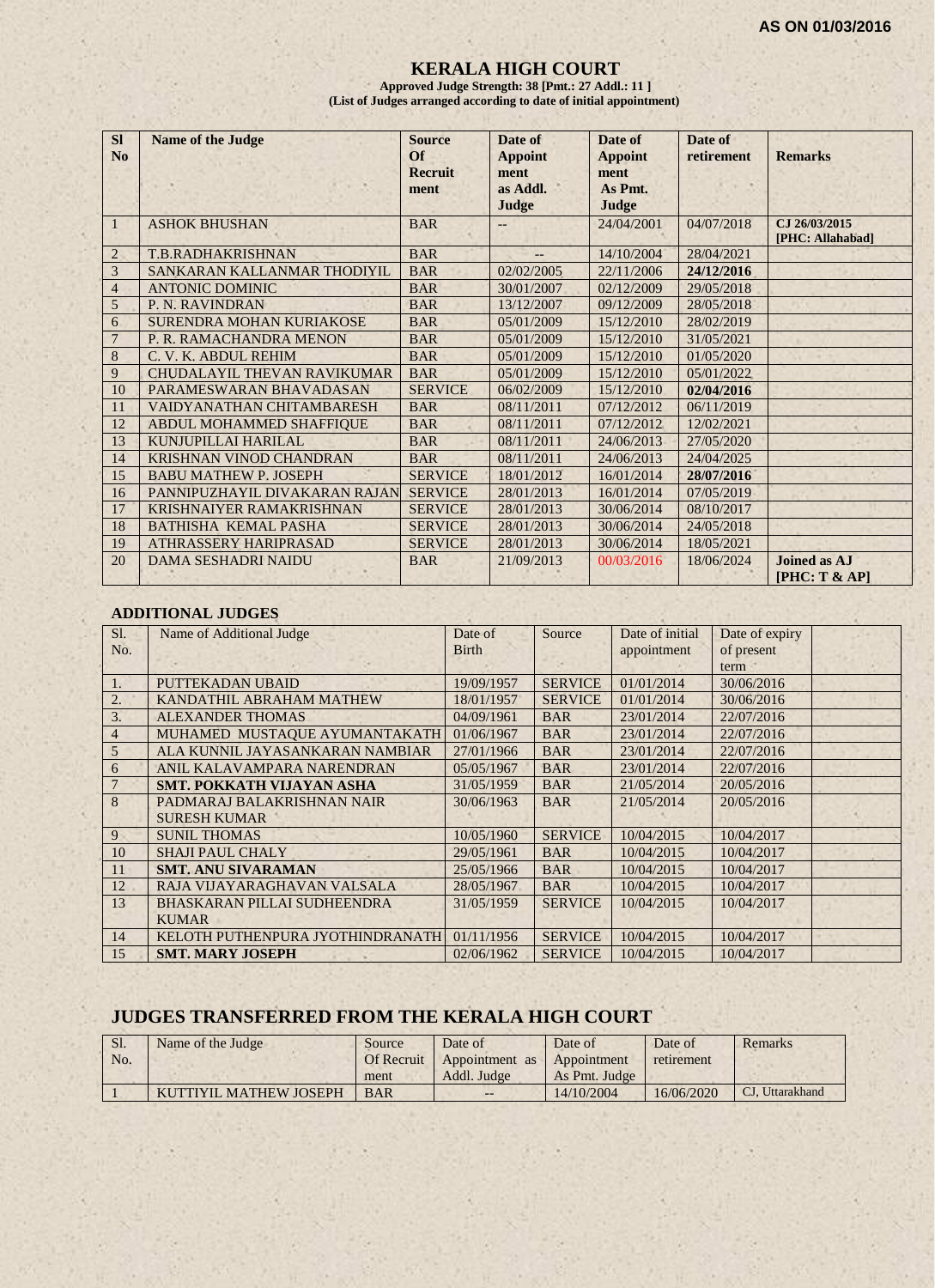#### **Madhya Pradesh High Court**

Approved Judge Strength: 53 [Pmt.: 40 Addl.: 13 ] **(List of Judges arranged according to date of initial appointment)**

| Sl.<br>No.     | <b>Name of the Judge</b>         | <b>Source</b>  | Date of<br><b>Appointment</b><br>as Addl. Judge | Date of<br><b>Appointment</b><br>as Pmt. Judge | Date of<br>retirement | <b>Remarks</b>                    |
|----------------|----------------------------------|----------------|-------------------------------------------------|------------------------------------------------|-----------------------|-----------------------------------|
| 1              | <b>AJAY M. KHANWILKAR</b>        | <b>BAR</b>     | 29/03/2000                                      | 08/04/2002                                     | 29/07/2019            | CJ 24/11/2013<br>[PHC: Bombay]    |
| $\overline{2}$ | <b>RAJENDRA MENON</b>            | <b>BAR</b>     | 01/04/2002                                      | 21/03/2003                                     | 06/06/2019            |                                   |
| 3              | <b>SHANTANU S. KEMKAR</b>        | <b>BAR</b>     | 21/03/2003                                      | 19/01/2004                                     | 22/10/2018            |                                   |
| $\overline{4}$ | <b>SANJAY KUMAR SETH</b>         | <b>BAR</b>     | 21/03/2003                                      | 19/01/2004                                     | 09/06/2019            |                                   |
| $\overline{5}$ | <b>U.K.G.MAHESHWARI</b>          | <b>BAR</b>     |                                                 | 11/10/2004                                     | 01/11/2017            |                                   |
| 6              | <b>SURENDRA KUMAR GANGELE</b>    | <b>BAR</b>     | $-$                                             | 11/10/2004                                     | 25/07/2018            |                                   |
| $\overline{7}$ | PANKAJ KUMAR JAISWAL             | <b>BAR</b>     | --                                              | 11/10/2004                                     | 23/09/2020            |                                   |
| 8              | <b>SMT.S.R. WAGHMARE</b>         | <b>BAR</b>     |                                                 | 11/10/2004                                     | 04/11/2016            |                                   |
| 9              | <b>RAVI SHANKER JHA</b>          | <b>BAR</b>     | 18/10/2005                                      | 02/02/2007                                     | 13/10/2023            |                                   |
| 10             | <b>JITENDRA KUMAR MAHESHWARI</b> | <b>BAR</b>     | 25/11/2005                                      | 25/11/2008                                     | 28/06/2023            |                                   |
| 11             | <b>SANJAY YADAV</b>              | <b>BAR</b>     | 02/03/2007                                      | 15/01/2010                                     | 05/06/2021            |                                   |
| 12             | <b>SATISH CHANDRA SHARMA</b>     | <b>BAR</b>     | 18/01/2008                                      | 15/01/2010                                     | 29/11/2023            |                                   |
| 13             | PRAKASH SHRIVASTAVA              | <b>BAR</b>     | 18/01/2008                                      | 15/01/2010                                     | 30/03/2023            |                                   |
| 14             | <b>MOOL CHAND GARG</b>           | <b>SERVICE</b> | 11/04/2008                                      | 17/06/2013                                     | 09/06/2016            | Joined 18/04/2011<br>[PHC: Delhi] |
| 15             | <b>ALOK ARADHE</b>               | <b>BAR</b>     | 29/12/2009                                      | 15/02/2011                                     | 12/04/2026            |                                   |
| 16             | <b>NARESH KUMAR GUPTA</b>        | <b>SERVICE</b> | 03/05/2010                                      | 24/09/2011                                     | 30/06/2017            |                                   |
| 17             | <b>SHEEL NAGU</b>                | <b>BAR</b>     | 27/05/2011                                      | 23/05/2013                                     | 31/12/2026            |                                   |
| 18             | <b>SUJOY PAUL</b>                | <b>BAR</b>     | 27/05/2011                                      | 14/04/2014                                     | 20/06/2026            |                                   |
| 19             | <b>SUBHASH RAOSAHEB KAKADE</b>   | <b>SERVICE</b> | 01/04/2013                                      | 06/09/2014                                     | 22/01/2017            |                                   |
| 20             | <b>MAHENDRA KUMAR MUDGAL</b>     | <b>SERVICE</b> | 01/04/2013                                      | 06/09/2014                                     | 27/08/2016            |                                   |
| 21             | DHARMDHWAJ KUMAR PALIWAL         | <b>SERVICE</b> | 01/04/2013                                      | 06/09/2014                                     | 15/03/2017            |                                   |
| 22             | <b>ROHIT ARYA</b>                | <b>BAR</b>     | 12/09/2013                                      | 26/03/2015                                     | 27/04/2024            |                                   |
| 23             | <b>JARAT KUMAR JAIN</b>          | <b>SERVICE</b> | 28/02/2014                                      | 00/02/2016                                     | 22/01/2017            |                                   |
| 24             | <b>SUSHIL KUMAR PALO</b>         | <b>SERVICE</b> | 15/04/2014                                      | 00/02/2016                                     | 01/11/2018            |                                   |
| 25             | <b>MISS VANDANA KASREKAR</b>     | <b>BAR</b>     | 25/10/2014                                      | 00/02/2016                                     | 09/07/2022            |                                   |
| 26             | <b>RAJENDRA MAHAJAN</b>          | <b>SERVICE</b> | 25/10/2014                                      | 00/02/2016                                     | 06/03/2018            |                                   |
| 27             | <b>CHANDRAHAS SIRPURKAR</b>      | <b>SERVICE</b> | 25/10/2014                                      | 00/02/2016                                     | 03/03/2019            |                                   |

# **Additional Judges**

| SI.<br>No. | <b>Name of Additional Judge</b> | Date of Birth | Source of<br>Recruitment | Date of initial<br>appointment | Date of expiry<br>of present term |
|------------|---------------------------------|---------------|--------------------------|--------------------------------|-----------------------------------|
|            | SUSHIL KUMAR GUPTA              | 12/05/1954    | <b>SERVICE</b>           | 28/02/2014                     | 11/05/2016                        |
|            | ALOK VERMA                      | 28/11/1955    | <b>SERVICE</b>           | 30/06/2014                     | 27/11/2017                        |

#### **JUDGES TRANSFERRED FROM THE MADHYA PRADESH HIGH COURT**

| Sl. | Name of the Judge | Source of  | Date of     | Date of       | Date of    | Remarks                         |
|-----|-------------------|------------|-------------|---------------|------------|---------------------------------|
| No. |                   | Recruitmen | Appointment | Appointment   | retirement |                                 |
|     |                   |            | Addl.<br>as | As Pmt. Judge |            |                                 |
|     |                   |            | Judge       |               |            |                                 |
|     | <b>AJIT SINGH</b> | <b>BAR</b> | 01/04/2002  | 21/03/2003    | 05/09/2018 | <b>Transferred to Rajasthan</b> |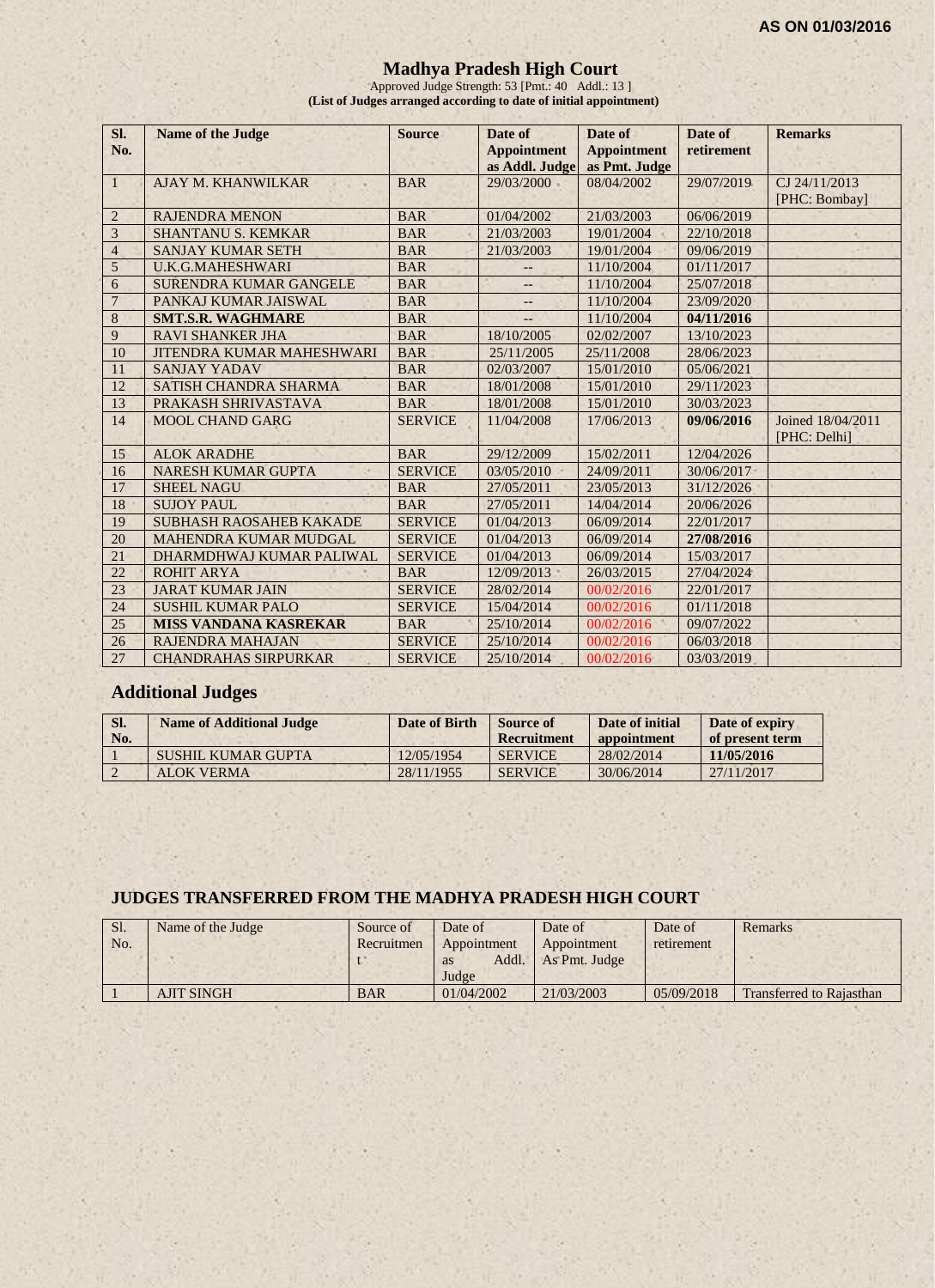#### **MADRAS HIGH COURT**

**Approved Judge Strength: 75 [Pmt.: 56 Addl.: 19 ] (List of Judges arranged according to date of initial appointment)**

| SI.<br>No.      | <b>Name of the Judge</b>      | <b>Source</b>  | Date of<br><b>Appointment</b><br>as Addl. Judge | Date of<br><b>Appointment</b><br>As Pmt. Judge | Date of<br>retirement | <b>Remarks</b>                           |
|-----------------|-------------------------------|----------------|-------------------------------------------------|------------------------------------------------|-----------------------|------------------------------------------|
| $\mathbf{1}$    | SANJAY KISHAN KAUL            | <b>BAR</b>     | 03/05/2001                                      | 02/05/2003                                     | 25/12/2020            | CJ 26/07/2014<br>[PHC: Delhi]            |
| $\overline{2}$  | <b>SATISH KUMAR AGNIHOTRI</b> | <b>BAR</b>     | 05/05/2005                                      | 03/05/2007                                     | 30/06/2018            | Joined 26/09/2013<br>[PHC: Chhattisgarh] |
| 3               | <b>M.JAICHANDRAN</b>          | <b>BAR</b>     | 10/12/2005                                      | 20/04/2007                                     | 23/02/2017            |                                          |
| $\overline{4}$  | RAMALINGAM SUDHAKAR           | <b>BAR</b>     | 10/12/2005                                      | 20/04/2007                                     | 13/02/2021            |                                          |
| 5               | V. RAMASUBRAMANIAN            | <b>BAR</b>     | 31/07/2006                                      | 09/11/2009                                     | 29/06/2020            |                                          |
| 6               | <b>S. MANI KUMAR</b>          | <b>BAR</b>     | 31/07/2006                                      | 09/11/2009                                     | 23/04/2023            |                                          |
| $\overline{7}$  | A. SELVAM                     | <b>SERVICE</b> | 31/07/2006                                      | 09/11/2009                                     | 04/04/2018            |                                          |
| $8\phantom{1}$  | P. R. SHIVAKUMAR              | <b>SERVICE</b> | 18/09/2006                                      | 09/11/2009                                     | 11/05/2016            |                                          |
| 9               | <b>SAMINATHAN NAGAMATHU</b>   | <b>BAR</b>     | 22/03/2007                                      | 09/11/2009                                     | 30/05/2017            |                                          |
| 10              | SHUNMUGAVEL PALANIVELU        | <b>SERVICE</b> | 22/03/2007                                      | 09/11/2009                                     | 10/05/2017            |                                          |
| 11              | K. K. SASIDHARAN              | <b>BAR</b>     | 12/11/2007                                      | 09/11/2009                                     | 27/10/2019            |                                          |
| 12              | M. VENUGOPAL                  | <b>SERVICE</b> | 12/11/2007                                      | 09/11/2009                                     | 06/05/2019            |                                          |
| 13              | <b>R. SUBBIAH</b>             | <b>BAR</b>     | 24/03/2008                                      | 09/11/2009                                     | 20/06/2021            |                                          |
| 14              | M. SATHYANARAYANAN            | <b>BAR</b>     | 23/04/2008                                      | 09/11/2009                                     | 09/06/2021            |                                          |
| 15              | <b>BALASUNDARAM RAJENDRAN</b> | <b>BAR</b>     | 31/03/2009                                      | 29/03/2011                                     | 31/03/2017            |                                          |
| 16              | DURAISAMY HARIPARANTHAMAN     | <b>BAR</b>     | 31/03/2009                                      | 29/03/2011                                     | 16/03/2016            |                                          |
| 17              | <b>CYRIL THAMARAI SELVAM</b>  | <b>BAR</b>     | 31/03/2009                                      | 29/03/2011                                     | 08/02/2019            |                                          |
| 18              | NADESA GOUNDER KIRUBAKARAN    | <b>BAR</b>     | 31/03/2009                                      | 29/03/2011                                     | 20/08/2021            |                                          |
| 19              | M.M. SUNDRESH                 | <b>BAR</b>     | 31/03/2009                                      | 29/03/2011                                     | 20/07/2024            |                                          |
| 20              | <b>T.S. SIVAGNANAM</b>        | <b>BAR</b>     | 31/03/2009                                      | 29/03/2011                                     | 15/09/2025            |                                          |
| 21              | M. DURAISWAMY                 | <b>BAR</b>     | 31/03/2009                                      | 29/03/2011                                     | 21/09/2022            |                                          |
| 22              | T. RAJA                       | <b>BAR</b>     | 31/03/2009                                      | 03/01/2012                                     | 24/05/2023            |                                          |
| 23              | <b>KUMARI R. MALA</b>         | <b>SERVICE</b> | 31/03/2009                                      | 07/12/2012                                     | 14/03/2017            |                                          |
| 24              | T. MATHIVANAN                 | <b>SERVICE</b> | 17/02/2010                                      | 26/09/2013                                     | 27/05/2017            |                                          |
| 25              | KANDASAMI RAVICHANDRA BAABU   | <b>BAR</b>     | 20/12/2011                                      | 26/09/2013                                     | 13/10/2020            |                                          |
| 26              | <b>P.DEVADASS</b>             | <b>SERVICE</b> | 20/12/2011                                      | 26/09/2013                                     | 14/05/2017            |                                          |
| 27              | <b>SMT. S. VIMALA</b>         | <b>SERVICE</b> | 20/12/2011                                      | 21/10/2013                                     | 10/01/2019            |                                          |
| 28              | PAZHAYANUR NARAYANAN PRAKASH  | <b>BAR</b>     | 25/10/2013                                      | 14/04/2015                                     | 11/01/2023            |                                          |
| 29              | SMT. PUSHPA SATHYANARAYANA    | <b>BAR</b>     | 25/10/2013                                      | 14/04/2015                                     | 27/02/2022            |                                          |
| $\overline{30}$ | KANDASAMY KALYANASUNDARAM     | <b>BAR</b>     | 25/10/2013                                      | 14/04/2015                                     | 26/05/2022            |                                          |
| 31              | S. VAIDYANATHAN               | <b>BAR</b>     | 25/10/2013                                      | 14/04/2015                                     | 16/08/2024            |                                          |
| 32              | R. MAHADEVAN                  | <b>BAR</b>     | 25/10/2013                                      | 14/04/2015                                     | 09/06/2025            |                                          |
| 33              | <b>V.S. RAVI</b>              | <b>SERVICE</b> | 25/10/2013                                      | 14/04/2015                                     | 19/05/2016            |                                          |
| 34              | GOPALAKRISHNAN CHOCKALINGAM   | <b>SERVICE</b> | 25/10/2013                                      | 14/04/2015                                     | 31/03/2017            |                                          |
| 35              | <b>MISS V.M. VELUMANI</b>     | <b>BAR</b>     | 20/12/2013                                      | 14/04/2015                                     | 05/04/2024            |                                          |

# **Additional Judges**

(六) 全

| SI.<br>No. | <b>Name of Additional Judge</b> | Date of Birth | <b>Source of</b><br>Recruitment | Date of initial<br>appointment | Date of expiry<br>of present term |
|------------|---------------------------------|---------------|---------------------------------|--------------------------------|-----------------------------------|
|            |                                 | $-NIL-$       |                                 |                                |                                   |

#### **JUDGES TRANSFERRED FROM THE MADRAS HIGH COURT**

| S1. | Name of the Judge      | Source     | Appointment    | Appointment    | Date of    | <b>Remarks</b>                 |
|-----|------------------------|------------|----------------|----------------|------------|--------------------------------|
|     |                        |            | as Addl. Judge | As Pmt. Judge. | retirement |                                |
| 0.  |                        |            |                |                |            |                                |
|     | N.N.PAUL VASANTHAKUMAR | <b>BAR</b> | 10/12/2005     | 20/04/2007     | 13/04/2017 | $CJ.$ $J&K$                    |
|     | MUTTACLIEYAPAUL        | Service    | 10/12/2005     | 07/12/2007     | 20/07/2017 | TRANSFER TO P & H              |
|     | <b>K. KANNAN</b>       | Bar        | 31/07/2008     | 30/07/2010     | 05/06/2016 | Transferred to P&H             |
|     | <b>RAJA ELANGO</b>     | Bar        | 31/03/2009     | 30/03/2011     | 22/09/2017 | Transferred to A.P.            |
|     | C. S. KARNAN           | <b>BAR</b> | 31/03/2009     | 29/03/2011     | 11/06/2017 | <b>TRANSFERRED TO CALCUTTA</b> |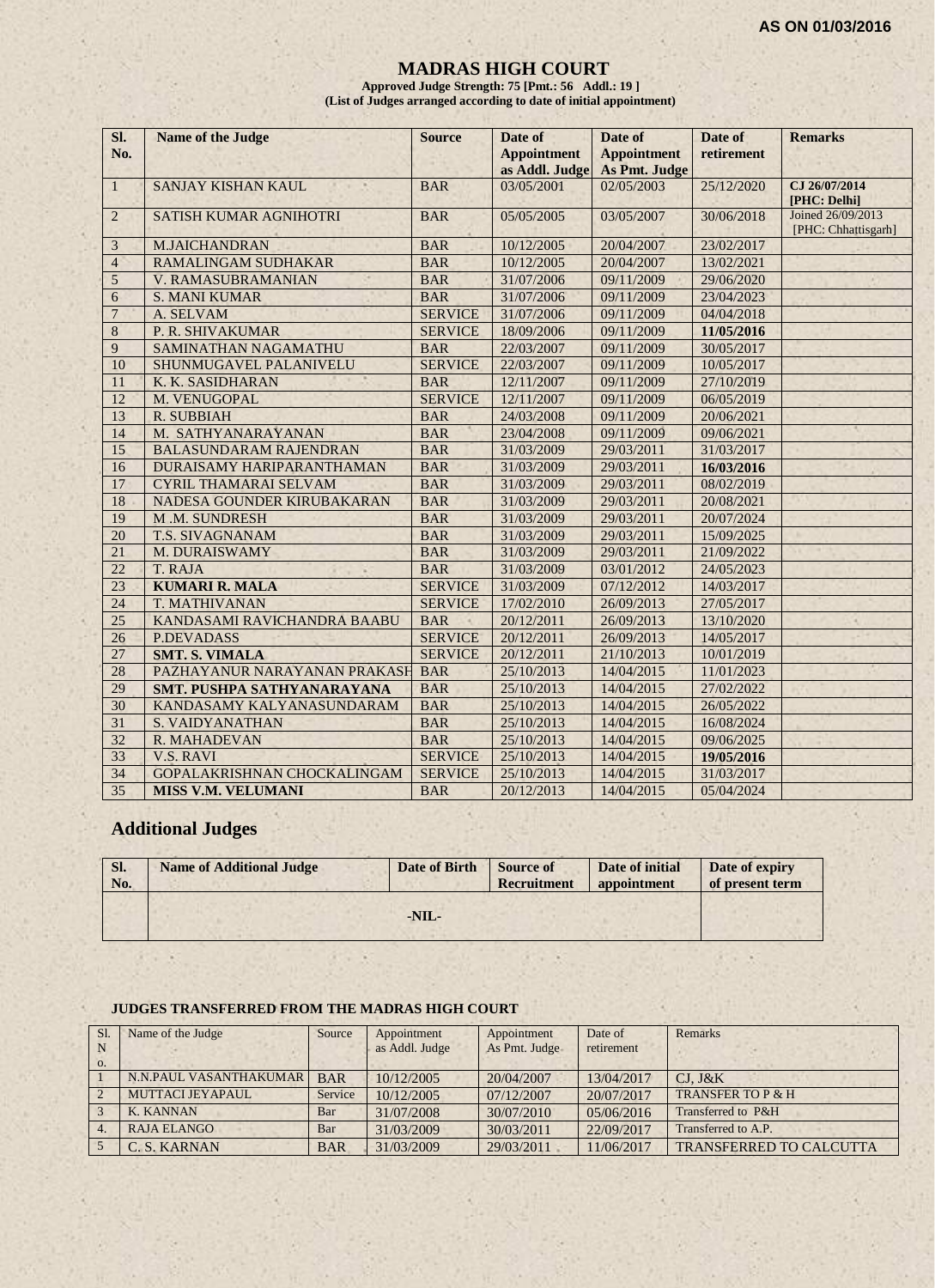# **MANIPUR HIGH COURT**

**Approved Judge Strength: 05 [ Pmt.: 04 Addl.: 01 ] (List of Judges arranged according to date of initial appointment)**

| SI.<br>No.    | <b>Name of the Judge</b>              | <b>Source of</b><br><b>Recruitment</b> | Date of<br><b>Appointment</b><br>as Addl.Judge | Date of<br><b>Appointment</b><br>As Pmt. Judge | Date of<br>retirement | <b>Remarks</b>                       |
|---------------|---------------------------------------|----------------------------------------|------------------------------------------------|------------------------------------------------|-----------------------|--------------------------------------|
|               | <b>LAXMI KANTA MOHAPATRA</b>          | <b>BAR</b>                             | 16/09/1999                                     | 16/05/2002                                     | 09/06/2016            | CJ 10/07/2014<br>[PHC: Orissa]       |
|               | <b>RAKESH RANJAN PRASAD</b>           | <b>SERVICE</b>                         |                                                | 27/02/2006                                     | 30/06/2017            | <b>Joined on</b><br>[PHC: Jharkhand] |
| $\mathcal{R}$ | NONGMEIKAPAM KOTISWAR<br><b>SINGH</b> | <b>BAR</b>                             | 17/10/2011                                     | 07/11/2012                                     | 28/02/2025            |                                      |
|               | KHWAIRAKPAM NOBIN SINGH               | <b>BAR</b>                             |                                                | 26/11/2014                                     | 31/12/2021            |                                      |

# **Additional Judges**

| SI.<br>No. | <b>Name of Additional Judge</b> | Date of Birth | <b>Source of</b><br>Recruitment | Date of initial<br>appointment | Date of expiry<br>of present term |
|------------|---------------------------------|---------------|---------------------------------|--------------------------------|-----------------------------------|
|            |                                 |               |                                 |                                |                                   |
|            |                                 | $-NIL-$       |                                 |                                |                                   |
|            |                                 |               |                                 |                                |                                   |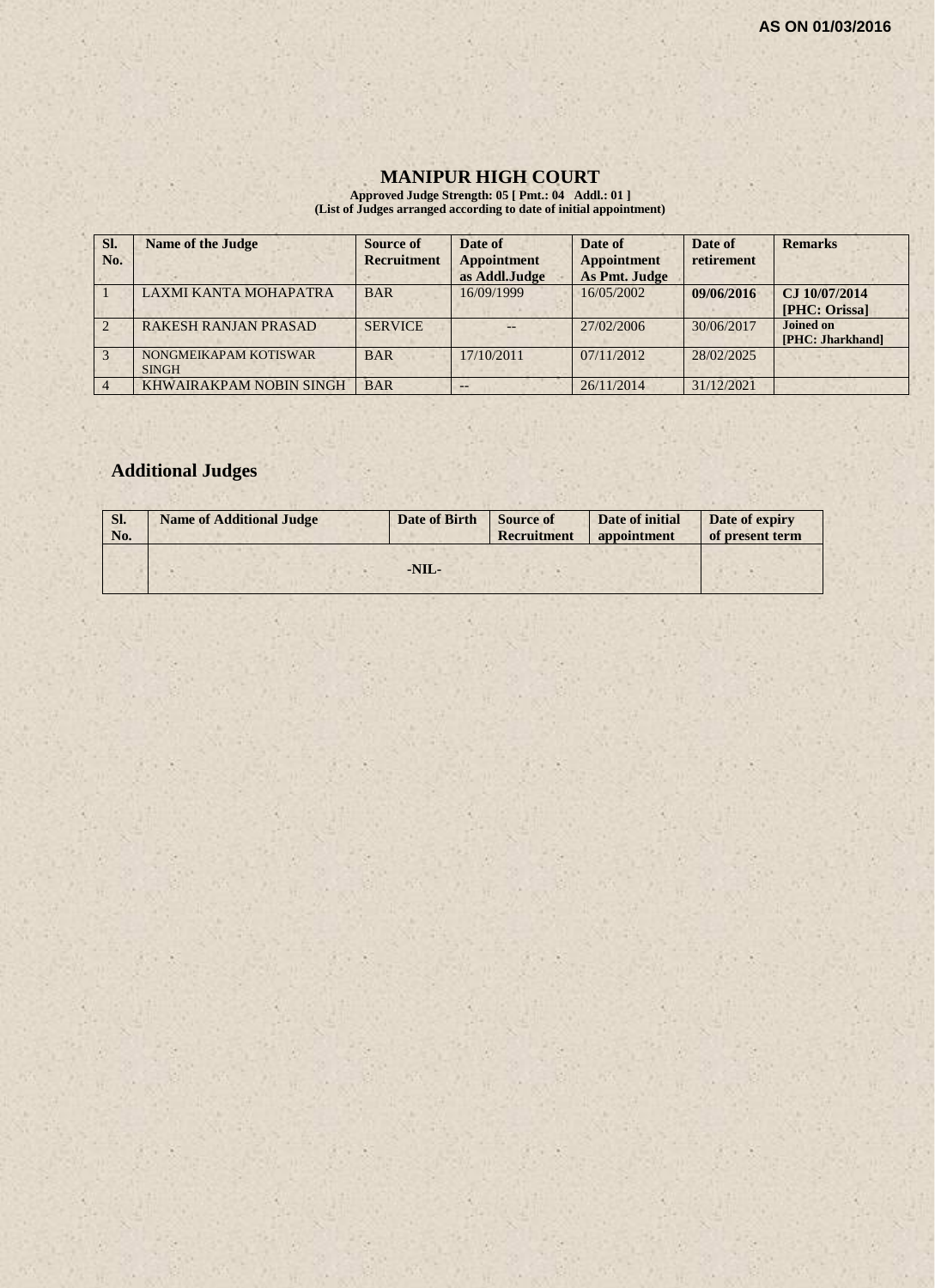### **MEGHALAYA HIGH COURT**

**Approved Judge Strength: 04 [ Pmt.: 03 Addl.: 01 ] (List of Judges arranged according to date of initial appointment)**

| SI.<br>No. | <b>Name of the Judge</b> | Source of<br><b>Recruitment</b> | Date of<br><b>Appointment</b><br>as Addl.Judge | Date of<br><b>Appointment</b><br>As Pmt. Judge | Date of<br>retirement | <b>Remarks</b>   |
|------------|--------------------------|---------------------------------|------------------------------------------------|------------------------------------------------|-----------------------|------------------|
|            | <b>DINESH MAHESHWARI</b> | <b>BAR</b>                      | 02/09/2004                                     | 29/05/2006                                     | 14/05/2020            | $C_{\rm J}$      |
|            |                          |                                 |                                                |                                                |                       | [PHC: Rajasthan] |
|            | <b>SUDIP RANJAN SEN</b>  | <b>SERVICE</b>                  | 06/02/2012                                     | 07/01/2014                                     | 08/03/2019            |                  |

# **Additional Judges**

| Sl.<br>No. | <b>Name of Additional Judge</b> | Date of Birth | <b>Source of</b><br><b>Recruitment</b> | Date of initial<br>appointment | Date of expiry<br>of present term |
|------------|---------------------------------|---------------|----------------------------------------|--------------------------------|-----------------------------------|
|            |                                 | $-NIL-$       |                                        |                                |                                   |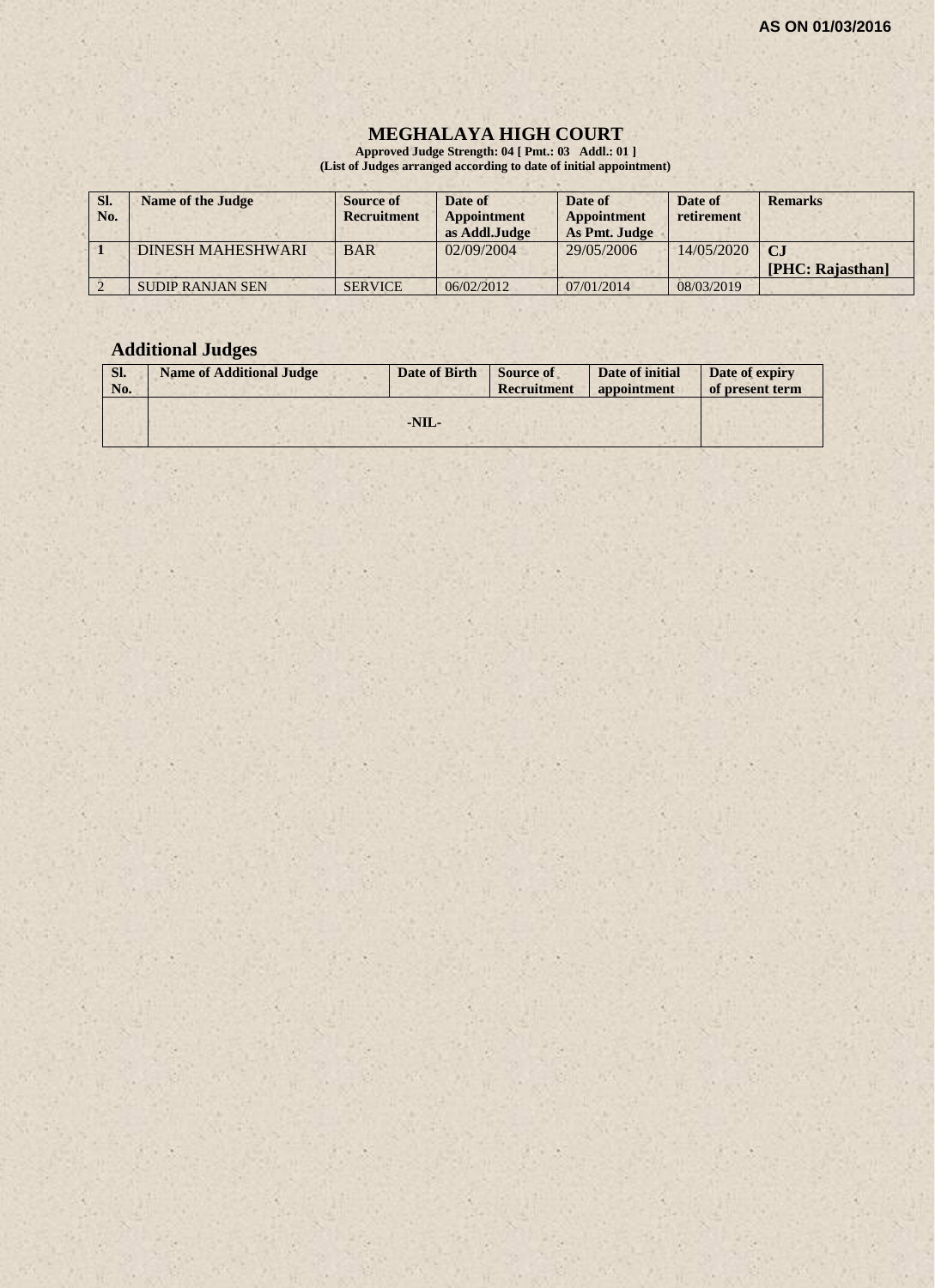### **ORISSA HIGH COURT**

**Approved Judge Strength: 27 [ Pmt.: 20 Addl.: 07 ] (List of Judges arranged according to date of initial appointment)**

| <b>SI</b>    | <b>Name of the Judge</b>      | <b>Source of</b>   | Date of            | Date of            | Date of    | <b>Remarks</b>              |
|--------------|-------------------------------|--------------------|--------------------|--------------------|------------|-----------------------------|
| No           |                               | <b>Recruitment</b> | <b>Appointment</b> | <b>Appointment</b> | retirement |                             |
|              |                               |                    | as Addl.Judge      | As Pmt. Judge      |            |                             |
| $\mathbf{I}$ | <b>VINEET SARAN</b>           | <b>BAR</b>         |                    | 14/02/2002         | 10/05/2019 | C <sub>I</sub>              |
|              |                               |                    |                    |                    |            | [PHC: Allahabad]            |
| 2            | PRADIP KUMAR MOHANTY          | <b>BAR</b>         | 07/03/2002         | 06/03/2004         | 09/06/2017 |                             |
| 3            | <b>VINOD PRASAD</b>           | <b>BAR</b>         | 05/10/2005         | 10/08/2007         | 27/11/2016 | <b>Joined on 02/07/2014</b> |
|              |                               |                    |                    |                    |            | [PHC: Allahabad]            |
| 4            | <b>INDRAJIT MAHANTY</b>       | <b>BAR</b>         | 31/03/2006         | 23/03/2007         | 10/11/2022 |                             |
| 5            | <b>KUMARI SANJU PANDA</b>     | <b>BAR</b>         | 01/03/2007         | 11/02/2009         | 09/07/2021 |                             |
| 6            | <b>BHABANI PRASAD RAY</b>     | Bar                | 07/11/2007         | 11/02/2009         | 01/03/2017 |                             |
|              | <b>SUBHASH CHANDRA PARIJA</b> | <b>BAR</b>         | 07/11/2007         | 11/02/2009         | 30/06/2018 |                             |
| 8            | <b>BUAYA KUMAR NAYAK</b>      | <b>SERVICE</b>     | 07/10/2009         | 22/06/2011         | 01/02/2018 |                             |
| 9            | SANJAYA KUMAR MISHRA          | <b>SERVICE</b>     | 07/10/2009         | 22/06/2011         | 28/12/2023 |                             |
| 10           | <b>CHITTA RANJAN DASH</b>     | <b>SERVICE</b>     | 07/10/2009         | 22/06/2011         | 20/05/2024 |                             |
| -11          | Dr. AKSHAYA KUMAR RATH        | <b>BAR</b>         | --                 | 20/06/2013         | 12/11/2019 |                             |
| 12           | <b>BISWAJIT MOHANTY</b>       | <b>BAR</b>         | $\qquad \qquad -$  | 20/06/2013         | 21/10/2022 |                             |
| 13           | DR. BIDYUT RANJAN SARANGI     | <b>BAR</b>         | $-$                | 20/06/2013         | 19/07/2024 |                             |
| 14           | DEBABRATA DASH                | <b>SERVICE</b>     | $-$                | 29/11/2013         | 11/10/2024 |                             |
| 15           | SATURGHANA PUJAHARI           | <b>SERVICE</b>     | 29/11/2013         | 16/10/2014         | 23/09/2022 |                             |

# **Additional Judge**

| <b>Sl</b><br>N<br>0. | <b>Name of Additional Judge</b> | Date of<br><b>Birth</b> | <b>Source</b><br>of<br><b>Recruitm</b><br>ent | Date of initial<br>appointment | Date of expiry<br>of present<br>term | <b>Remarks</b>       |
|----------------------|---------------------------------|-------------------------|-----------------------------------------------|--------------------------------|--------------------------------------|----------------------|
|                      | <b>BISWANATH RATH</b>           | 07/09/1961              | <b>BAR</b>                                    | 02/07/2014                     | 01/07/2016                           |                      |
| $\overline{2}$       | <b>SANGAM KUMAR SAHOO</b>       | 05/06/1964              | <b>BAR</b>                                    | 02/07/2014                     | 01/07/2016                           |                      |
| $\mathcal{R}$        | <b>SUJIT NARAYAN PRASAD</b>     | 20/06/1967              | <b>BAR</b>                                    | 26/09/2014                     | 25/09/2016                           | Joined on 12/03/2015 |
|                      |                                 |                         |                                               |                                |                                      | [PHC: Jharkhand]     |
| $\overline{4}$       | KRUSHNA RAM MOHAPATRA           | 18/04/1965              | <b>BAR</b>                                    | 17/04/2015                     | 16/04/2017                           |                      |
|                      | <b>JATINDRA PRASAD DAS</b>      | 19/05/1957              | <b>SERVICE</b>                                | 17/04/2015                     | 16/04/2017                           |                      |
| 6                    | DR. DURGA PRASANNA CHOUDHURY    | 03/07/1956              | <b>SERVICE</b>                                | 17/04/2015                     | 16/04/2017                           |                      |

# **JUDGES TRANSFERRED FROM THE ORISSA HIGH COURT**

| <sub>S1</sub>  | Name of the Judge | Source      | Date of        | Date of       | Date of    | Remarks               |
|----------------|-------------------|-------------|----------------|---------------|------------|-----------------------|
| N <sub>0</sub> |                   | <b>Of</b>   | Appointment as | Appointment   | retirement |                       |
|                |                   | Recruitment | Addl.          | As Pmt. Judge |            |                       |
|                |                   |             | Judge          |               |            |                       |
|                | L.K.MOHAPATRA     | <b>BAR</b>  | 16/09/1999     | 16/05/2002    | 09/06/2016 | CJ. Manipur           |
|                | PRAMATH PATNAIK   | <b>BAR</b>  | 24/09/2014     | $-$           |            | AJ.<br>transfer<br>to |
|                |                   |             |                |               |            | Jharkhand             |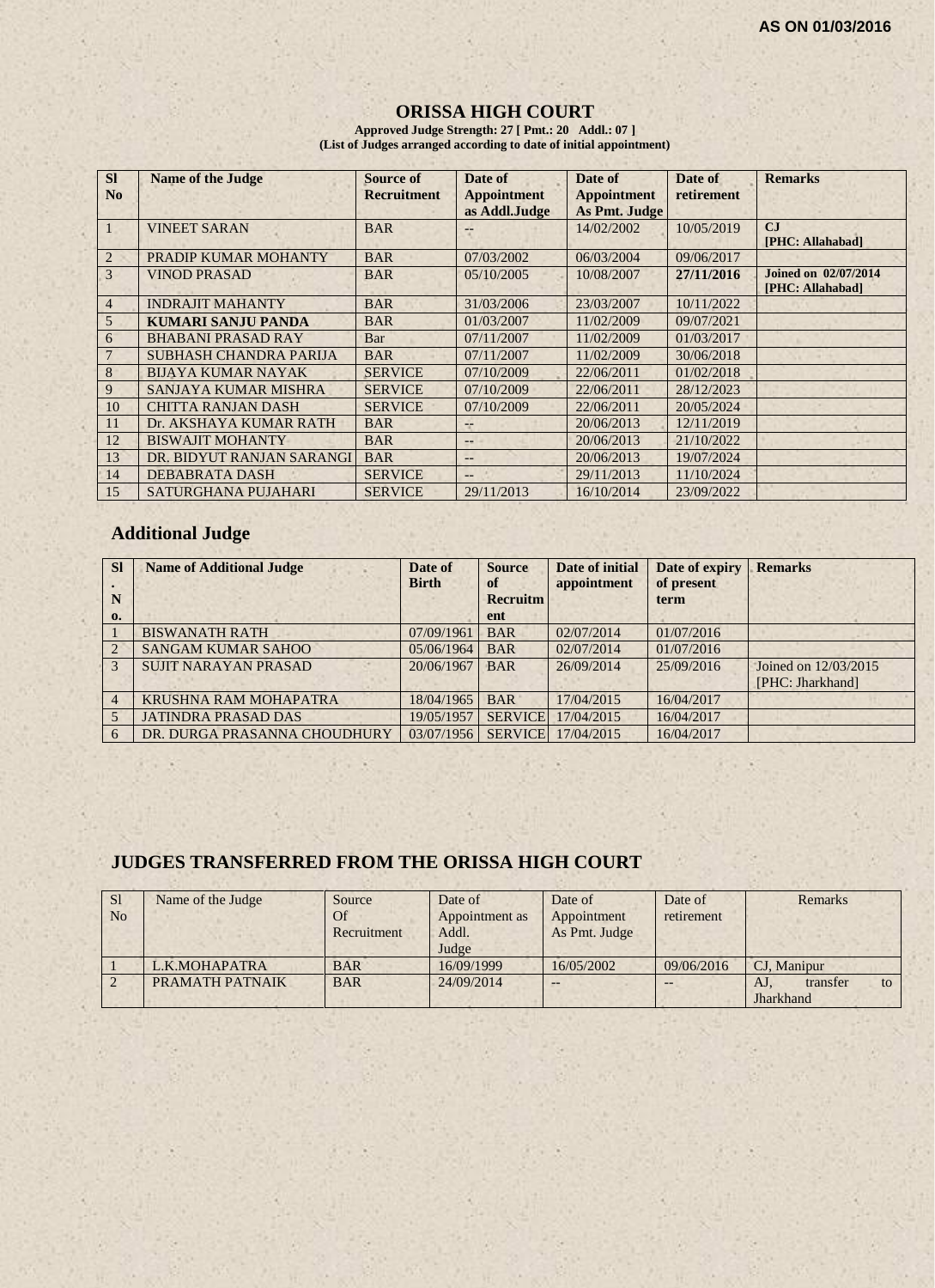#### **PATNA HIGH COURT**

**Approved Judge Strength: 53 [Pmt.: 40 Addl.: 13 ] (List of Judges arranged according to date of initial appointment)**

| <b>SI</b>      | <b>Name of the Judge</b>        | Source of          | Date of               | Date of            | Date of    | <b>Remarks</b>                                                  |
|----------------|---------------------------------|--------------------|-----------------------|--------------------|------------|-----------------------------------------------------------------|
| N <sub>o</sub> |                                 | <b>Recruitment</b> | <b>Appointment</b> as | <b>Appointment</b> | retirement |                                                                 |
|                |                                 |                    | <b>Addl. Judge</b>    | As Pmt. Judge      |            |                                                                 |
| $\mathbf{1}$   | <b>IQBAL AHMED ANSARI</b>       | <b>SERVICE</b>     | 04/03/2002            | 04/11/2003         | 28/10/2016 | ACJ 01/08/2015<br><b>Joined on 11/11/2013</b><br>[PHC: Gauhati] |
| $\overline{2}$ | <b>HEMANT GUPTA [H]</b>         | <b>BAR</b>         |                       | 02/07/2002         | 16/10/2019 | <b>Joined on 08/02/2016</b><br>[PHC: P& H]                      |
| 3              | <b>NAVANITI PRASAD SINGH</b>    | <b>BAR</b>         | --                    | 06/03/2006         | 05/11/2017 |                                                                 |
| $\overline{4}$ | RAMESH KUMAR DATTA              | <b>BAR</b>         |                       | 06/03/2006         | 31/12/2016 |                                                                 |
| 5              | SAMARENDRA PRATAP SINGH         | <b>BAR</b>         |                       | 09/10/2006         | 31/07/2017 |                                                                 |
| 6              | <b>AJAY KUMAR TRIPATHI</b>      | <b>BAR</b>         | 09/10/2006            | 21/11/2007         | 11/11/2019 |                                                                 |
| $\overline{7}$ | KISHORE KUMAR MANDAL            | <b>BAR</b>         | 10/07/2007            | 07/07/2009         | 21/01/2018 |                                                                 |
| 8              | DR. RAVI RANJAN                 | <b>BAR</b>         | 14/07/2008            | 16/01/2010         | 19/12/2022 |                                                                 |
| 9              | <b>SMT.ANJANA PRAKASH</b>       | <b>BAR</b>         | 13/06/2009            | 06/12/2010         | 16/07/2016 |                                                                 |
| 10             | <b>JYOTI SARAN</b>              | <b>BAR</b>         | 13/06/2009            | 06/12/2010         | 18/08/2019 |                                                                 |
| 11             | <b>RAKESH KUMAR</b>             | <b>BAR</b>         | 25/12/2009            | 24/10/2011         | 31/12/2020 |                                                                 |
| 12             | <b>BIRENDRA PRASAD VERMA</b>    | <b>BAR</b>         | 18/02/2010            | 24/10/2011         | 16/01/2017 |                                                                 |
| 13             | <b>DINESH KUMAR SINGH</b>       | <b>BAR</b>         | 18/02/2010            | 24/10/2011         | 02/10/2020 |                                                                 |
| 14             | <b>GOPAL PRASAD</b>             | <b>SERVICE</b>     | 15/03/2010            | 10/08/2012         | 05/07/2016 |                                                                 |
| 15             | MUNGESHWAR SAHOO                | <b>SERVICE</b>     | 15/03/2010            | 24/10/2011         | 31/10/2017 |                                                                 |
| 16             | HEMANT KR. SRIVASTAVA           | <b>SERVICE</b>     | 12/08/2010            | 10/08/2012         | 01/02/2021 |                                                                 |
| 17             | <b>VIJAYENDRA NATH</b>          | <b>BAR</b>         | 20/06/2011            | 19/06/2013         | 12/08/2017 |                                                                 |
| 18             | <b>SHIVAJI PANDEY</b>           | <b>BAR</b>         | 20/06/2011            | 19/06/2013         | 07/05/2021 |                                                                 |
| 19             | <b>ASHWANI KUMAR SINGH</b>      | <b>BAR</b>         | 20/06/2011            | 19/06/2013         | 31/10/2022 |                                                                 |
| 20             | <b>VIKASH JAIN</b>              | <b>BAR</b>         | 20/06/2011            | 15/05/2014         | 17/02/2022 |                                                                 |
| 21             | <b>AHSANUDDIN AMANULLAH</b>     | <b>BAR</b>         | 20/06/2011            | 15/05/2014         | 10/05/2025 |                                                                 |
| 22             | <b>ADITYA KUMAR TRIVEDI</b>     | <b>SERVICE</b>     | 20/06/2011            | 15/05/2014         | 10/08/2020 |                                                                 |
| 23             | RAJENDRA KUMAR MISHRA           | <b>SERVICE</b>     | 20/06/2011            | 07/07/2014         | 01/10/2021 |                                                                 |
| 24             | <b>CHAKRADHARI SHARAN SINGH</b> | <b>BAR</b>         | 05/04/2012            | 00/02/2016         | 19/01/2025 |                                                                 |

# **Additional Judges**

| SI.<br>No. | <b>Name of Additional Judge</b> | Date of<br><b>Birth</b> | Source of<br><b>Recruitment</b> | Date of initial<br>appointment | Date of expiry<br>of present term |
|------------|---------------------------------|-------------------------|---------------------------------|--------------------------------|-----------------------------------|
|            | PRABHAT KUMAR JHA               | 16/07/1959              | <b>SERVICE</b>                  | 21/04/2014                     | 20/04/2016                        |
|            | <b>JITENDRA MOHAN SHARMA</b>    | 02/07/1956              | <b>SERVICE</b>                  | 21/04/2014                     | 20/04/2016                        |
|            | <b>SMT. ANJANA MISHRA</b>       | 01/03/1958              | <b>BAR</b>                      | 15/05/2014                     | 14/05/2016                        |
|            | <b>SMT. NILU AGRAWAL</b>        | 22/06/1957              | <b>BAR</b>                      | 15/04/2015                     | 14/04/2017                        |
|            | <b>SUDHIR SINGH</b>             | 11/12/1965              | <b>BAR</b>                      | 15/04/2015                     | 14/04/2017                        |

# **Judges transferred from the Patna High Court**

| Sl. | Name of the Judge     | Source      | Date of     | Date of       | Date of    | Remarks                 |
|-----|-----------------------|-------------|-------------|---------------|------------|-------------------------|
| No. |                       | Of          | Appointment | Appointment   | retirement |                         |
|     |                       | Recruitment | as Addl.    | As Pmt. Judge |            |                         |
|     |                       |             | Judge       |               |            |                         |
|     | <b>NAVIN SINHA</b>    | <b>BAR</b>  |             | 11/02/2004    | 18/08/2018 | CJ, Chhattisgarh        |
|     | <b>ASHUTOSH KUMAR</b> | <b>BAR</b>  | 15/05/2014  | 14/05/2016    |            | transferred<br>AJ<br>to |
|     |                       |             |             |               |            | Delhi                   |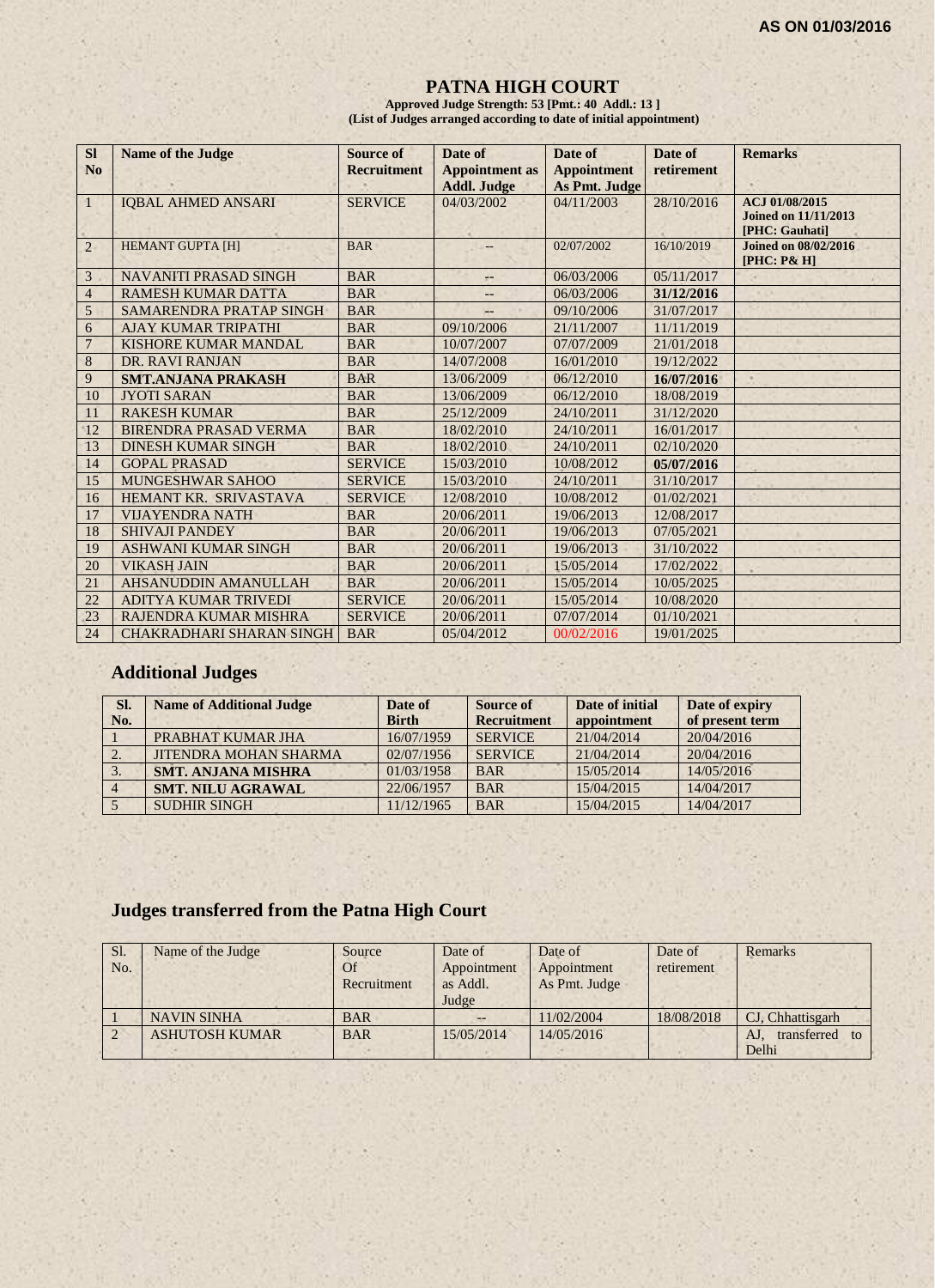#### **PUNJAB & HARYANA HIGH COURT**

**Approved Judge Strength: 85 [ Pmt.: 64 Addl.: 21 ] (List of Judges arranged according to date of initial appointment)**

| <b>SI</b><br>N <sub>o</sub> | <b>Name of the Judge</b>             | Source of<br><b>Recruitment</b> | Date of<br><b>Appointment</b> as<br><b>Addl.Judge</b> | Date of<br><b>Appointment</b><br>As Pmt. Judge | Date of<br>retirement | <b>Remarks</b>                            |
|-----------------------------|--------------------------------------|---------------------------------|-------------------------------------------------------|------------------------------------------------|-----------------------|-------------------------------------------|
| $\mathbf{1}$                | <b>S.J.VAZIFDAR</b>                  | <b>BAR</b>                      | 22/01/2001                                            | 21/01/2003                                     | 03/05/2018            | ACJ 15/12/2014<br>[PHC: Bombay]           |
| $\overline{2}$              | <b>SURINDER SINGH SARON [P]</b>      | <b>BAR</b>                      | $-$                                                   | 02/07/2002                                     | 03/09/2017            |                                           |
| 3                           | <b>RAJIV BHALLA [P]</b>              | <b>BAR</b>                      |                                                       | 09/01/2004                                     | 03/03/2016            |                                           |
| $\overline{4}$              | AJAY KUMAR MITTAL [H]                | <b>BAR</b>                      | $-$                                                   | 09/01/2004                                     | 29/09/2020            |                                           |
| $\sqrt{5}$                  | <b>SURYA KANT [H]</b>                | <b>BAR</b>                      |                                                       | 09/01/2004                                     | 09/02/2024            |                                           |
| 6                           | MUTTACI JEYAPAUL                     | <b>SERVICE</b>                  | 10/12/2005                                            | 07/12/2007                                     | 21/07/2017            | <b>Joined 28/10/2010</b><br>[PHC: Madras] |
| $\overline{7}$              | TEJ PRATAP SINGH MANN [P]            | <b>BAR</b>                      | $\qquad \qquad -$                                     | 22/03/2006                                     | 31/12/2018            |                                           |
| 8                           | <b>MAHESH GROVER [H]</b>             | <b>BAR</b>                      |                                                       | 22/03/2006                                     | 03/06/2019            |                                           |
| 9                           | <b>RAJESH BINDAL [H]</b>             | <b>BAR</b>                      |                                                       | 22/03/2006                                     | 15/04/2023            |                                           |
| 10                          | M.M.S. BEDI [P]                      | <b>SERVICE</b>                  | 01/04/2006                                            | 05/11/2007                                     | 08/10/2018            |                                           |
| 11                          | <b>RAKESH KUMAR JAIN [H]</b>         | <b>BAR</b>                      | 05/12/2007                                            | 26/11/2008                                     | 30/09/2020            |                                           |
| 12                          | <b>JASWANT SINGH [H]</b>             | <b>BAR</b>                      | 05/12/2007                                            | 28/11/2009                                     | 22/02/2023            |                                           |
| 13                          | <b>SMT. DAYA CHAUDHARY [H]</b>       | <b>BAR</b>                      | 05/12/2007                                            | 28/11/2009                                     | 09/01/2021            |                                           |
| 14                          | SMT. SABINA [P]                      | <b>SERVICE</b>                  | 12/03/2008                                            | 23/02/2010                                     | 19/04/2023            |                                           |
| 15                          | <b>RAJAN GUPTA [P]</b>               | <b>BAR</b>                      | 10/07/2008                                            | 14/01/2011                                     | 13/09/2022            |                                           |
| 16                          | <b>AJAY TEWARI [P]</b>               | <b>BAR</b>                      | 10/07/2008                                            | 14/01/2011                                     | 05/04/2022            |                                           |
| 17                          | <b>JITENDRA KUMAR CHAUHAN [H]</b>    | <b>BAR</b>                      | 10/07/2008                                            | 14/01/2011                                     | 05/06/2021            |                                           |
| 18                          | <b>AUGUSTINE GEORGE MASIH [P]</b>    | <b>BAR</b>                      | 10/07/2008                                            | 14/01/2011                                     | 11/03/2025            |                                           |
| 19                          | K. KANNAN                            | <b>BAR</b>                      | 31/07/2008                                            | 30/07/2010                                     | 05/06/2016            | <b>Joined 05/11/2008</b><br>[PHC: Madras] |
| 20                          | <b>KUMARI RITU BAHRI [H]</b>         | <b>BAR</b>                      | 16/08/2010                                            | 23/02/2012                                     | 10/10/2024            |                                           |
| 21                          | <b>PARAMJEET SINGH [P]</b>           | <b>BAR</b>                      | 30/09/2011                                            | 13/06/2013                                     | 24/07/2016            |                                           |
| 22                          | <b>NARESH KUMAR SANGHI [H]</b>       | <b>BAR</b>                      | 30/09/2011                                            | 13/06/2013                                     | 04/06/2017            |                                           |
| 23                          | <b>RAMESHWAR SINGH MALIK [H]</b>     | <b>BAR</b>                      | 30/09/2011                                            | 13/06/2013                                     | 17/10/2017            |                                           |
| 24                          | <b>RAJIV NARAIN RAINA [P]</b>        | <b>BAR</b>                      | 30/09/2011                                            | 24/01/2014                                     | 04/07/2020            |                                           |
| $25\,$                      | <b>TAJINDER SINGH DHINDSA [P]</b>    | <b>BAR</b>                      | 30/09/2011                                            | 24/01/2014                                     | 05/03/2023            |                                           |
| 26                          | <b>GURMEET SINGH SANDHAWALIA [P]</b> | <b>BAR</b>                      | 30/09/2011                                            | 24/01/2014                                     | 31/10/2027            |                                           |
| 27                          | <b>MRS. REKHA MITTAL [P]</b>         | <b>SERVICE</b>                  | 15/06/2012                                            | 19/12/2014                                     | 16/01/2021            |                                           |
| 28                          | <b>INDERJIT SINGH [P]</b>            | <b>SERVICE</b>                  | 15/06/2012                                            | 19/12/2014                                     | 23/10/2019            | $\mathbf{a}$                              |
| 29                          | <b>AMOL RATTAN SINGH [P]</b>         | <b>BAR</b>                      | 21/12/2012                                            | 19/12/2014                                     | 18/08/2022            |                                           |
| 30                          | <b>SHRIMATI ANITA CHAUDHRY [H]</b>   | <b>SERVICE</b>                  | 20/06/2013                                            | 19/12/2014                                     | 30/12/2018            |                                           |
| 31                          | <b>FATEH DEEP SINGH [P]</b>          | <b>SERVICE</b>                  | 20/06/2013                                            | 19/12/2014                                     | 07/07/2022            |                                           |
| 32                          | <b>JASPAL SINGH [P]</b>              | <b>SERVICE</b>                  | 20/06/2013                                            | 19/12/2014                                     | 09/10/2018            |                                           |
| 33                          | <b>SURINDER GUPTA [P]</b>            | <b>SERVICE</b>                  | 20/06/2013                                            | 19/12/2014                                     | 29/03/2020            |                                           |
| 34                          | <b>HARINDER SINGH SIDHU [P]</b>      | <b>BAR</b>                      | 28/12/2013                                            | 19/12/2014                                     | 16/05/2023            |                                           |
| 35                          | <b>ARUN PALLI [P]</b>                | <b>BAR</b>                      | 28/12/2013                                            | 19/12/2014                                     | 17/09/2026            |                                           |
| 36                          | <b>KULDIP SINGH [P]</b>              | <b>SERVICE</b>                  | 10/01/2014                                            | 19/12/2014                                     | 15/08/2019            |                                           |
| 37                          | <b>SMT. LISA GILL [P]</b>            | <b>BAR</b>                      | 31/03/2014                                            | 19/12/2014                                     | 16/11/2028            |                                           |

# **Additional Judges**

| SI.         | <b>Name of Additional Judge</b> | <b>Date of Birth</b> | <b>Source</b>  | Date of initial | Date of expiry  | <b>Remarks</b>       |
|-------------|---------------------------------|----------------------|----------------|-----------------|-----------------|----------------------|
| No.         |                                 |                      |                | appointment     | of present term |                      |
|             | <b>RAJ MOHAN SINGH [H]</b>      | 18/08/1962           | <b>BAR</b>     | 25/09/2014      | 24/09/2016      |                      |
| $2^{\circ}$ | <b>AMIT RAWAL [P]</b>           | 21/09/1963           | <b>BAR</b>     | 25/09/2014      | 24/09/2016      |                      |
| 3.          | <b>DEEPAK SIBAL [P]</b>         | 03/09/1967           | <b>BAR</b>     | 25/09/2014      | 24/09/2016      |                      |
| 4.          | <b>HARI PAL VERMA [P]</b>       | 06/04/1959           | <b>BAR</b>     | 25/09/2014      | 24/09/2016      |                      |
| 5.          | <b>SMT. RAJ RAHUL GARGI HI</b>  | 05/07/1954           | <b>SERVICE</b> | 25/09/2014      | 04/07/2016      |                      |
| $\sqrt{2}$  | <b>GURMIT RAM [P]</b>           | 07/02/1955           | <b>SERVICE</b> | 25/09/2014      | 24/09/2016      |                      |
|             | <b>SMT. SNEH PRASHAR [H]</b>    | 21/07/1955           | <b>SERVICE</b> | 25/09/2014      | 24/09/2016      |                      |
| 8           | <b>DARSHAN SINGH [H]</b>        | 07/07/1955           | <b>SERVICE</b> | 25/09/2014      | 24/09/2016      |                      |
| 9           | DR. SHEKHER KUMAR DHAWAN [H]    | 05/12/1957           | <b>SERVICE</b> | 25/09/2014      | 24/09/2016      |                      |
| 10          | PAVANKUMAR BHIMAPPA BAJANTHRI   | 23/10/1963           | <b>BAR</b>     | 02/01/2015      | 01/01/2017      | Joined on 16/03/2015 |
|             |                                 |                      |                |                 |                 | [PHC: Karnataka]     |
| -11         | <b>RAMENDRA JAIN [H]</b>        | 26/08/1958           | <b>SERVICE</b> | 20/04/2015      | 19/04/2017      |                      |

**…2/-**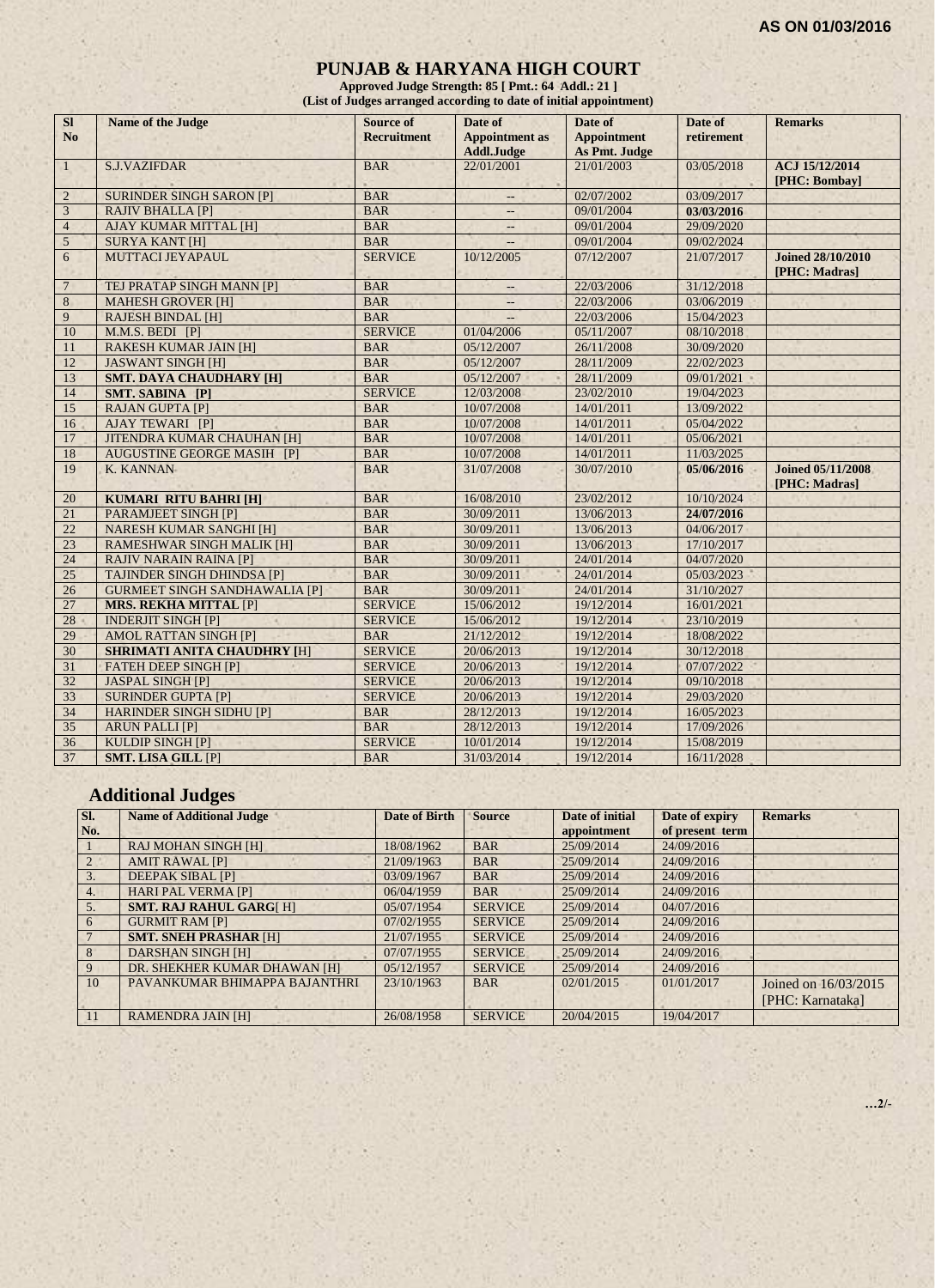# **: 2 :**

#### **JUDGES TRANSFERRED FROM THE PUNJAB & HARYANA HIGH COURT**

| Sl.            | Name of the Judge               | Source Of      | Date of           | Date of           | Date of    | <b>Remarks</b>               |
|----------------|---------------------------------|----------------|-------------------|-------------------|------------|------------------------------|
| No.            |                                 | Recruit-       | Appointment       | Appointment       | Retirement |                              |
|                |                                 | ment           | as Addl.          | As Pmt. Judge     |            |                              |
|                |                                 |                | Judge             |                   |            |                              |
|                | <b>VIRENDER SINGH [H]</b>       | Bar            | $- -$             | 02/07/2002        | 06/10/2016 | CJ, Jharkhand                |
| $\overline{2}$ | <b>SATISH KUMAR MITTAL [H]</b>  | <b>BAR</b>     | $\qquad \qquad -$ | 02/07/2002        | 14/04/2016 | CJ, Rajasthan                |
| 3              | <b>HEMANT GUPTA [H]</b>         | <b>BAR</b>     | $- -$             | 02/07/2002        | 16/10/2019 | <b>Transfer to Patna</b>     |
| $\overline{4}$ | <b>AJAI LAMBA [H]</b>           | <b>BAR</b>     | $- -$             | 22/03/2006        | 20/09/2020 | <b>Transfer to Allahabad</b> |
| 5              | <b>MOHINDER PAL [P]</b>         | <b>SERVICE</b> | 08/10/2007        | 14/05/2008        | 29/12/2018 | <b>Transfer to Gujarat</b>   |
| 6              | KANWALJIT SINGH AHLUWALIA<br>[  | <b>BAR</b>     | 05/12/2007        | 01/07/2009        | 30/05/2019 | <b>Transfer to Rajasthan</b> |
|                | <b>NIRMALJIT KAUR [P]</b>       | <b>BAR</b>     | 10/07/2008        | 29/06/2012        | 27/01/2021 | <b>Transfer to Rajasthan</b> |
| 8              | <b>BAWA SINGH WALIA [P]</b>     | <b>BAR</b>     | 25/09/2014        | $\qquad \qquad -$ |            | AJ, transfer to J&K          |
| 9              | <b>MISS JAISHREE THAKUR [P]</b> | <b>BAR</b>     | 25/09/2014        | P.                | $- -$      | AJ, transfer to Rajasthan    |
| 10             | ANUPINDER SINGH GREWAL [P]      | <b>BAR</b>     | 25/09/2014        | $--$              | $- -$      | AJ, transfer to Rajasthan    |

**[P] : Punjab [ H] : Haryana**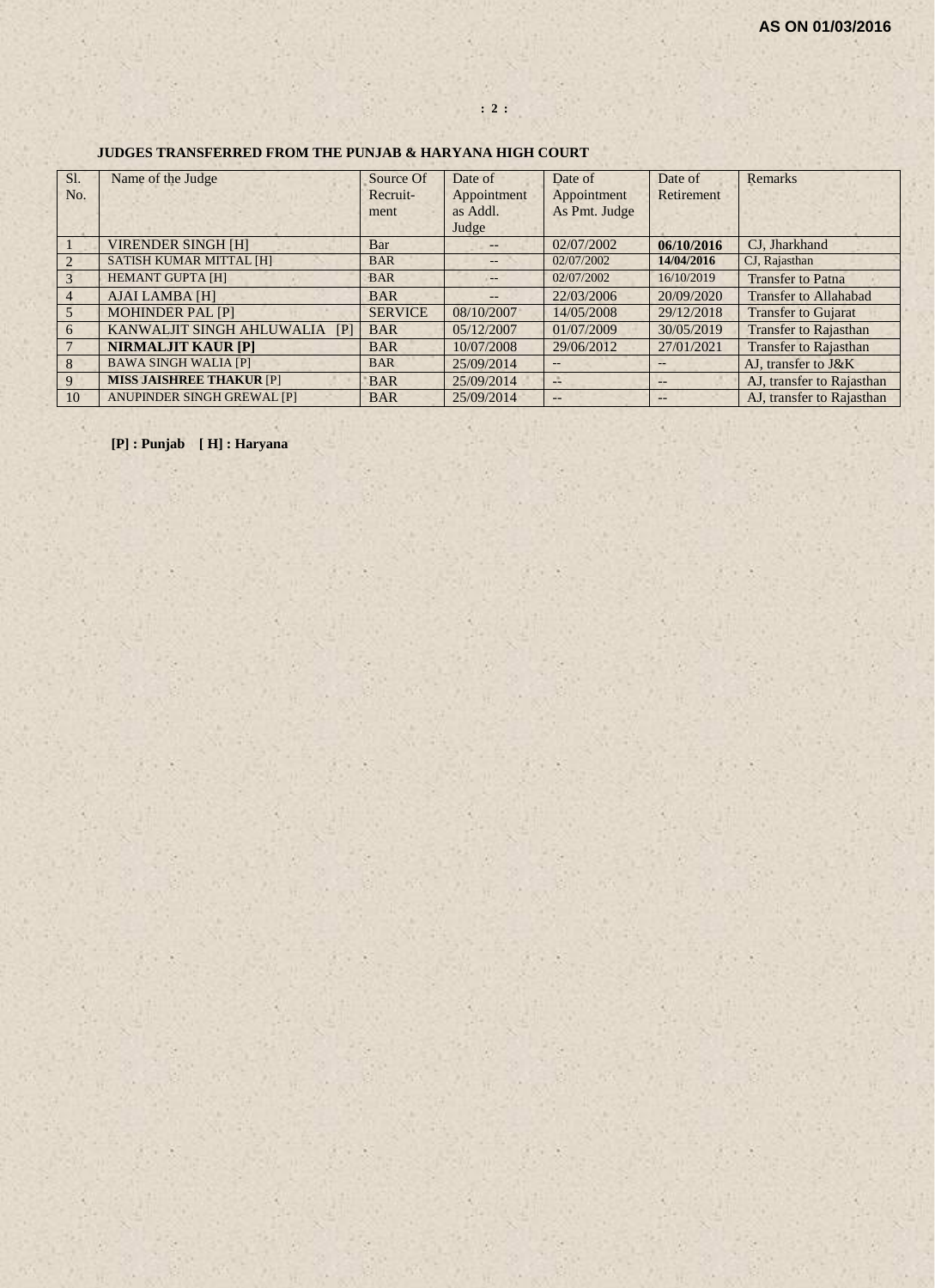# **RAJASTHAN HIGH COURT**

**Approved Judge Strength: 50 [ Pmt.: 38 Addl.: 12 ] (List of Judges arranged according to date of initial appointment)**

| SI.            | <b>Name of the Judge</b>         | <b>Source</b>  | Date of                             | Date of                             | Date of    | <b>Remarks</b>                            |
|----------------|----------------------------------|----------------|-------------------------------------|-------------------------------------|------------|-------------------------------------------|
| No.            |                                  |                | <b>Appointment</b><br>as Addl.Judge | <b>Appointment</b><br>as Pmt. Judge | retirement |                                           |
| $\mathbf{1}$   | <b>SATISH KUMAR MITTAL [H]</b>   | <b>BAR</b>     |                                     | 02/07/2002                          | 14/04/2016 | CJ<br>$[PHC: P\&H]$                       |
| $\overline{2}$ | <b>AJAY RASTOGI</b>              | <b>BAR</b>     | 02/09/2004                          | 29/05/2006                          | 17/06/2020 |                                           |
| 3              | <b>GOVIND MATHUR</b>             | <b>BAR</b>     | 02/09/2004                          | 29/05/2006                          | 13/04/2021 |                                           |
| $\overline{4}$ | <b>GOPAL KRISHAN VYAS</b>        | <b>BAR</b>     | 13/06/2005                          | 24/01/2008                          | 08/07/2018 |                                           |
| 5 <sup>′</sup> | <b>VINEET KOTHARI</b>            | <b>BAR</b>     | 13/06/2005                          | 24/01/2008                          | 01/09/2021 |                                           |
| 6              | <b>MOHAMMAD RAFIO</b>            | <b>BAR</b>     | 15/05/2006                          | 14/05/2008                          | 24/05/2022 |                                           |
| $\overline{7}$ | <b>MAHESH CHANDRA SHARMA</b>     | <b>BAR</b>     | 05/07/2007                          | 04/11/2008                          | 31/05/2017 |                                           |
| 8              | <b>SANGEET RAJ LODHA</b>         | <b>BAR</b>     | 05/07/2007                          | 04/11/2008                          | 12/10/2021 |                                           |
| 9              | <b>MUNISHWAR NATH BHANDARI</b>   | <b>BAR</b>     | 05/07/2007                          | 04/11/2008                          | 11/09/2022 |                                           |
| 10             | KANWALJIT SINGH AHLUWALIA [P     | <b>BAR</b>     | 05/12/2007                          | 01/07/2009                          | 30/05/2019 | <b>Joined 18/04/2013</b><br>$[PHC: P\&H]$ |
| 11             | <b>NIRMALJIT KAUR [P]</b>        | <b>BAR</b>     | 10/07/2008                          | 29/06/2012                          | 27/01/2021 | <b>Joined 09/07/2012</b><br>[PHC: P & H]  |
| 12             | PRASHANT KUMAR AGARWAL           | <b>SERVICE</b> | 28/04/2011                          | 06/02/2013                          | 17/05/2017 |                                           |
| 13             | <b>ALOK SHARMA</b>               | <b>BAR</b>     | 30/05/2011                          | 06/02/2013                          | 23/10/2019 |                                           |
| 14             | <b>SANDEEP MEHTA</b>             | <b>BAR</b>     | 30/05/2011                          | 06/02/2013                          | 10/01/2025 |                                           |
| 15             | <b>JAINENDRA KUMAR RANKA</b>     | <b>BAR</b>     | 08/01/2013                          | 07/01/2015                          | 02/08/2017 |                                           |
| 16             | PRATAP KRISHNA LOHRA             | <b>BAR</b>     | 08/01/2013                          | 07/01/2015                          | 03/09/2019 |                                           |
| 17             | <b>VEERENDRA SINGH SIRADHANA</b> | <b>BAR</b>     | 08/01/2013                          | 07/01/2015                          | 22/07/2019 |                                           |
| 18             | <b>VIJAY BISHNOI</b>             | <b>BAR</b>     | 08/01/2013                          | 07/01/2015                          | 25/03/2026 |                                           |
| 19             | <b>ARUN BHANSALI</b>             | <b>BAR</b>     | 08/01/2013                          | 07/01/2015                          | 14/10/2029 |                                           |
| 20             | MAHENDRA KUMAR MAHESHWAR         | <b>SERVICE</b> | 21/01/2013                          | 07/01/2015                          | 30/03/2020 |                                           |
| 21             | <b>BANWARI LAL SHARMA</b>        | <b>SERVICE</b> | 21/01/2013                          | 07/01/2015                          | 08/05/2019 |                                           |

# **ADDITIONAL JUDGES**

| SI.<br>No. | <b>Name of Additional Judge</b> | Date of Birth Source of | <b>Recruitment</b> | Date of initial<br>appointment | Date of expiry<br>of present term | <b>Remarks</b>                    |
|------------|---------------------------------|-------------------------|--------------------|--------------------------------|-----------------------------------|-----------------------------------|
|            | <b>MISS JAISHREE THAKUR [P]</b> | 24/07/1961              | <b>BAR</b>         | 25/09/2014                     | 24/09/2016                        | <b>JOINED 5.1.2015</b><br>PHC:P&H |
|            | ANUPINDER SINGH GREWAL [P]      | 10/03/1964              | <b>BAR</b>         | 25/09/2014                     | 24/09/2016                        | PHC: P&H                          |
|            | PRAKASH GUPTA                   | 11/11/1960              | <b>SERVICE</b>     | 15/10/2014                     | 14/10/2016                        |                                   |

#### **JUDGES TRANSFERRED FROM RAJASTHAN HIGH COURT**

| Sl.<br>N <sub>O</sub> | Name of the Judge        | Source Of<br>Recruit-<br>ment | Date of<br>Appointment<br>as Addl.<br>Judge | Date of<br>Appointment<br>As Pmt. Judge | Date of<br>retirement | Remarks                  |
|-----------------------|--------------------------|-------------------------------|---------------------------------------------|-----------------------------------------|-----------------------|--------------------------|
|                       | DINESH MAHESHWARI        | <b>BAR</b>                    | 02/09/2004                                  | 29/05/2006                              | 14/05/2020            | CJ, Meghalaya            |
|                       | RAGHVENDRA SINGH CHAUHAN | <b>BAR</b>                    | 13/06/2005                                  | 24/01/2008                              | 23/12/2021            | Transferred to Karnataka |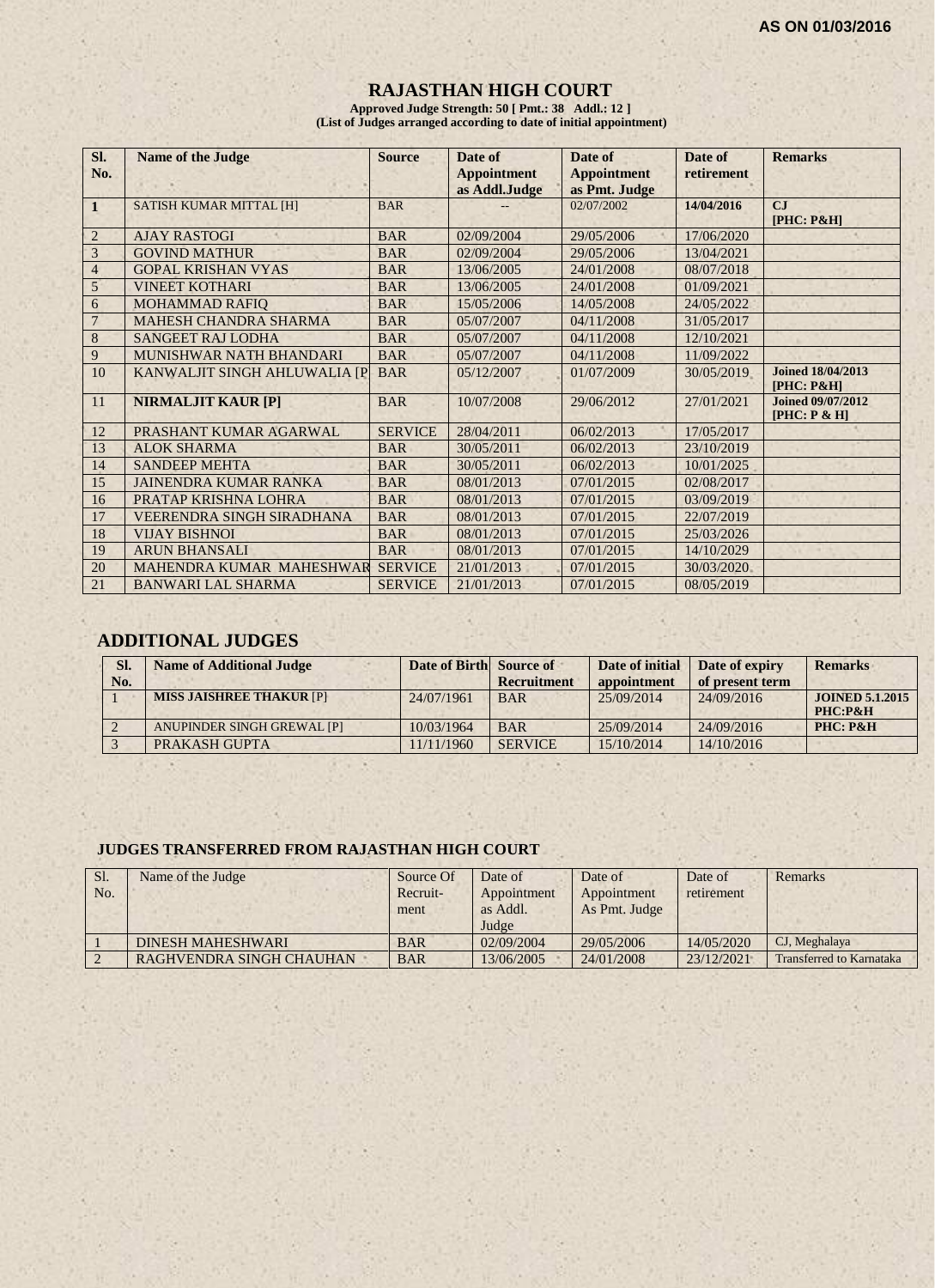#### **SIKKIM HIGH COURT**

**Approved Judge Strength: 3 [ Pmt.: 3 Addl.: 0 ] (List of Judges arranged according to date of initial appointment)**

| SI.<br>No. | <b>Name of the Judge</b>                | Source of<br>Recruitmen | Date of<br>Appointment<br>as Addl.Judge | Date of<br><b>Appointment</b><br>As Pmt. Judge | Date of<br>retirement | <b>Remarks</b>                       |
|------------|-----------------------------------------|-------------------------|-----------------------------------------|------------------------------------------------|-----------------------|--------------------------------------|
|            | SUNIL KUMAR SINHA                       | <b>BAR</b>              | $- -$                                   | 01/12/2004                                     | 06/07/2016            | CJ 30/03/2015<br>[PHC: Chhattisgarh] |
|            | <b>Smt. MEENAKSHI MADAN RAI SERVICE</b> |                         | --                                      | 15/04/2015                                     | 11/07/2026            |                                      |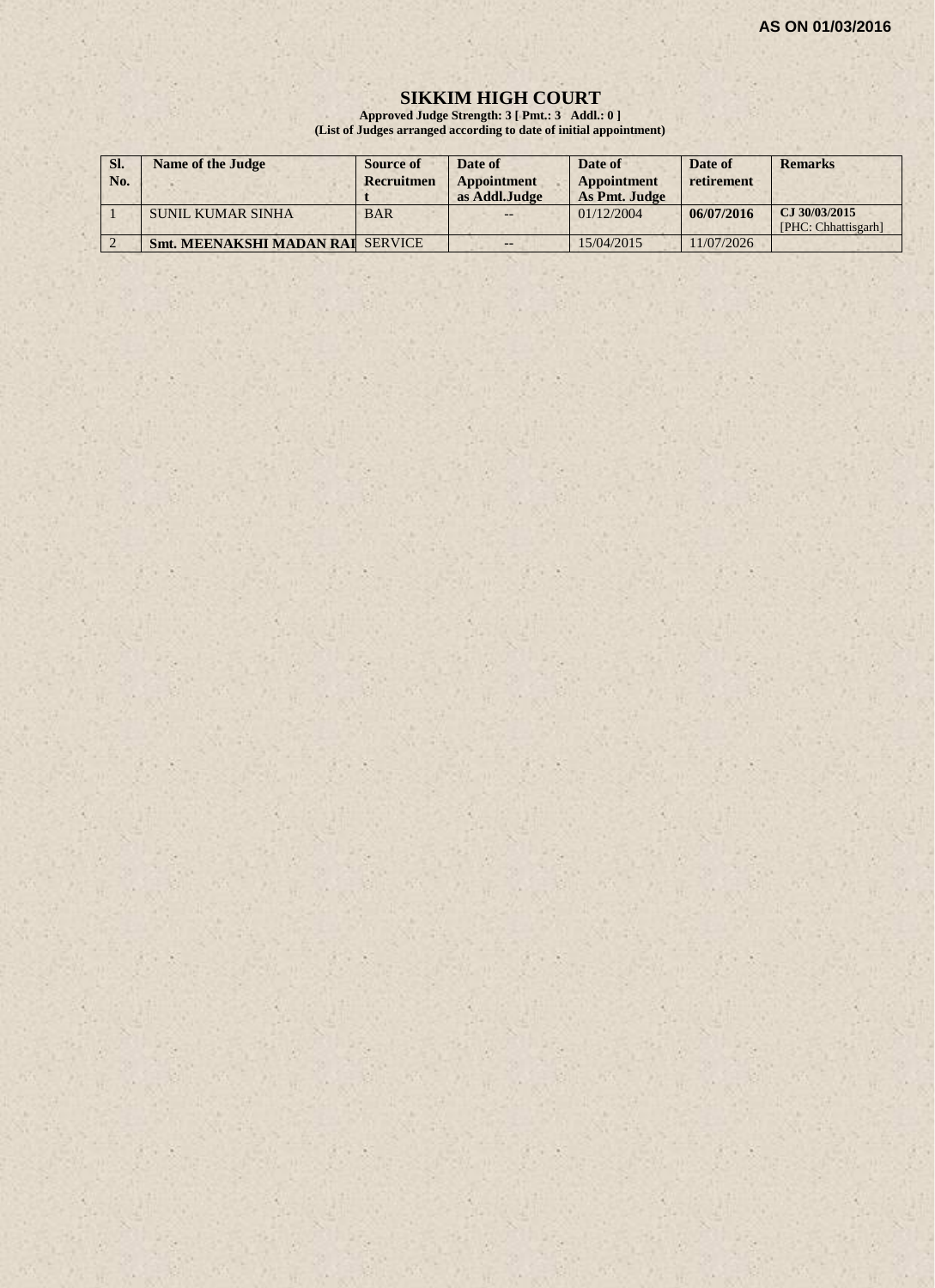#### **TRIPURA HIGH COURT**

**Approved Judge Strength: 4 [ Pmt.: 4 Addl.: 0 ] (List of Judges arranged according to date of initial appointment)**

| SI.<br>No. | <b>Name of the Judge</b>  | <b>Source of</b><br><b>Recruitment</b> | Date of<br><b>Appointment</b><br>as Addl. Judge | Date of<br>Appointment<br>As Pmt. Judge | Date of<br>retirement | <b>Remarks</b>               |
|------------|---------------------------|----------------------------------------|-------------------------------------------------|-----------------------------------------|-----------------------|------------------------------|
|            | DEEPAK GUPTA              | <b>BAR</b>                             |                                                 | 04/10/2004                              | 06/05/2017            | CJ 23/03/2013<br>[PHC: H.P.] |
|            | UTPALENDU BIKAS SAHA      | <b>BAR</b>                             | 12/10/2006                                      | 15/07/2008                              | 24/08/2016            |                              |
|            | <b>SWAPAN CHANDRA DAS</b> | <b>SERVICE</b>                         | 17/10/2011                                      | 13/09/2013                              | 15/03/2017            |                              |
|            | <b>SUBHASIS TALAPATRA</b> | <b>BAR</b>                             | 15/11/2011                                      | 13/09/2013                              | 03/10/2023            |                              |